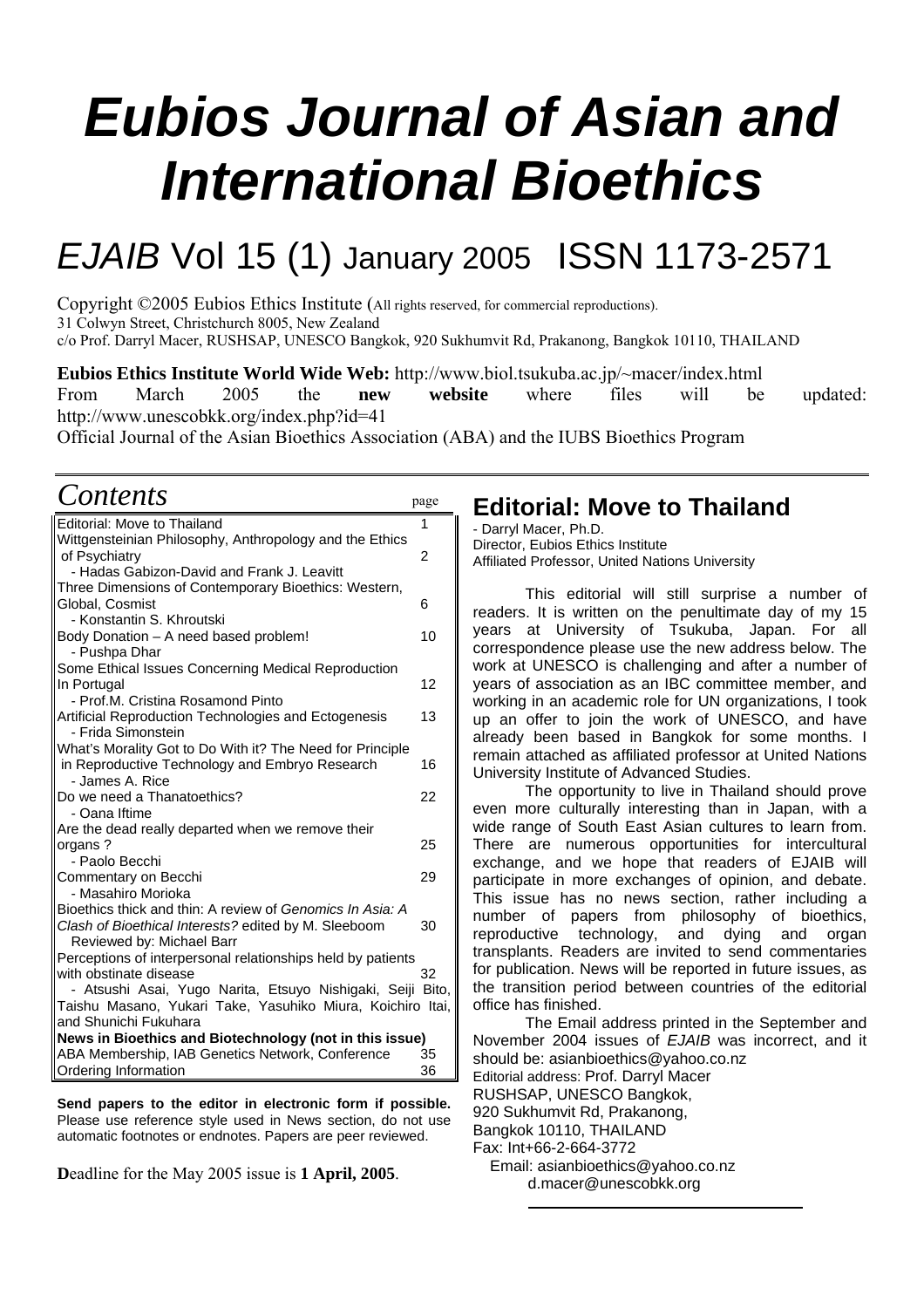## **Wittgensteinian Philosophy, Anthropology and the Ethics of Psychiatry**

- Hadas Gabizon-David

Centre for Asian and International Bioethics, Faculty of Health Sciences, Ben Gurion University of the Negev, Beer Sheva, Israel

Email: gabizon@bgumail.bgu.ac.il

- Frank J. Leavitt,

Centre for Asian and International Bioethics,, Faculty of Health Sciences, Ben Gurion University of the Negev, Beer Sheva, Israel.

Email: yeruham@bgumail.bgu.ac.il

#### **Introduction**

Discussions of the philosophical base of bioethics too often concentrate on philosophical ethics: utilitarianism, deontology, teleology, Aristotelianism, etc. This approach is too narrow.

Science, philosophy of science, philosophy of logic and language, metaphysics, deeply influenced the ethical philosophies of the great philosophers of the past.

If they were right in putting ethics at the crown of their edifices, and if this is what gave their ethics substance and depth, then perhaps our bioethics, too, must grow out of substantive enquiries into the nature of life, existence, language, logic and science: especially of the health and life sciences. As one example of how this might be done, we want to try to put this ideal into effect by developing an outline of a Wittgensteinian bioethic of psychiatry. We do not intend to create ethics incestuously out of ethics. But we shall start with substantive enquiries into fundamental concepts in Wittgenstein's philosophy.

The philosophy in this paper will not, however, be *Wittgenstein's.* But we hope it will be *Wittgensteinian.* Rather than aiming at historical accuracy about every detail of Wittgenstein's own opinions we shall attempt to draw logical conclusions from some of his doctrines as we understand them.

We shall not try to guess at the bioethic of psychiatry which Wittgenstein "might have written", but rather suggest and discuss a bioethic of psychiatry which is inspired by Wittgenstein's philosophy. First, however, let us clarify further what we mean by saying that ethics develops out of substantive enquiry.

We shall use two examples from the history of philosophy: Hume and Aristotle.

David Hume was highly inspired, as we see in the preface to his *Treatise of Human Nature*, by Newton's success in applying empirical methods to natural philosophy, to what we today call "physics". Hume subtitled his *Treatise*: "an attempt to introduce the experimental method of reasoning into moral subjects. He then devoted the first book of his *Treatise* to substantive philosophy, i.e., epistemology, ontology and philosophy of mind, in which he took the stand that all that can be known to us are impressions and ideas. It naturally follows that an enquiry into ethics can only be based upon an empirical study of the laws of interplay of impressions and ideas within the mind, because impressions and ideas are the only data available to us on which any enquiry, including ethical enquiry, can be based.

In Hume's philosophy ethical praise and blame are passions, i.e. a certain kind of impression. So, ethics has to be a study of impressions. He therefore devoted the second book of his *Treatise* to an experimental and highly introspective study of causal laws governing the passions.

This is part of what is today called "psychology", which is often considered a science. He then applied these doctrines, in

the third book of his *Treatise*, to ethics, in a series of empirical generalizations about the etiology of moral praise and moral blame. The ethics was not generated from ethics but directly from epistemology and psychology.

Another example is Aristotle, whose study of scientific method in the *Posterior Analytics* -- with special attention to the geometry which was developing just before Euclid -- lead to the concept of *anchinoya*, the mysterious faculty of "quick wit" or intuitive grasp of the cause of a phenomenon or the explanation of a mathematical proposition.

This mysterious purely intellectual faculty reappeared in the De *Anima* as the "agent intellect" which grasps the explanations of things. (1)

In the *Nicomachean Ethics* this faculty becomes that which distinguishes us from the animals, makes us most similar to and loved by the gods, and the exercise of which is essential to an ethical life.

We think that what we said about Hume and Aristotle can be generalized and that all serious philosophical ethics is based on substantive philosophy, which in turn is, when serious, inspired by the science of the day. But in the interests of brevity, we shall not develop this point with respect to other philosophers of the past.

We shall now turn to Wittgenstein, and to the biomedical sciences which are, in our generation, the "science of the day" just as physics was in Hume's time. The philosophy of Ludwig Wittgenstein was highly influential in Anglophonic and European philosophy in the mid twentieth century.

Some aspects of the Wittgensteinian movement were, more over, typical to the times and similar to movements in other fields, including cultural relativism in anthropology as can be seen in the controversies surrounding Winch's writings , and including, as we shall see, the anti-psychiatry movement in psychiatry. We shall present an admittedly oversimplified and abbreviated statement of some core points in Wittgenstein's philosophy.

Wittgenstein's philosophy is enormously complex and disorderly, made of a vast number of scattered jottings, remarks and students' lecture notes. There are many different schools of interpretation.

Rather than attempting a scholarly interpretation of his philosophy we shall state a relatively workable Wittgensteinian doctrine as a basis for developing bioethical consequences, particularly in the ethics of psychiatry.

We shall discuss four core ideas: the idea of "meaning as use", the idea of a "language game", the connexion between "language and "forms of life", and the well-known Wittgensteinian doctrine that "there can be no private language".

**I)** *Meaning as use***:** Wittgenstein's philosophy of language stands in opposition to the Platonist semantics which ruled in philosophy for many years.

According to Platonist semantics words indicate absolute ideas. The word "good", for example stands for absolute goodness, and things are judged to be good or not-good as they are near to or distant from this absolute standard. According to Wittgensteinian philosophy, on the other hand, words do not represent ideas but are rather like pieces in a game which are used in various ways to accomplish various things in our lives, like expressing our feelings for example.

Words have no permanent, fixed semantic meanings over and above their uses within specific contexts, such as for example, emotional, inter-personal or cultural contexts.

But to appreciate the implications of this doctrine of meaning for psychiatric ethics, we must first discuss the idea of language games.

**II)** *Language Games***:** Just as pieces in chess and balls in football are said to be correctly used if they are used according to rules which constitute their functions in these games, so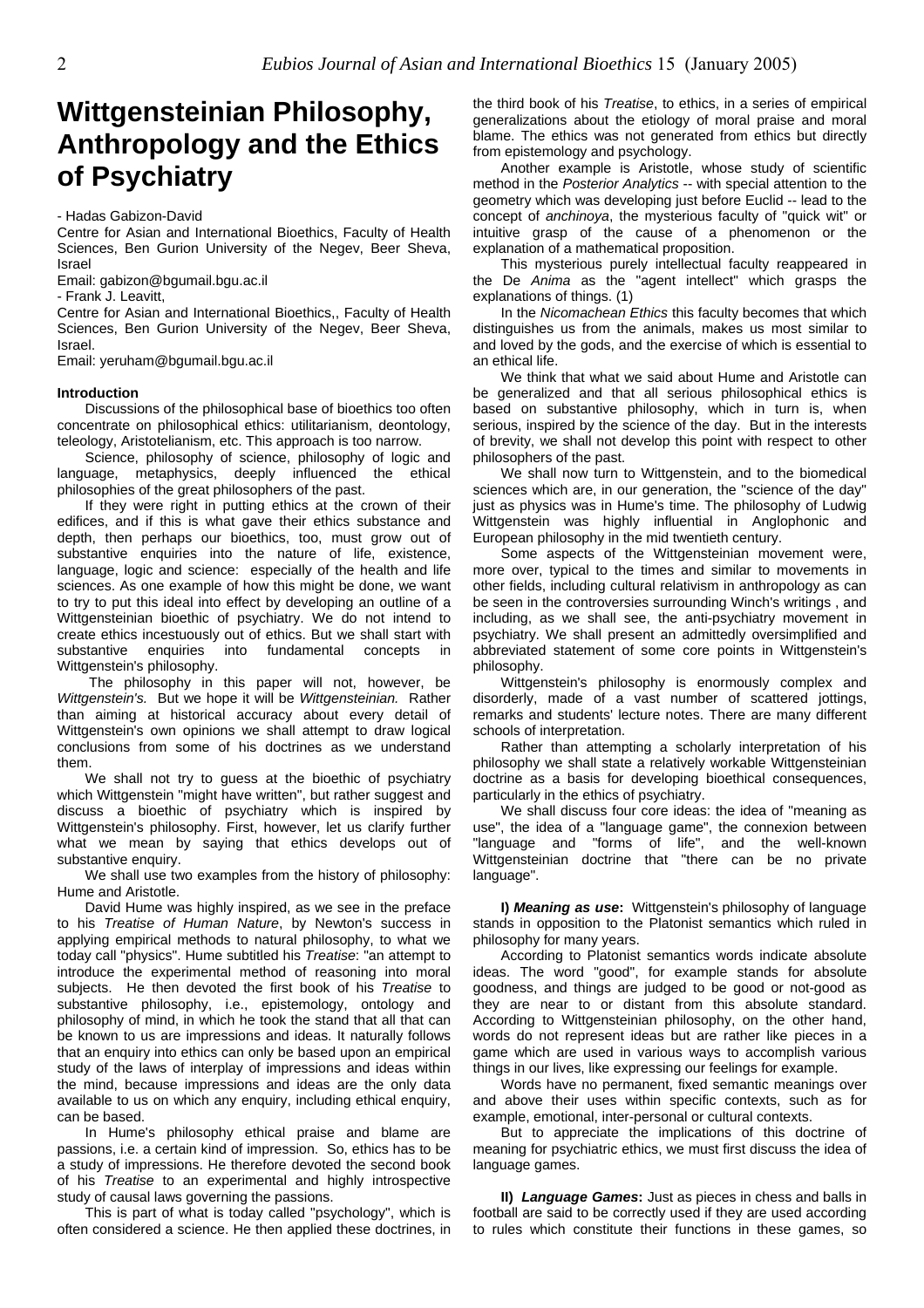words of different languages are used according to rules which constitute those languages.

Wittgenstein, however, thought of us as playing various "games" with words. When the word *dog*, for example is used in the "game" of classifying animals into genus and species, it has one use. But when it is used in the "game" of cursing, calling someone a *dog*, it has an entirely different use. If someone curses you by calling you a dog, it would be inappropriate to reply by saying: "But I am not a four-legged mammal". Just as you cannot use a football in a game of tennis, so words in one language game may have entirely different uses within another language game.

An obvious consequence is the cultural relativism which was debated at length by philosophers like Winch and Jarvie and in Elazar Weinryb's Hebrew writings, where attention was given to cultural relativity with respect to scientificity and rationality.

But our concern is bioethics. A clear consequence of the doctrine of language games, which is inseparable from the doctrine of meaning as use, is that ethical words like "good", "bad", "deviant", "cruel" are used according to rules which are determined by a socio-cultural context, and which will be different from culture to culture, and -- perhaps no less so (as was suggested by the International Bioethics Survey (2) - within each culture.

It follows that there is no universal ethics because uses of ethical words will vary both inter culturally and intra culturally.

Just as you can not judge a move in basketball according to the rules of football, so there can be no basis for members of one culture to judge uses of evaluative words --and their consequences in action -- in foreign cultures. Nor can two people within the same culture always judge the use of evaluative words by others within the same culture.

Perhaps there are consequences for psychiatric ethics. Can't we say that the so-called "mentally ill" are really a culture or sub-culture in-and-of themselves, with their own language games, their own rules for using words: especially in ethical judgments where one decides whether actions are right or wrong? If so then the so-called "mentally ill" are not deviant but only culturally different. They deserve the same respect which we owe to any minority culture.

By this is not meant "toleration", because to tolerate someone is to stoop down to do that persona favour. But according to the conclusion which we are considering, the socalled "mentally ill" are fully equal to everyone else. It would make as much sense to ask them to tolerate us as it would to ask us to tolerate them.

The similarity to doctrines of Szasz, Laing and Foucault should not be surprizing. There seems to have been a spirit of the times. But does it really make sense to call the mentally ill a culture or sub-culture? It has been objected to us: "Of course if the so-called 'mentally ill 'form a radically different culture, we do not understand them, and if we do not understand their language at all, we simply cannot evaluate them. But if we can call some people 'mentally ill', this shows that they are not totally severed from us, and mentally ill or not, we can evaluate agents [who are] different from us in some respects but [who are] in agreement in… [other respects].

"(Anonymous referee).

This is a challenging objection: If they are totally severed from us then it seems that we cannot evaluate them, even to the extent of saying that they deserve respect. But if we can understand them, if only just to the extent that we know that they are thinking beings different from us, then why cannot we evaluate them? In reply, and in continuation of our attempt to develop a "Wittgensteinian" doctrine, we suggest that where the sets of evaluative concepts used by two cultures (or subcultures)overlap, then members of one culture may evaluate members of the other with respect to the use of these concepts. But where the sets of concepts don't overlap there can be no evaluation. For example, suppose a person points

to a man and says: "This man is very fat, and all very fat people are possessed by evil spirits and ought to be exorcised."

There are two judgments here:

1. "This man is very fat",

2. "All very fat people are possessed by evil spirits and ought to be exorcised".

If we use the word "fat" in the same way as this person, we may evaluate the first judgment and say: "You think this guy is fat?! You should have seen the guy I saw in the Savoy Truffle Restaurant yesterday." But if our own uses of the terms: "evil", "spirit", "ought" and "exorcised" are different from his uses, then we cannot evaluate the second judgment. The common store of concepts, the intersection of the sets of our concepts and theirs, would be the basis of our moral respect for so-called mentally ill people. But more on the idea of respect will be said when we come to discuss private languages below.

First, however, another problem must be discussed. Factually speaking, does it really make sense to say that the mentally ill form a culture in the sense of having a stock of concepts, patterns of thinking and behaving which unite them with one another and separate them from others? Further, is there any such thing as a community among them, with such features as solidarity or mutual loyalty? This is a big question to which an answer cannot be given without going far beyond the scope of this paper.

Perhaps sufferers of a common psychiatric illness or syndrome, like schizophrenia or manic-depression do share a common set of concepts and patterns of thinking and behaving. Otherwise we wouldn't identify them as suffering from the same psychiatric syndrome. There would be no way to identify their syndrome. But do they form a community in the sense of having loyalty to one another? Or in the sense of really communicating with one another? Perhaps they do so in the sense of being part of a segment of the population who are different from others and therefore may feel discriminatedagainst.

But then they might share this communality with other mentally-ill people who do not share any unique patterns of thinking with them.

Again can we possibly say that psychopathic murderers and pedophiles, on the one hand, form any community with mild and basically decent people who have a tendency to deep depression? Rather than speaking about *the* community of the mentally ill, we should speak instead of subsets of the set of the mentally ill, communities of mentally ill who are sufficiently similar to form a culture.

This line of thinking is leading to the idea of a kind of communities constituted by Wittgensteinian "family resemblances", with members sharing some things, and not others ,with various other members. But further enquiry into this point would require extensive empirical research into what really goes on within groups of mentally-ill people. And that is beyond the scope of this paper.

**III) Language** *is a Form of Life*: By "language" is not meant Hebrew or Tamil or Japanese, but rather subtle rules for the uses of words. In the present context we are interested especially in evaluative words like "rational", "scientific","good", "ugly" etc.

Wittgenstein may not have said: "Language is a form of life" in these exact words.

But he said enough similar things --like: "to imagine a language means to imagine a form of life"(3) that we may take this saying to represent his view. This famous but obscure idea, that "language is a form of life", is open to a number of interpretations.

One way to understand the phrase is that a language, i.e., a set of rules for uses of words, determines a way of living, which determines a culture, which determines the ethical values of the members of that culture. We think that many Wittgensteinian scholars would understand it this way. But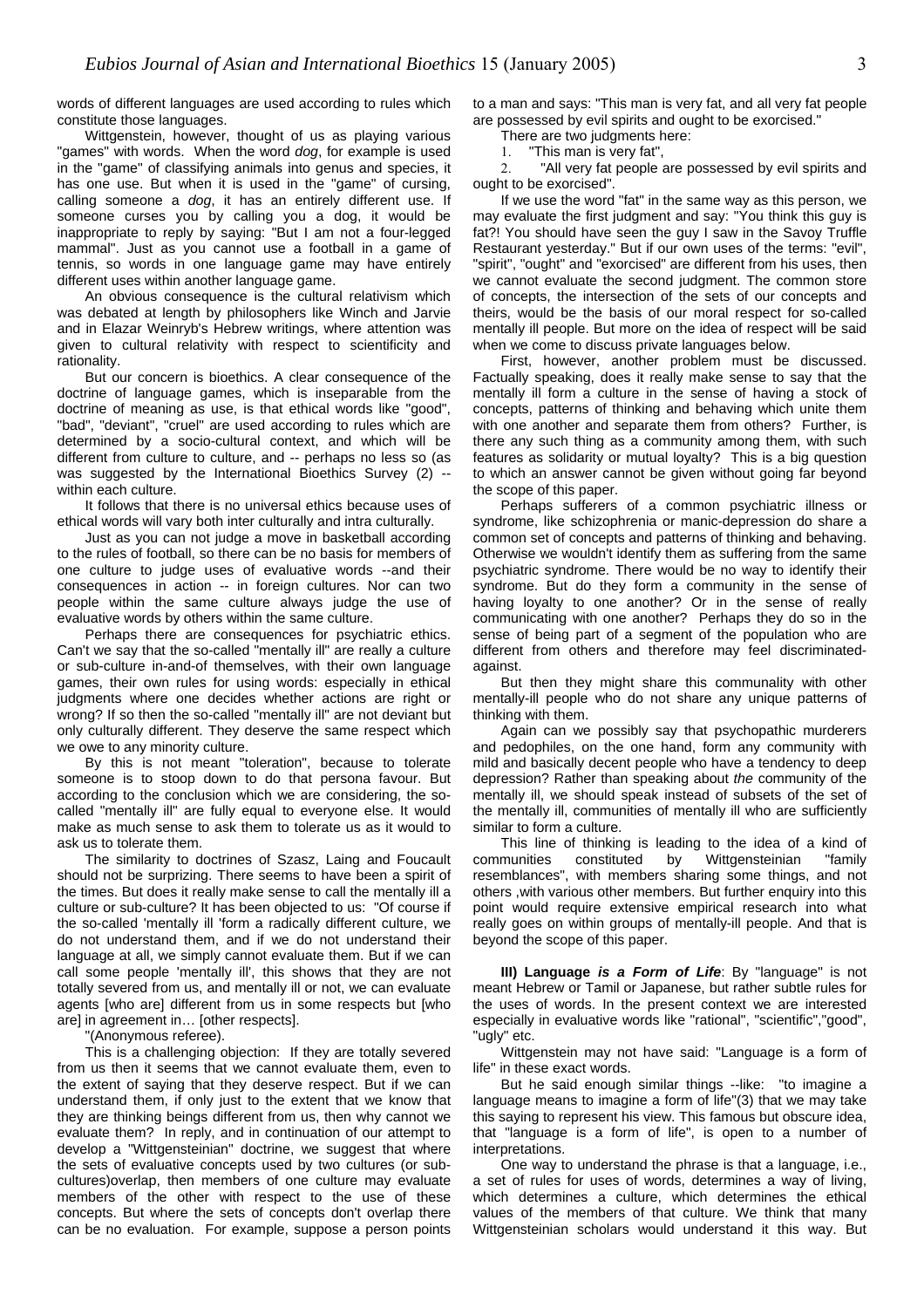another way to take the phrase would be that instead of saying that a language is the basic factor from which everything else results (like Wittgenstein's students seem to have thought) we shall consider the idea that our language and patterns of behavior, which themselves determine ethical values, are themselves functions of something more basic: our genetic inheritance together with our environment.

Stated a little simplistically, this doctrine would say that the genome of individuals or a group, together with the environment, determines a language (in the normative sense of "language" discussed above) together with patterns of behavior. Our languages together with our patterns of behavior determine the language games which constitute our ethical perceptions of right and wrong. The growing body of genetic research suggesting a significant genetic factor in determining personality traits led us to this suggestion. And of course personality traits can lead to values. Obviously environment has a role, but a biological basis seems definitely to exist. And a biological compatibility among individuals might lead to a community with a shared ethic.

And if such an ethic deviates from what we personally believe to be right or wrong, it would seem that we should treat it nonetheless with respect because it results from genetic and environmental factors which are beyond human control. Similar conclusions apply of course to communities of the so-called mentally ill.

An anonymous referee has objected to our suggestions that a Wittgensteinian bioethic would ascribe a biological basis to language, culture and ethics, and biological bases for differences among people and cultures. According to the objection, Wittgenstein would rather ascribe similarities to biology while ascribing differences to historical and anthropological factors.

This kind of interpretation seems to be quite standard. For example H-J Glock, discussing:" Wittgenstein's claim that he provides 'remarks on the natural history of human beings' (Ref (3) Section 415) " wrote that: "Wittgenstein's naturalism is anthropological rather than biological".(4)

The problem, however, is that when studying a Germanspeaking philosopher who developed his philosophy during the first half of the  $20<sup>th</sup>$  century, we cannot ignore the possibility that his thought might have developed to some extent out of the scientific-cultural milieu of the time when anthropology in Germany was inseparable from biology and what they used to call "race science".

Indeed when one reads Wittgenstein's remarks collected in the book, *Culture and Value* (5) it is hard to escape the feeling that one is reading a eugenic polemic. Wittgenstein, among other things, refers to the "unpoetic mentality" of the "Semitic races" He says: "If Jews are said not to have any sense of property, that may be compatible with their liking to be rich since for them money is a particular sort of power, not property. " He refers to the Jews' "secretive and cunning nature." He refers to the Jews as a "sort of disease" a "tumour" in European history. (Ref (3) 6, 21, 22.)

There has been an attempt to explain away Wittgenstein's anti-Semitic remarks by suggesting that he wasn't writing against real Jews; he was only writing against a "metaphysical species" (6) But the phrase, "metaphysical species" is not in our opinion clear enough to make it possible for us to investigate this suggestion.

And this is not the place for detailed research into Wittgenstein's anti-Semitic remarks. (See however the note appended to reference (6) at end of paper.) But it seems to us that if such a study were to take these remarks at face value then it would be natural to understand Wittgenstein to be a believer in Third Reich "race-science", especially with respect to the idea that biology, through the genes, determines the mentality and ethics of a group of people. But if "mentality" is determined by "language", in Wittgenstein's philosophical sense of "language", then our biological interpretation of "language as a form of life" seems to follow naturally.

As Israelis we would have preferred not to go into such an emotion-charged subject as Third Reich science. We certainly are not asking for the sympathy which mention of this subject often provokes when Israelis are present at international conferences. But Wittgenstein's racial remarks in *Culture and Value* make it impossible to avoid this subject in any study of his philosophy. We must also emphasize that in suggesting possible points of similarity between Wittgenstein's philosophy and Third Reich racial science we, while obviously not unaware of the evils of the Third Reich, are not saying that everything in their science was wrong and evil. There has not yet been carried out sufficient historical scholarship to allow us to decide how much of German biology in the l930's and early l940's was evil nonsense, and how much of it was genuine science and an integral part of the process leading to today's genetic medicine.

In suggesting, therefore, a similarity between Wittgenstein's doctrine of language as a form of life and the German biology of his times ,we are simply pointing to one aspect of his doctrine, and not necessarily saying that all aspects of Wittgenstein's doctrine were evil or Nazi.. But Wittgenstein's anti-Semitism seems to go deep enough to suggest a serious connection between his concept of a form of life and racist ideas. But there is another serious problem with this philosophy as we shall see in the next section.

**IV)** *There can be no Private Language*: This Wittgensteinian slogan is also obscure and many attempts have been made to interpret it. Wittgenstein especially thought that our ability to discuss our feelings and emotions depends upon our being members of a community with shared assumptions as to the use of language. Similarly the Wittgensteinian assumptions which we are exploring would suggest that an individual who idiosyncratically evaluates the world in a way incomprehensible to others is not really evaluating the world, but simply talking nonsense.

This is because values are inseparable from the uses of evaluative words in a language and a language is a communal entity. But although we have been all along using the phrase "the community of the so-called mentally ill", we wonder how many mental patients really communicate with one another.

Are not some of them in a world of their own? And if they are in worlds of their own their linguistic and other behavior would not be worthy of the respect which is due to minority tribes and communities.

For if they are not really communicating with one another then there is no such community and a strict Wittgensteinian would conclude that there is no room to respect their moral judgments because they are just talking nonsense. As has been pointed out to us (anonymous referee), however, if we cannot understand what mental patients are saying to one another, then we have no basis for the conclusion that they are talking nonsense. It seems that we have to give them the benefit of the doubt and assume that there may be some sense there -- perhaps a profound sense -- which is beyond our capacity to understand. This does not mean, of course, that they do not need our help and professional care. Without this care life for them and others can be quite dangerous or at least miserable.

The situation is similar to patients in the persistent vegetative state. We have no evidence of consciousness. But we also have no evidence that they are not conscious, that there are not thoughts and feelings and experiences going on inside and beyond our grasp. This uncertainty about what is going on inside is the basis for the human respect and dignity which has to be allowed these people.

In saying this we disagree with and depart from the Wittgensteinian philosophy, as well as all forms of philosophical and linguistic behaviorism, to which the idea of what is "going on inside" is a foreign and unacceptable idea. We, moreover,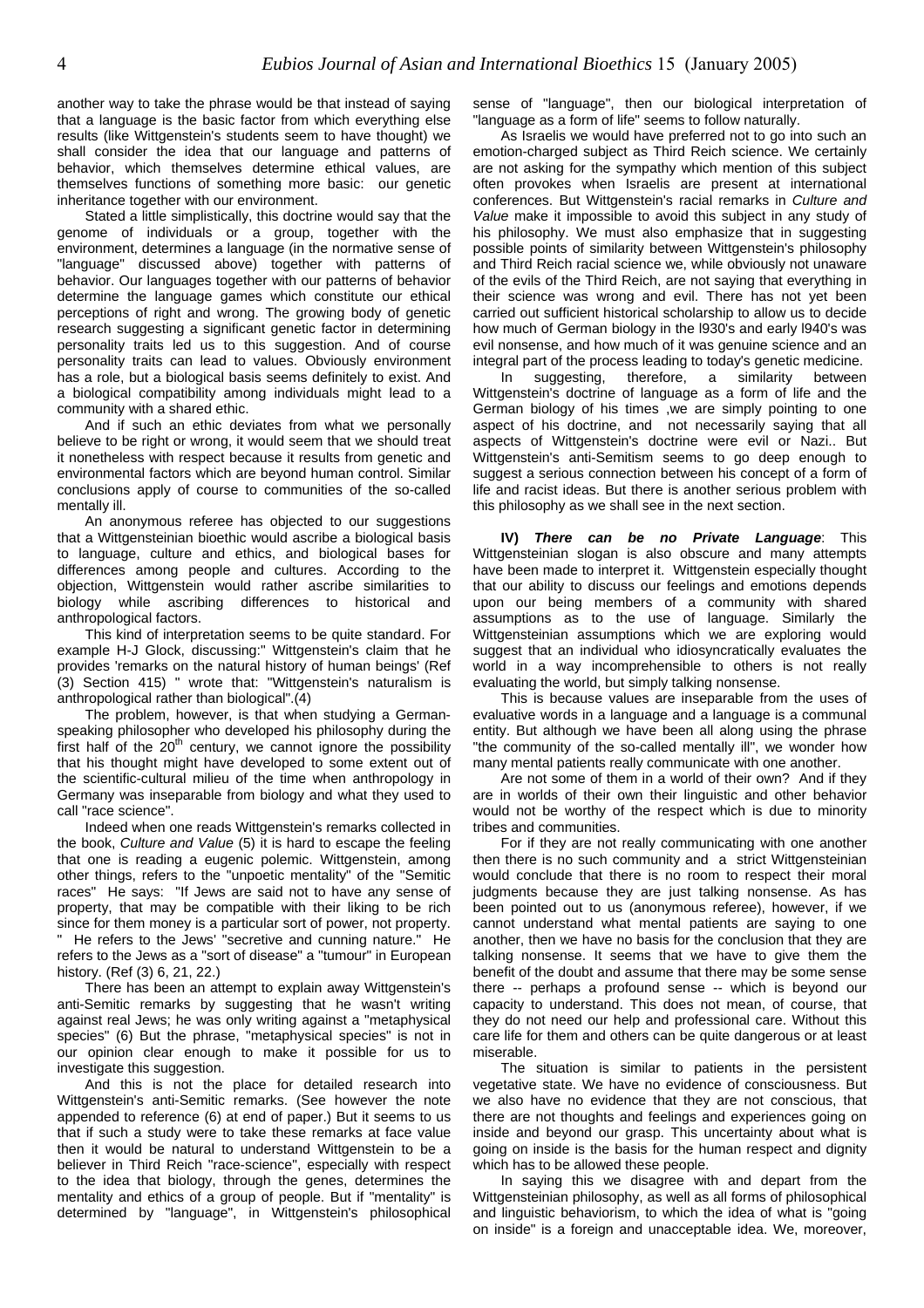recognize the strong genetic factor in both standard and nonstandard emotion and behavior.

And we know that we too are also products of our genes and our environments. So even though we allow that society may have to protect itself by restraining the mentally unusual, we think they deserve the same love and respect as everybody else.

#### **Summary and Conclusions**

We tried to show in our Introduction that philosophical ethics has traditionally developed out of substantive enquiries, and not incestuously out of ethics. The body of our work was an example of how a Wittgensteinian ethic can be developed in just this way.

We have shown how the idea of *meaning as use,* leads to the concept of *language games* which are so-to-speak isolated from one another by the different rules which constitute them. This led us to the idea of different communities with cultures of their own. We therefore raised the question of whether the mentally ill may be regarded a unique community and culture, or perhaps a unique set of communities. Wittgenstein's idea of language as a form of life led us to speculate about causes, perhaps genetic causes of differing languages and cultures. But we rejected the eugenic ideology which seems to be reflected in Wittgenstein's blatant anti-Semitic remarks. Nor can we agree with Wittgenstein's rejection of 'private languages'. and we allow that individuals and small groups may have their unique ways of thinking, their own cultures.

According to the Wittgensteinian philosophy which we tried to develop here, it can be said that the so-called mentally ill form communities constituted by a kind of *family resemblance.* Although it would be hard to imagine psychopathic killers and pedophiles, on the one hand, forming any kind of community with mild and decent people who have a tendency to pathological depression, various subsets of the set of all mentally ill may be hypothesized to share a common language, which is due to patterns of behavior which they learned from their environment, and to their genetic inheritance. They may also share similar ethics which can be seen by their values and perceptions of right and wrong. This conclusion leads us to a recommendation about how to treat the mentally ill. We ought to enable them to develop closed communities instead of hospitalizing them. This does not mean that we should deny them medical treatment, or medical supervision. But we should encourage them to develop communities in and of themselves with rules of their own and values of their own: in other words, shared ethics. We might start by encouraging various moderate degrees of self-governance within mental institutions, and gradually work towards encouraging communities of the deinstitutionalized mentally ill. But we shall have to develop the details of this proposal elsewhere. The purpose of this paper has only been to develop the philosophical basis.

#### **Note**

This paper is an expanded version of a lecture delivered by H G-D at the Second International Workshop on Israel and Asian Bioethics, Faculty of Health Sciences, Ben Gurion University of the Negev, Beer Sheva, August, l998.

#### **Acknowledgments**

The authors wish to thank Dr Haim Marantz and an anonymous referee for challenging and helpful suggestions for revision. We apologize that personal factors caused such a great delay in our re-writing of the paper.

#### **Conflict of Interest**

The authors confess to being human beings, sharing the vast majority of their DNA sequences with even the most seriously mentally ill. The authors' attempt to suggest a philosophical basis for respecting these patients' dignity was

motivated, therefore, by an interest which conflicts with the ideal of absolutely objective science and scholarship.

#### **References**

- 1) Leavitt, F.J., Kant's schematism and his philosophy of geometry, *Studies in History and Philosophy of Science* 22: 647-659, 1991.
- 2) Macer, D. R. J. , Akiyama, S. , Alora, A.T., Asada, Y. , Azariah, J. , Azariah, H. , Boost, M. V., Chatwatchirawong, P. , Kato, Y. Kaushnik, V. , Leavitt, F. J., Macer, N.Y, Ong, C. C., Srinives, P. , Tsuzuki, M. International perceptions and approval of gene therapy. *Human Gene Therapy* 6: 817-829, 1995.
- 3)Wittgenstein L. *Philosophical Investigations*, (German-English paralleltext) Anscombe GEM & Rhees R (eds), Anscombe GEM (tr)<br>Oxford,Blackwell, 1953, 1958. Section 19; and also see Sections Section 19; and also see Sections 23,24.
- 4) Glock H-J, *A Wittgenstein Dictionary*, Oxford, Blackwell,l996,125- 126.
- 5) Wittgenstein L. *Vermischte Bemerkunger, Culture and Value*. (German and English on facing pages) von Wright GH ed. , Winch P tr. ,Oxford, Basil Blackwell, l980, l984).
- 6) Lurie Y. Jews as a metaphysical species. *Philosophy* (l989)64:323- 347. One of the passages of which Lurie makes use in his attempt to excuse Wittgenstein's anti-Semitic remarks appears in the memoir written by Wittgenstein's student, Norman Malcolm (Malcolm N. *Ludwig Wittgenstein, a Memoir* (Oxford University Press, 1984, 30.) The passage reads: *One time…we saw a newsvendor's sign which announced that the German government had accused the British government of instigating a recent attempt to assassinate Hitler with a bomb. This was in the autumn of 1939. Wittgenstein said of the German claim: 'It wouldn't surprise me if it were true.' I retorted that I couldn't believe that top people in the British government would do such a thing. I meant that the British were too civilized and decent to attempt anything so underhanded; and I added that such a deed was not in keeping with British 'national character'. My remark made Wittgenstein extremely angry. He considered it to be a great stupidity and also an indication that I was not learning anything from the philosophical training that he was trying to give me. He said these things very vehemently, and when I refused to admit that my remark was stupid he would not talk to me any more, and soon after we parted*

Lurie is not at all clear about how he expects such a passage to help him to excuse Wittgenstein's anti-Semitic remarks. In any case, the passage must be seen in its historical context. A reading of British newspapers of the time will reveal that the bomb attempt on Hitler's life was made after the European war had begun and it was known that the Germans had been sinking British merchant ships, and that they had already begun shipping many thousands of Jews "eastward". In such a context it is hard to conceive that any sane person could prefer the life of one mad leader over the lives of the countless soldiers, seamen and civilians who were dying because of that one leader. Yet Wittgenstein and Malcolm seem to have disagreed only on whether or not the British were capable of doing something "so underhanded". But they seem to have both agreed that the attack on Hitler's life was "underhanded". So it is hard to escape the conclusion that Wittgenstein and Malcolm both seem to have held Hitler in some esteem.

### **Three Dimensions of Contemporary Bioethics: Western, Global, Cosmist**

- Konstantin S. Khroutski, M.D., Ph.D.

Institute of Medical Education, Novgorod State University after Yaroslav-the-Wise, Novgorod Velikiy, RUSSIA

Postal address: Dr. Konstantin S. Khroutski, Ph.D.; A/B 123, PO-25, IME NovSU, Novgorod Velikiy, 173025 Russia E-mail: [hrucki@mail.ru](mailto:hrucki@mail.ru)

#### **Introduction**

First of all, I would like to present the definition of the notion "episteme". The latter has been introduced by Michel Foucault in his work *The Order of Things* – to mean the regime of truth that underlay all the discourses of a particular epoch.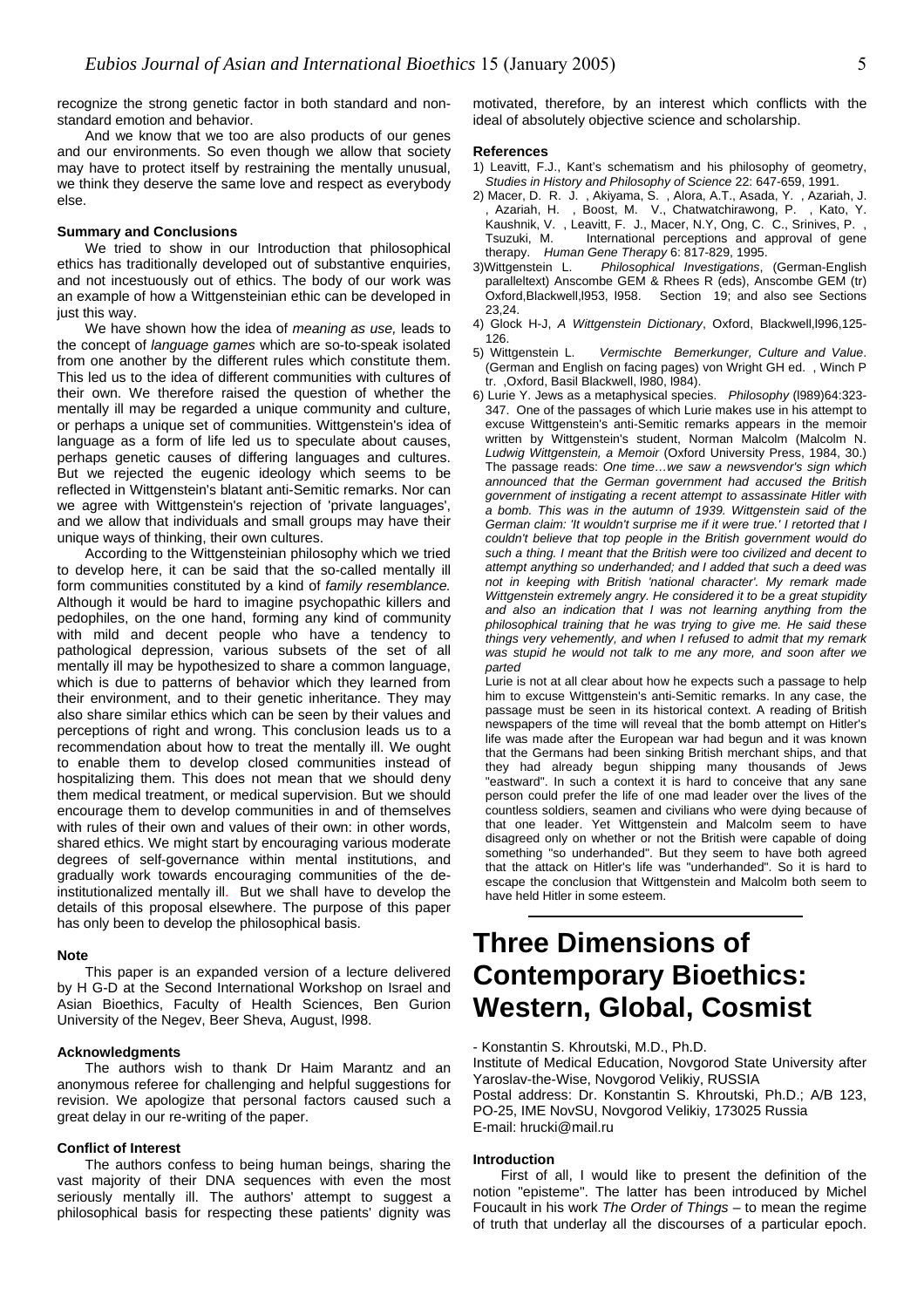However, soon after he abandoned the concept. Nevertheless, the conception of "episteme" has continued its autonomous life in the world-wide science  $-$  in the sense of interpreting a history as a number of "discontinuities" and directly meaning a certain global principle of the organization of the all manifestations of human life – the latent universal model (structure) of the construction of human culture and a civilization. The meanings of the notion "episteme" and the notion "paradigm" (Thomas Kuhn) bear a close analogy, but "episteme" is more wide and basic in relation to the entire cultural dispositions of the given civilization, predetermining philosophic and scientific activity as well. More often, at present, the use of the notion "episteme" implies the meaning of "western episteme".

In its turn, the fundamental importance of the "discontinuity principle" in the life (development, ontogeny) of a civilization, society, or person corresponds to the notion "macroshift" by Ervin Laszlo (2001), who is widely regarded as the founder of systems philosophy and general evolution theory (he is also the editor of the journal "World Futures"). Distinctively, however, "discontinuity" reflects the events of the past and present, while "macroshift" serves the future (emergent future, not predictable from the current conditions) evolutionary stages. The following reasoning by Ervin Laszlo deserves attention: "There have been other macroshifts in human history, but they spanned centuries, allowing cultural values, beliefs, and change to occur gradually. Today, technology has reduced our time to adapt; the entire critical period of change is compressed into the lifetime of a generation." (Laszlo, 2001). An outstanding scientist outlines two possible scenarios: "The Breakdown," where we choose to drift without a change in our current direction toward chaos, anarchy, and destruction, or "The Breakthrough," where we collectively transform our thinking and behaviour to produce creative, sustainable solutions to dangerous global problems.

I would like also to lead (readers) to the reasoning of Soraj Hongladarom (*EJAIB* 14/6). It may be objectionable but I might propose the term 'third-order' judgments (in the development of Hongladarom's 'first-order' and 'second-order' judgments). 'Third-order' understandings, herein (like episteme), imply the 'upon' (or 'under', forming the foundation) of "second-order" and "first-order" bioethical judgments and decisions.

Finally, the Behaviourome / Mental Map Project, originated and headed by Darryl Macer, is in accord with the all above mentioned. A new episteme (paradigm, "breakthrough", 'thirdorder' understandings) in world-wide bioethics – that is what we acutely need for obtaining the effectiveness of the running Behaviourome and, thus, reaching the great aims of the Mental Map Project: To understand ourselves and, if we can make individual mental maps, – to offer persons assistance when making moral decisions (Macer, 2002-2004).

### **Bioethics, Biopolitics, Biocosmology**

*"Philosophy is a science and therefore, like every other science, it seeks to establish truths that have been strictly proved and are therefore binding for every thinking being and not only for a particular people or nation."*

N.O. Lossky (Lossky, 1951, p.402).

In his bright and key presentation, during the ABC5 – "Globalisation of Bioethics – from the Asian perspective", Prof. Hyakudai Sakamoto brilliantly disclosed the absence of true foundations of global bioethics at present and impossibility of the supremacy of either western or eastern episteme in bioethics on the global level. He introduced an original principle (policy) called by him as 'bargain consensus'. To Prof. Sakamoto's view, precisely this policy (which has been called also as a "Social Tuning Technology"), solely is able to realise the harmony in global bioethics.

At the same time, I am to agree with Soraj Hongladarom who argues "…that decisions as how people from different backgrounds are to co-exist with one another peacefully should be made on an 'overlapping consensus' which is political in

nature and which is shorn of the metaphysical basis on what constitutes the good life of the respective groups that enter into the deliberation." (pp. 195-6). Prof. Sakamoto himself does not object against the term "policy", insofar his advanced methodology is the 'dialogue bargain policy' (p. 492).

Prof. Hyakudai Sakamoto has elaborated the entire conception of the harmonious global bioethics by carrying out the panoramic comparison of Western and Eastern civilisations with the revealing of their essential features, and the ultimate elaboration of the 'dialogue bargain policy' – effective instrument in maintaining a sustainable world. He is truly a founder of the scientifically based global bioethics. At the same time I am to stress that the concepts "*Bioethics is Love of Life*" (by Darryl Macer, 1998), "communication-in-trust and cooperation-in-trust" [by Hans-Martin Sass, 1994, (*EJAIB*, 2004)], and the "overlapping consensus" (by Soraj Hongladarom, 2004) are in full accord with the 'dialogue bargain policy'.

Likewise, it cannot be ignored that Van Rensselaer Potter, founder of the science of bioethics, has the similar predispositions in treating the global issues. In the 1999, 'Bridge Bioethics', Potter's new term appeared referring to the key article in 1970 and the book in 1971, in which bioethics was described using the word bridge as a metaphor for the intention to promote human survival (*bridge to the future*) and the intention to link science and philosophy (*bridge between the two cultures*). The cover of Potter's *Global Bioethics* (1988) offers a definition of bioethics as "Biology combined with diverse humanistic knowledge forging a science that sets a system of medical and environmental priorities for acceptable survival." In other words, global bioethics was first described in 1988 as a bridge between medical bioethics and ecological bioethics, in order to achieve a worthwhile long-range human survival. The development of specialized fields of applied ethics is described in terms of the dilemmas that each specialty fails to solve. Each needs to expand from their short-term dilemmas to their long-term obligations by incorporating a holistic bioethics.

It is a very significant thing that Potter's science of bioethics is, in fact, – "*the science of survival*". Hence, modern western bioethics (founded by Potter) is a *teleological* science organized at the achievement of the ultimate goal of survival. To survive – means to resolve the problems that threaten (have the *pathogenic* essence) a person's (and a society's, mankind's) well-being. Potter "bridge to the future" aims at the conservation of the *present* (current) well-being of a person and society. There is no, at all (both in Potter's and Sakamoto's reasoning), the sense of "breakthrough" and macro-evolutionary (emergent) "macroshift" (in Laszlo's meaning).

Therefore, western ('western', traditional) and global ('eastern') bioethics both are *pathocentric*, living in *presentism*, acting in *subject-object* relation to a world ("to achieve a worthwhile long-range human survival", – V.R. Potter; and "to control human evolution", – H. Sakamoto), and are basing on *adaptationism* (*microevolutionism*, *Darwinism*), as well as both are *teleological* disciplines aimed at the ultimate goal of survival (well-being) but lacking the system of own true philosophical fundamentals – for the realisation of understandable (by everyone) universal scientific activity. At the same time, *eastern global bioethics*, the conception of which is elaborated and advanced by Prof. Sakamoto is a true global bioethics, insofar it really pursues the aim (presenting the adequate means) of reaching the holistic harmony in the world "…harmonizing and bridging over all kinds of global ethoses, East and West, South and North" (p. 491).

On the contrary, V.R. Potter was unconvincing in presenting his holistic approach to global bioethics. The latter is natural: Van Rensselaer Potter is an ingenious son of western civilization (western *anthropocentric* episteme). Therefore, the means as much of persuasion as of force were inherent to his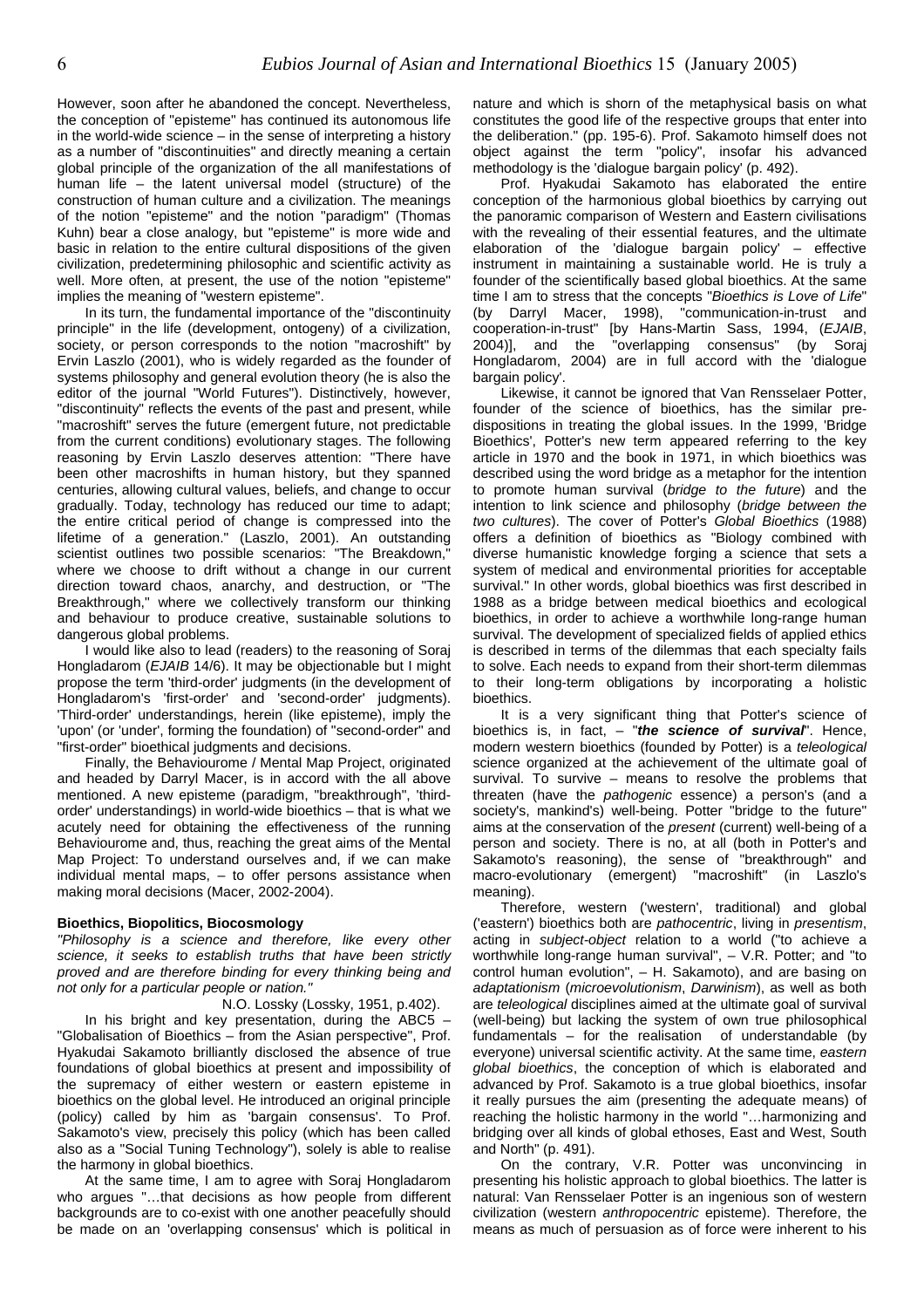mentality. Acting in opposition, Hyakudai Sakamoto stresses: "Look at the reckless abuse of the words "human dignity" and "human rights" in the various texts of "world declaration" (including the UNESCO Declaration) and "world communique" during this period of time without any sincere reflection and regret on the mischief of European and American humanism which eventually caused problems of Asian and African poverty and distress." (pp. 488-489). Following this way of viewing, we might concentrate our attention on the following judgment of Prof. Sakamoto: "We should now establish a new humanism, and also cultivate new sciences and technologies *without human-centrism* (italics mine. – **K.K.**), a new methodology to complement this new humanism, and also cultivate new sciences and technologies to control human evolution, adopting the Asian ethos and wisdom to avoid the European excessive inclination to the manifold natural artificial dualism." (p. 491).

#### **Corollaries**

We can treat bioethics from the three perspectives (dimensions): Western, Global, Cosmist.

1. *Western* bioethics – '*bioethics* in essence', which combines (organises) the entire number of natural and humanitarian means: philosophical, scientific, cultural (of any origin: Western, Eastern, Northern, Southern) – for the ultimate achievement of a person's (society's, mankind's) survival (wellbeing). Western bioethics is a brainchild of Van Rensselaer Potter, a true son of western civilisation (western episteme).

2. *Global* bioethics – '*biopolitics* in essence', likewise organises the entire number of cultural vehicles – for the ultimate achievement of a person's (society's, mankind's) survival (well-being), but doing this on the principally different basis: of a genuine holistic (peaceful and harmonic) basis – reconciling the all involved subjects and "reaching a 'consensus of any kind', even though it might be quite unreasonable or absurd." (Sakamoto, 2004, p. 492). Prof. Sakamoto claims: "Fundamental naturalism is pervasive in every Asian system of thought… the new Global Bioethics should be 'holistic' in contrast to European 'individualistic'." (pp. 490, 491). It is obvious that the true conception of Global Bioethics (due to its substance and readiness) belongs to Prof. Hyakudai Sakamoto, a ingenious son of eastern civilisation (eastern episteme).

At any rate, it is worth mentioning, both *western* and *global* bioethics are basically teleological (eclectic or inter-(cross) disciplinary) disciplines and directions of human (societal) activity, insofar they are both aimed at the ultimate (of microevolutionary character) goal of survival, naturally attracting and combining, in this order, the use of the very variety of philosophical, scientific, methodological, cultural dispositions and means. All this signifies that both western bioethics and global bioethics are rather the kind of politics than a science, insofar they both are lacking the own proper philosophical substances and, hence, – the possibility of rational (i.e. – universal) scientific activity.

Significantly, the both forms of bioethics (western and global) pass over in silence the evident fact that, in overwhelming significance, the actual bioethical problems oftoday are man-made (anthropogenic) problems, in essence, which arise from the unreasonableness (incompetence) of a current philosophy, science and man. We have, as a result, that the general sense of bioethics consists in correction of the consequences of unreasonable activity of man. This is the deepest paradox in the activity of a modern expert in bioethics. Really, bioethics might reach (ay least, aspire to achieve) *natural-natural* character of the activity and to realize *universal generating* approach (by determining the development of science and practice) instead of taking up the duties of secondary (serving, instrumental) activity in the correction of the lacks of unreasonable activity of man (society). What are the factors that prevent experts in bioethics (all together) to put forward the purpose of a philosophical substantiation and scientific (and practical) realization of universal bioethical consideration of the existing actual world  $-$  to exclude, in the basis, the *unreasonable* activity of man? Is not it the true necessary and cardinal destination of bioethics (if not bioethics, then who?) – to integrate natural-science ("bios") and humanitarian ("ethike") knowledge and to initiate the creation (and elaboration) of the required philosophical-anthropological bases and the development of the universal theory of a person?

3. Cosmist bioethics – '*biocosmology* in essence' – is precisely the deliberate search for the *universalist* bases in bioethics, which might integrate 'bios' (natural sciences) and 'ethique' (the humanities). Biocosmology might be developed on the fundamentals of Russian (Slavic) philosophy, especially on the basis of Russian cosmism. My variant of biocosmology, an original Cosmist conception in biomedicine and bioethics is substantively exposed in the EJAIB (2002-2004) and the Proceedings of the ABC5 (2004). Its essential characteristic will follow below.

### **We need universal philosophy (science) in bioethics**  "*History is philosophy teaching by example.*"

### Dionysius of Halicarnassus

To my mind, the really existing epistema (featured by Prof. Sakamoto), Western and Eastern, are incapable *per se* to provide the universalist bioethics with the needed foundations (universal in substance). Indeed, Western episteme admits the way of feat in spreading the ethical (humanistic) principles (by a brute force and under protest) in resolving the 'ethical' questions (as it was stressed by Prof. Sakamoto and is an evident fact of current global life). Eastern episteme is insufficient 'ex juvantibus' (if to value the consequences), inasmuch as the ultimate result of Sakamoto's biopolitics (harmoniously acceptable "bargain consensus") takes place even if it is absurd. (To underline, once again, the ultimate principle of "bargain consensus" has most likely a political, than philosophical (scientific) significance).

At the same time, if to follow the wisdom of Dionysius, we have objectively and really (behind our philosophical contemplation) the series of indisputable evident, scientifically verified truths. The first: our living world is one universal whole. This truth is known at least since the discovery (in 1953) of the structure of DNA by Watson and Crick. The second truth (in importance): the one whole universal process of life on Earth (including humans and social organisations) has the cosmic origin. Really, in all cases, the energy needed for life on Earth is coming from cosmos (chiefly, the Sun energy); likewise, all the matter of Earth has the cosmic origination. The next and very important evidence: the cosmic universal process of life on Earth (Process or CEPLE, in my abbreviation) has the macroevolutionary essence: the origin of life, the origin of nucleusbearing protozoa; the origin of sexually reproducing forms; the rise of sentient animals, with nervous systems and protobrains; the appearance of cogitative animals, namely humans; further occurred the historical emergence of families, social bodies, communities, societies and civilisations; the next integrity naturally should be the whole mankind.

From all this an inescapable conclusion follows; if the life on Earth has the macro-evolutionary substance, then the non- (anti-)macroevolutionary approach is inadmissible and impossible in philosophical and scientific relation. But the fundamentals of western and global bioethics and, accordingly, the approaches of professors Potter and Sakamoto are both anti-macroevolutionary, inasmuch as they both believe in the microevolutionary (Darwinist, of continuous changes) foundations of considering the universal evolution. Therefore, both Potter and Sakamoto uphold unnatural positions in philosophy (science) – artificial, in the essence, and false in scientific relation. Not surprisingly, Prof. Sakamoto, while criticising "the manifold natural artificial dualism" of the western episteme, himself puts forward the line of *artificial* (italics mine.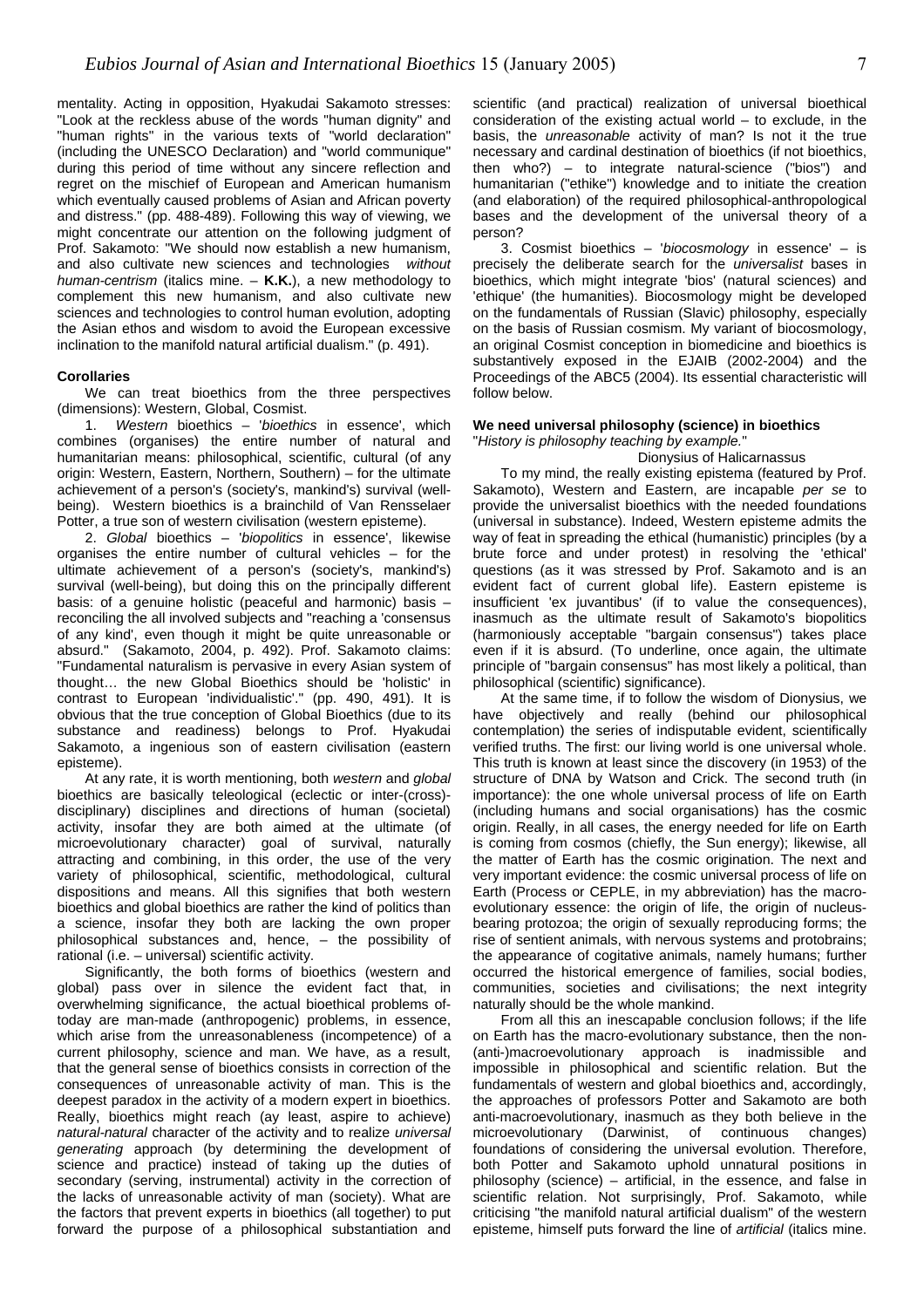– **K.K.**) control over evolution: "… demarcation between "natural" and "artificial" will be blurred, and therefore, we might be allowed to "play God" in this third millennium" (p. 487).

*Corollary*: We sharply need a new episteme, which would provide our philosophy, science and culture with the means of *natural-natural* resolution of bioethical issues. This episteme, as it follows from the above stated, might acquire the substance of *health-centric*, and the *natural-natural* and *subject-subject* pattern of philosophic (scientific) exploration, – of integrating *macro*-evolutionary and *micro*evolutionary processes of a man's (any living subject's) healthy (wholesome, safe, satisfactory) ontogeny (the entire life span). This sought for episteme likewise might have basically the *functionalist* essence, treating every living subject on Earth as the function of Process. From this come my basic principles of the Cosmist conception: Universal Functional Reductionism, Basic Cosmist Functionality, the principle of CosmoBiotypology.

The *major conclusion*:

We have no right to deprive Process (one common cosmic evolutionary process of life on Earth) and, equally, any living subject on Earth (from a molecule – up to mankind, etc.) of his (her, its) emergent (macro-evolutionary) future. Every ontogeny (macro-evolutionary ontogenesis of every living subject on Earth), as well as Process (CEPLE) are self-dependent in the macro-evolutionary ascent (development) and, hence, independent from our viewing and treating the origins and mechanisms of universal evolutionary processes: it is unimportantly, whether we stand on the positions of Darwinism (evolutionism), Creationism, Panspermia hypothesis, Big-Bang concept, etc. Process occurred and develops independently of our consciousness. Process is, because it (he) IS. We can destroy it, but we cannot create it, insofar we are *internal* functional elements of this Process (CEPLE), with our (of every man) inherent specific basic (Cosmist, in the term of my theory) functionality. In the same way, every cell of a human's organism has its inherent basic (Cosmist) functionality, like muscle cell, neurocyte, immunocyte, fat (adipose) cell, etc.

Therefore, we need a new cosmos-centric humanism – without fundamental anthropocentrism and naturalism (sociocentrism).

### **The Challenge of a Cosmist Universal Philosophy: From Bioethics and Biopolitics – to Biocosmology**

*"Bringing together and integrating the sum of the present time and the past history impressions, it is possible, of course schematically, to express an idea that the peoples of Asia represent a kind of thesis, and Europeans - of antithesis, and that the synthesis is needed which is still in deficiency... I assume that we, Russians, most of all have the inherent qualities of any kind for the achievement of this synthesis, though up to the present only the initial preparation to that is visible".* 

### Dmitrij I. Mendeleev (1905)

In reality, I likewise might confirm this judgment  $-$  the philosophical potentials of the needed quality  $-$  for the new synthesis in bioethics (as pre-dispositions – pre-paradigms), first belong to Russian (but not Soviet!) philosophy, especially in the form of Russian Cosmism. The major unique property of Russian philosophy consists in its personalising (precisely *personalising*, but not humanising) approach to the consideration of active human life. *Russian personalism* is characterized as energetic, activist personalism, expecting as much self-dependency and activity as responsibility from a person for the actions and the line of life as a whole. In even more exact expression, uniqueness of Russian philosophy and science (and nuclear essence of the entire Slavic culture) consists, above all, in ability to integrate cosmologic (universalising, whole-organising) and personalist (personalising), and also futurological approaches to an evaluation of the position (*active-evolutionary*) of a man in

cosmos, i.e. - simultaneous and integrated activation of philosophical *cosmologic, personalist* and *futurological* foundations. Russian universe is *personalising universe*. In the expression of Kireevsky, "... the distinctive type of Russian view on any order … consists in overlapping of personal selfdependency with integrity of the common order …" The reason of a westerner "does not contain order without sameness".

The term "universal" has its origin from Latin *universus* (*uni- + versus), i.e. turned to one*. To my mind, we have, in principle, two basic ways to reach the final aim of creating universal philosophy as science. The first, morpho-centric way, which totally dominates in the contemporary world-wide science, means the reduction of the entire infinite number of living phenomena to a basic element like a micro-organism (germ theory), cell (a cellular theory) or molecule, gene (a molecular theory and modern molecular biology), etc. Morphocentrism leads to the *subject-object* study of the given state of a living phenomena, mainly the disturbance of a normal state (sickness, diseases, mental disorders, as deviations from normal values). Human health, herein, is basically assessed on the data of physiological investigation or the medical certificate from a specialist in psychology (psychiatry).

Hence, it is unable, within morphocentrism, to take into consideration the wholesome satisfactory (healthy) emergent future for a living subject. Morphocentrism is totally based in *presentism* and is *pathocentric* in essence. It investigates the effects, and the causes of the effects (pathogenic events and outcomes) in the past and present, but morpocentrism (or structural-systemic approach) eliminates – from the area of scientific exploration – the natural (cosmic, evolutionary, healthy) course of events in the past, present and, equally, in the emergent (macro-evolutionary) future of a subject's (a person's, first of all) healthy activity (wholesome, safe, successful, happy life activity). Therefore, morphocentrism, inasmuch as it leads to the study eventually of the given state of a subject's existence (effected by the past and present causes and aims), – evidently has the *anti-evolutionary* and *secondary* essence, in relation to the natural evolutionary course of events on Earth, serving the well-being of a subject (against the external pathogenic influences), but not acting as an agent of the natural evolution of Process (CEPLE) – cosmic evolutionary process of life on Earth.

On the contrary, the proposed Functionalist (Cosmist, functional-systemic) approach establishes the truth that every living subject on Earth (primarily, a man) is a function of the ultimate Process – self-evolving CEPLE. A Functionalist (Cosmist) methodology of attacking the issue of individual's health (wholesome, safe and gratifying life activity) is definitely a *person-centric* approach. In this, primarily a man discloses his/her inherent personal route (vector) of the ascending (macro-evolutionary) implementation of the person's Basic Cosmist Functionality (BCF), mainly possible at his or her mature creative level of personal ontogenesis. Cosmist personalist methodology realises truly universal approach to understanding and explaining individual's health, inasmuch as every subject (a man) on Earth is, ultimately, the function of Process.

The latter thesis can be proved in a sophisticated line of philosophic and scientific arguments (please, see my publications in EJAIB: 12(1), 13(1), 13(3), 14(2); and the Proceedings of the Fifth Asian Bioethics Conference). Concurrently, we have a plain mode of revealing this truth. In fact, every human organism comes into the world from one the same amount (number and mass of molecules chromosomes) and one the same cell – zygote. As a result of biological development, every cell of the every human organism has its Basic Cosmist Functionality (BCF) – to be a muscle cell, or fat (adipose) cell, or neurocyte, immunocyte, etc. Then, how can it be (where occurs the interruption of the natural logical line) that a human person 'loses' his or her BCF (as an organism, social and cosmic agent on the whole),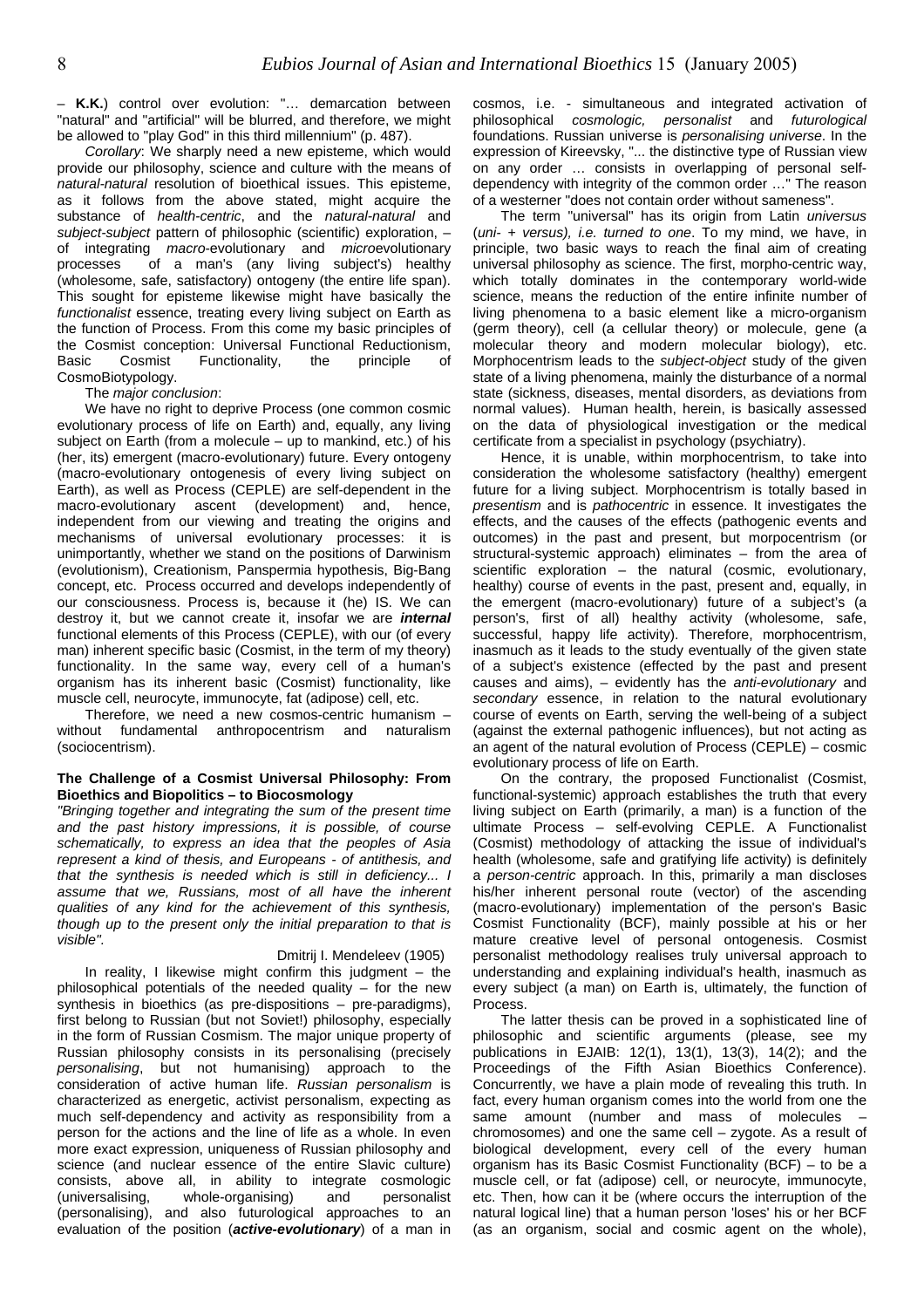although coming from the same genotype and the cell (zygote)?

Then. if the Cosmist foundation is true, i.e. – every man has his/her inherent personal Basic Cosmist Functionality (being ultimately a function of one common whole cosmic evolutionary process of life on Earth), we acquire a universal scientific approach to the understanding and explaining every individual's health (wholesome and gratifying fitness of every living subject on Earth). The main point, herein, refers to the effective assistance to a person in the: A) self-dependent personal (re)discovery and the substantive realisation of his/her BCF; and B) its adequate adaptation on the given macro-level of a person's entire healthy ontogenesis. The whole (a. and b.) is needed for C): the ultimate reach of the personal mature creative level of man's ontogeny, constantly transcending (by going beyond, or rising above) biological and societal (societies) macro-levels – and the ultimate execution of a man's specific creative contribution to Process's wellness.

Biocosmology, to my mind, might realise a bioethical task of primary importance. Khroutski, K.S.: 2004. 'Actualisation of the 'Philosophical Functionalism'

### 14(2), pp. 63-65. **Conclusion: <sup>A</sup> New Vista in the Development of the Behaviourome Project**

All the three forms of contemporary bioethics are necessary: 1. Western bioethics (*bioethics*) and Global bioethics (*biopolitics*) are the means indispensable in the realisation of a person's (society, mankind on the whole) wellbeing at the given time and the condition. These two forms of world-wide bioethics have the absolutely necessary *microevolutionary* significance, permitting the resolution of current problems with health (well-being and development) of a human being or society on the given personalist or societal (global) level. Significantly, both forms of contemporary bioethics (western and eastern) carry the qualities of *morphocentrism*, *presentism* and *pathocentrism*, and, thus, both have *anti-evolutionary* (so, unscientific) essence, inasmuch as they both deny primarily the *macro*-evolutionary character of the healthy (wholesome, happy) ontogeny of a subject (man) on the whole – as the healthy 'process of processes': the successful unity of micro-processes (adaptational, on every macro-level of a man's ontogeny) and the macro-process (aimed at the ultimate realisation of his/her BCF – on the mature creative level of a person's ontogeny).

In turn, Cosmist bioethics (*biocosmology*) gives back to the distribute, pp. 1-11. entire body of world-wide bioethics its (*macro*)evolutionary essence. Hence, it returns to common bioethics the scientific (universal) status – by restoring the qualities of universal systemic (cosmist, macro-evolutionary) functionalism and cosmist (subjective) evolutionism.

In reality, biocosmology attempts to integrate philosophy with science, to recover to philosophy (ethics) the status of the 'science of sciences'. That is possible, with reference to the Cosmist conception, exclusively on the personalist level of a man's (his or her) health (physiological-personal, societalpersonal, and cosmist-personal wellness and fitness), and, obligatory, in relation to the person's entire life - ontogenetic process on the whole.

The introduction of biocosmology also serves the future Bioethics 14(1): 13-22. trends of Behaviourome / Mental Map Project. Here is implied that the insertion of Biocosmology might provide the Behaviourome with the true basis for the realising of the great aim and great challenge of mapping the human mind, proposed by Darryl Macer (2002).

**References** - **Pushpa Dhar, M.D.,**<br>Foucault, M.: 1970. *The Order of Things*. New York: Pantheon. **1966** - **Construent of Anato** 

- Hongladarom S.: 2004. Asian Bioethics Revisited: What is it?, and is Department of Ariatomy, F there such a thing? *Eubios Journal of Asian and International Bioethics* 14(6): 194-7. Email: [pushpa932003@yahoo.com](mailto:pushpa932003@yahoo.com)
- Khroutski, K.S.: 2001. 'Introducing Philosophical Cosmology', *World Futures* 57(3), pp. 201-212. **'Death is just a beginning of another life' – Upnishads.**
- Khroutski, K.S.: 2002. \_'Towards the Bioethics of Individual's Health: Introduction of the Cosmist Philosophical Fundamentals', *Eubios*
- Khroutski, K.S.: 2002. 'Epistemology of civilised man's diseases', *E-LOGOS: Electronic Journal for Philosophy / 2002*
- URL:<http://nb.vse.cz/kfil/elogos/epistemology/khrout1-02.htm>
- Khroutski, K.S. (2003). 'The Cosmist Future of Health Literacy' [\(www.Health-Literacy.org](http://www.Health-Literacy.org))
- Khroutski, K.S. and Peicius E.: 2003. [Introducing the Emergence-](http://www.biol.tsukuba.ac.jp/~macer/EJ131/ej131i.htm)[Discourse Method to Philosophy of Medicine and Bioethics: In](http://www.biol.tsukuba.ac.jp/~macer/EJ131/ej131i.htm) [Search for Rational Comprehension of Individual Health](http://www.biol.tsukuba.ac.jp/~macer/EJ131/ej131i.htm)', *Eubios Journal of Asian and International Bioethics* 13(1), pp. 15-19.
- Khroutski, K.S.: 2003. 'Integrative Mental Mapping Project Under the 'EDM' Processing: The Thesis', *Eubios Journal of Asian and International Bioethics* 13(3), pp. 93-98.
- Khroutski, K.S.: 2004. 'Bringing Forward the Philosophy of Universal Science: A Cosmist Concept', *E-LOGOS: Electronic Journal for Philosophy / 2003* URL: [http://nb.vse.cz/kfil/elogos/science/khrout1-](http://nb.vse.cz/kfil/elogos/science/khrout1-03.pdf) [03.pdf](http://nb.vse.cz/kfil/elogos/science/khrout1-03.pdf)
- Khroutski, K.S.: 2004. 'Universal Anthropology: A Cosmist Approach',
- in Bioethics', *Eubios Journal of Asian and International Bioethics*
- Khroutski, K.S.: 2004. 'Converging upon the Scientific Object of Individual's Health: A Cosmist Perspective in Biomedicine', *Calicut Medical Journal* 2004;2(3):e7 URL: <http://www.calicutmedicaljournal.org/2004/2/3/e7>
- Khroutski, K.S.: 2004. 'The Universalist Future of Contemporary Bio-Science', *World Futures* Volume 60, Number 8 / December 2004, pp. 577-591.
- Khroutski, K.S.: 2004. 'Integrative Mental Mapping A Cosmist Approach'*. The Proceedings of the Fifth Asian Bioethics Conference (ABC5)*, 13-16 February, 2004 in Tsukuba Science City, Japan / editor, Darryl R.J. Macer. Christchurch, N.Z.: Eubios Ethics Institute, pp. 72-87.
- Laszlo, E.: 2001. *Macroshift: Navigating the Transformation to a Sustainable World*. San Francisco: Berrett-Koehler.
- Macer, D.R.J.: 1998. *Bioethics is Love of Life: An Alternative textbook* Christchurch, N.Z.: Eubios Ethics Institute.
- Macer, D.R.J.: 2002. [The next challenge is to map the human mind.](http://www.biol.tsukuba.ac.jp/~macer/Papers/MMNAT.htm) *Nature* 420**:** 121.
- Macer, D.R.J.: 2002. [Finite or Infinite Mind?: A Proposal for an](http://www.biol.tsukuba.ac.jp/~macer/mentmap.htm) [Integrative Mental Mapping Project,](http://www.biol.tsukuba.ac.jp/~macer/mentmap.htm) *Eubios Journal of Asian and International Bioethics* 12: 203-6.
- Macer, D.R.J.: 2004. Moving Forward with Ideas. In *Challenges for Bioethics in Asia. The Proceedings of the Fifth Asian Bioethics Conference (ABC5)*, 13-16 February, 2004 in Tsukuba Science City, Japan / editor, Darryl R.J. Macer. Christchurch, N.Z.: Eubios Ethics
- Potter, V.R.: 1970. 'Bioethics: The science of survival', *Perspectives in Biology and Medicine* 14, pp. 127-153.
- Potter, V.R.: 1971 *Bioethics, A bridge to the future*. Englewood Cliffs: Prentice-Hall.
- Potter, V.R.: 1988. *Global Bioethics*. [Michigan State University Press.](http://msupress.msu.edu/authorbio.php?authorID=404)
- Potter, V.R.: 1999. 'Fragmented ethics and "bridge bioethics". *Hastings Center Report* 29: 38-40.
- Sakamoto, H.: 2004. 'Globalisation of Bioethics from the Asian perspective. In *Challenges for Bioethics in Asia*'*. The Proceedings of the Fifth Asian Bioethics Conference (ABC5)*, 13-16 February, 2004 in Tsukuba Science City, Japan / editor, Darryl R.J. Macer. Christchurch, N.Z.: Eubios Ethics Institute, pp. 487-493.
- Sass, H-M.: 2004. 'Asian and Western Bioethics: Converging, Conflicting, Competing?' *Eubios Journal of Asian and International*

## **Body Donation – A need based problem!**

Department of Anatomy, All India Institute of Medical Sciences,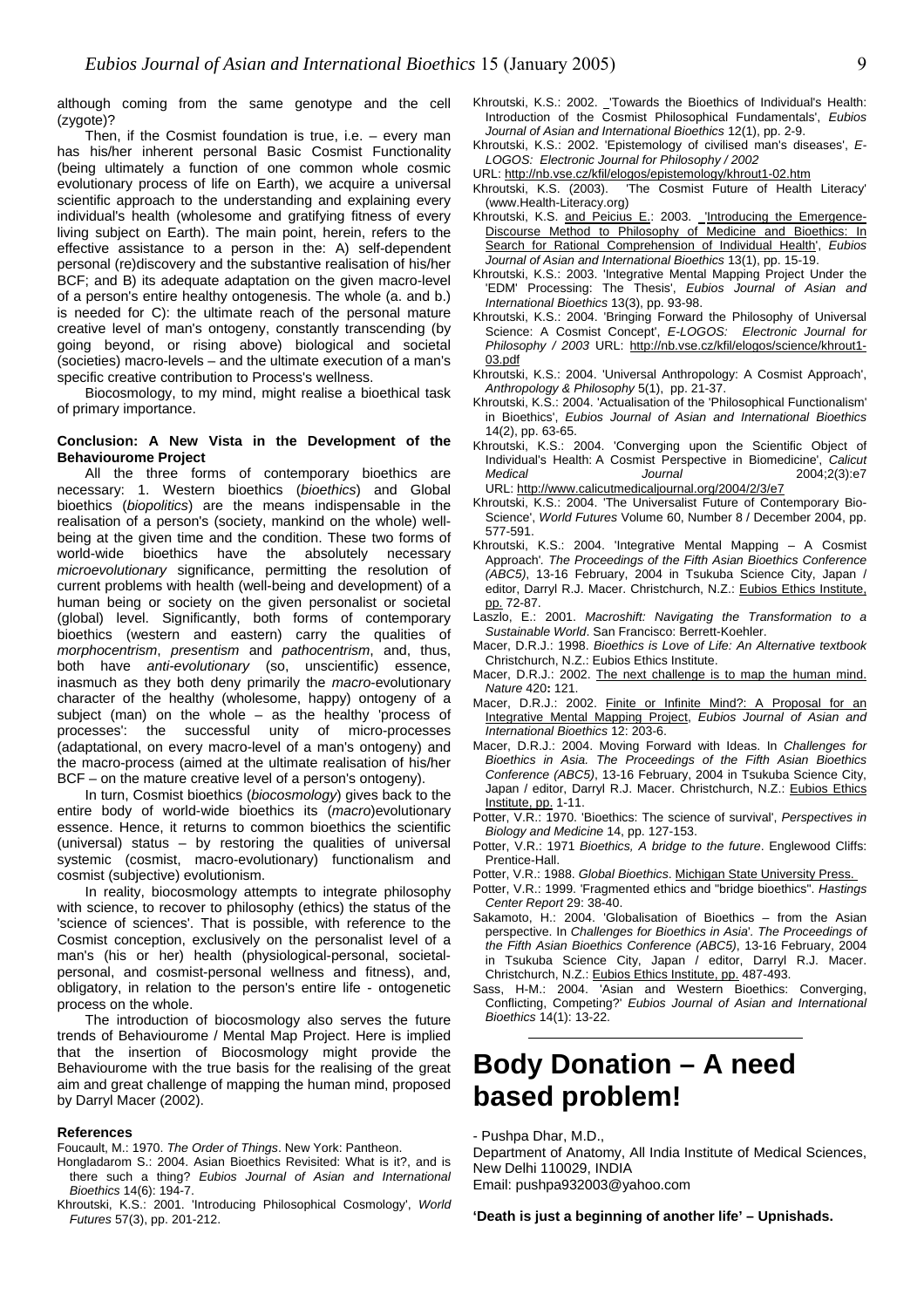This paper discusses an issue that is likely to emerge as a topic of immense concern in context to Indian scenario in the near future. The terms – Body donation / Anatomical donation / Body bequest- are interchangeable and imply the act of donating the body after death to a facility for a noble cause (education/research purposes). Also, the term 'donor' emphasizes the 'gift to be given away'. In the present scenario, there is awareness to some extent among the masses regarding organic donations such as blood donation, eye donation, hair donation, organ donation and so on. However, the term 'Voluntary Body Donation' is comparatively a recent addition (in India) to the list of organic donations. Presently the term 'Voluntary Body Donation' has become an accepted option though for a small selected segment of the population whereby the subject in complete presence of mind opts for donating his/her body after death with the belief that the living would be benefited by this act of his/her.

### **What makes 'Body Donation' a unique phenomenon?**

Body donation is different from other organic donations in a number of ways. Some of the factors which make it different from conventional organic donations include the following:

*People from all walks of life can donate the body:* The fact that people from all walks of life can donate the body irrespective of their religious beliefs, social status, cultural bindings etc. attains importance especially in a country like ours which is known for its diversified culture and heritage.

There is no specified age bar: *Unlike other organic donations, there are no age limits for donating a body. However, in some countries like US, the requisite age fixed for a donor has been specified as 18 years or above and the person should be with a sound mind so that he/she is able to sign for himself/herself though in case of a minor, even the parents or the guardians can deed the body for the noble cause.* 

*No matching is required* 

*Above all, there is no materialistic award for the donor!* 

But unlike other organic donations, the donated body is *disassembled without any attempt to reconstruct it! And yet it enjoys the status of a high moral act.* 

The awareness regarding the subject matter demands urgent attention due to ever increasing imbalance between the demand for cadavers on one hand and their non availability on the other. Whereas the mushrooming of medical schools and other such institutions all over the country contribute to the former part of the equation, the latter part of the equation is being determined by a host of factors such as social, legal, psychological and so on. The end result is a demand – supply mismatch of enormous magnitude with immediate adverse effects on the quality of medical education and health related research activities.

#### **Importance of cadaver teaching / learning**

'What we hear, we forget: what we see, we remember: what we do, we understand'. These lines clearly reflect the importance of cadaver teaching / learning in anatomy (the science that deals with the structural organization of the body). Besides the potential to instill long lasting humanistic attitudes towards patient care, the impact regarding structural organization imbibed through the three dimensional visualization during cadaver dissection, remains unparalleled. The age old dictum that 'there is no substitute for human body in teaching human anatomy' stands even today in spite of the revolutionary advancements and technical innovations integrated into learning and teaching media over the recent years (Virtual Anatomy / Visible Human Project etc.)

Anatomy, as such, forms the foundation for a number of related courses. Dentistry, nursing, surgery, orthopedics and ophthalmology are a few to name. Even the advanced imaging procedures (CT, MRI, PET) rely completely on the anatomical knowledge for proper interpretation of results. Hence the

cadaver as a teaching / learning tool forms the pivot around which the present day innovative courses dealing with life sciences (medicine, biology, pathology, sports medicine, rehabilitation sciences etc.) revolve.

The majority of medical programmes running throughout the country are in continued need of anatomical material (anatomical gifts) in view of the far reaching pursuits encountered in teaching and research. In a number of places, the student - cadaver ratio (4-5 students : 1 cadaver) advocated by the governing bodies (Medical Council of India – MCI) is hardly met with owing to an acute shortage of cadavers. In most of the medical schools, even more than thirty students get to share only one cadaver for dissection. The paucity of anatomical material is bound to affect the quality of medical education and health related research projects. The process of plastination is currently being used for preserving the bodies in a form that emulates near natural one. Though plastinated bodies / body parts cannot substitute the real cadaveric teaching/learning completely, yet their contribution as real teaching/learning tools cannot be underestimated. Public display of plastinated bodies/body parts (to demystify the human body structure - Van Hagen's Body Worlds – Moore and Brown, 2004) has gained widespread publicity. Though presently, the process is an added demand on donated bodies, however, in the long run, it could help to some extent to combat the acute shortage of the anatomical material.

Awareness needs to be generated amongst the masses regarding the donation of body to science as 'an act that is morally and legally justified'. In the long run, one act of body donation benefits lives of so many other human beings! The ongoing race between medical care becoming more technically oriented on one hand and medical education becoming more procedure focused on the other, has further widened the already existing gap between humanistic values and materialistic values.

Though, in a majority of cases, the objective of body donation is service towards the society, yet there could be examples where donations are made to simply escape the incurring large funeral bills or to avoid the obligation of non caring relations. Hence, the procurement of bodies could either be from voluntary donations or from unclaimed bodies. The old homes and beggar homes, in our country, could be the alternative sources for procurement of bodies provided they are governed by befitting rules and regulations. Equally important in this direction is the identification of receiving centers. Such centers could be declared fit under well framed rules and regulations to receive unclaimed and non medico legal dead bodies for teaching / learning and research purposes. Whatever is the source, of procurement, donation could be denied in the case of autopsied bodies, decomposed bodies, subjects with excessive obesity or extreme emaciation, suicidehomicide bodies or those bodies which have simultaneously been used for organ donations. Hence, whether the body is acceptable as an anatomical gift for study and research purposes, is also determined by the circumstances prevailing at the time of death.

#### **Impediments**

The bitter truth that 'death is part of life' has to be accepted. Majority of people do not like talking about death and dying (fear psychosis). Many people think about body donation but only few are able to accomplish it. Also, the reluctance towards the subject matter is compounded both by the emotional as well as the moral bindings. The emotional component has its basis in the bond that holds the family members together and even the mere thought of disfigurement or piecemeal dissection of a loved one shatters their mind. Accordingly, the emotional involvements either on the part of donor itself or the family members might cloud the final judgment. It becomes imperative under these circumstances that thorough discussions of the would be donor with his / her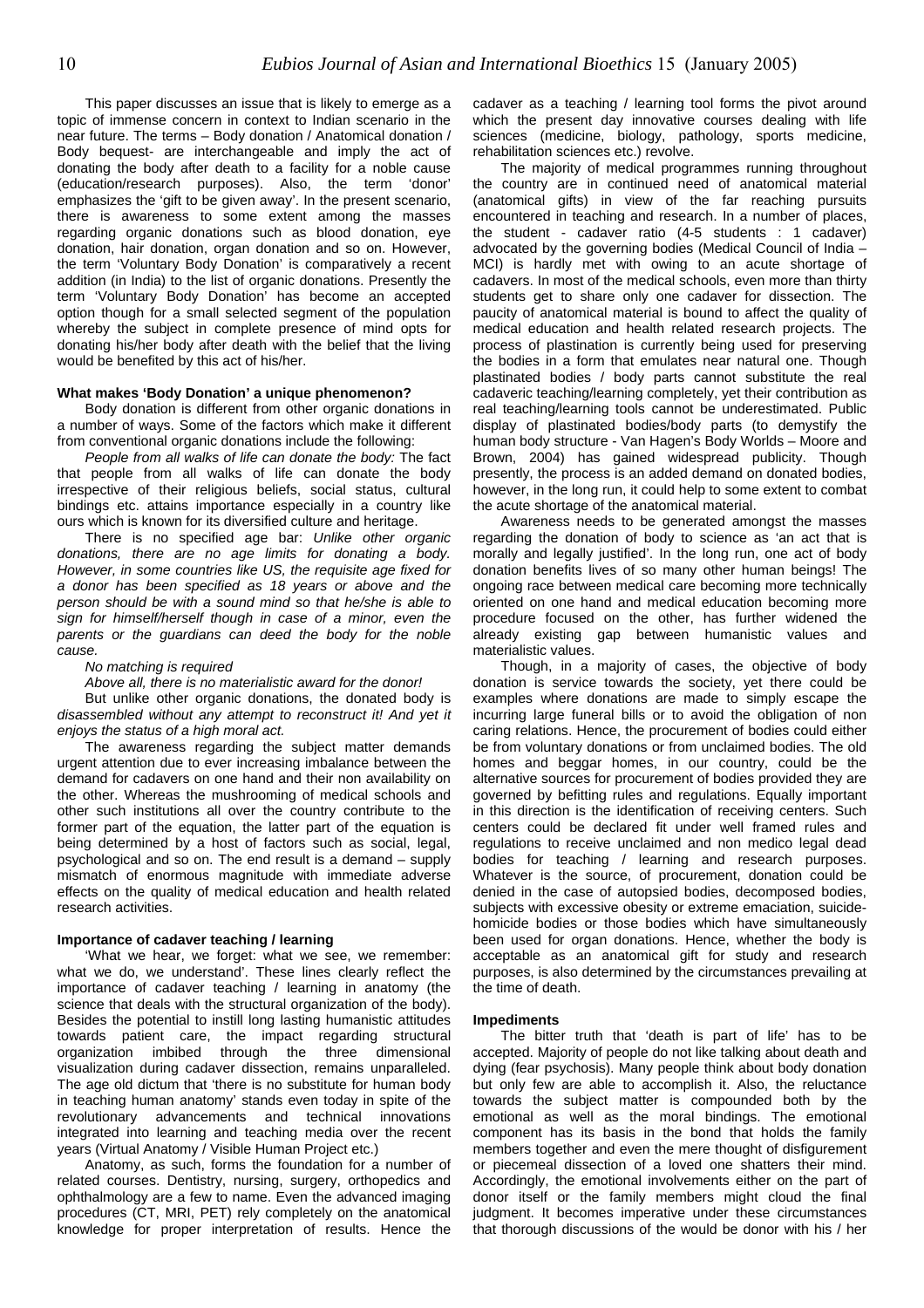family members regarding the decision to donate should be encouraged. At the same time, the concept that dignity and respect for those who donate is maintained at all the times, is a major source of comfort for the survivors. Many people think about body donation but only few are able to accomplish it.

Whenever a new idea or revised version of an older idea is introduced to the society, there is every possibility of its getting rejected or evoking a negative response. In very sensitive matters, understanding of emotions and perceptions rather than the philosophical and the rationale points determine the response generated. The age old saying goes 'whatever is forced cannot be forceful'. The basic concern, whether the announced idea projects a good image regarding the subject matter or not needs to be addressed. In order to make the concept more acceptable, the publicity policies regarding the subject matter have to be tailored perfectly keeping in mind the architectural design of the society. With time and continued perseverance, even the most vocal critics come to value the importance of the subject matter.

No doubt, it is a marathon job to motivate people for dumping of bodies etc. need to be considered. donating the bodies especially when the society is an amalgamated representation of diversified beliefs and blind faiths. However, the development of science and technology has provided the platform for logical and rationale thinking and the logical basis could be used to overcome the religious fanaticism and fundamentalism. Sensitization of masses towards the issue is the key point to be focused at. This could be achieved to some extent by building of trust among the masses. Trust needs to be built within the families as well as amongst the donors. Emphasis has to be laid on sensitive events like proper disposal of the body remains with respect and dignity after the proper utilization of the body for scientific study. Awareness programmes focusing on development of medical science and education and its role in patient care can generate a good response among the masses. This is especially true with a nation like ours where the literacy rate presents major variations from region to region and from state to state. In this direction, movements like 'Deh-Rashtrarpan' launched (Ramesh Satpute at Nagpur, India) with the objective of encouraging body donations in the society, can act as eye openers.

In the present scenario, the concept of 'voluntary body donation' remains a virgin field as yet, with deliberate as well as non-deliberate attempts to leave it untouched. This is the high time when importance of the subject matter demands understanding on priority basis for evaluating measures to enforce its wider dissemination. The need of the hour is to redress the problem by a multi prong approach.

Sensitization towards the subject matter is the key point. Identification of the target groups for evoking meaningful sensitization is an equally important subject. The universal approach of 'catch them young' can help the younger generation, who stand on the verge of facing innumerable dilemmas, to come forward.The government and non government agencies, policy makers, educationists and intellectuals should work together to chart out information dissemination programmes with the objective of targeting the right people in right time.

Counselling: Provision of guidance to people, who find themselves in tough dilematous situations, is one of the primary requirements which can help them in figuring out what to do. However, the guidelines need to be tailored in a fashion that these are acceptable to masses. The propaganda should be embedded in such a language that it carries a universal message (for young and old). Even though the collective action proves more powerful than the individual action, the sense of responsibility needs to be widened on the individual basis as well. At the same time, individual responsibility and individual decision making has to be given equal weightage.

Educational Centres and NGO's will have to put in their heads together to formulate the quantum of information which needs to be either communicated to the donors / families or received. How well informed is the donor / family regarding matters like handling of the body, approximate time period of keeping the body or the rites to be carried out (end of life care) remains the matter of concern. Proper preservation of the body with maintenance of proper records for individual identity is a must. This holds importance as there could always be a possibility of the body / body parts being recognized by a student, staff or laboratory personnel (McNeill PM et al., 2004). Such concerns need to be addressed carefully and adequately and confidentiality regarding identity needs to be maintained.

Legal aspects: Law enforcing bodies need to discuss and formulate laws which are feasible enough to be implemented. As of today there are no foolproof laws especially in case of unclaimed bodies to regulate this aspect. While formulating such laws, innumerable factors inclusive of vast expansion of the society, extreme climatic conditions, provisions for proper

There is an obligation upon those who formulate various policies to help those who do not have the needed expertise to acquire it. The combined efforts of national policy makers, government and non government agencies can play an important role in setting up the missions for assembling and preserving the bodies followed by their utilization at the expert hands.

#### **References**

McNeill, PM., Kerridge, IH. And Purdon, T. Loved ones body in the Anatomy Laboratory, The New Anatomist, 277B: 10-13, 2004.

Moore CM and Brown CM. Gunther von Hagens and Body Worlds Part 2: The Anatomist as Priest and Prophet, The New Anatomist, 277B: 14-20, 2004.

Piyush Srivastava. What better way to live after death. The Hindustan Times 12-12-2000.

## **Some Ethical Issues Concerning Medical Reproduction In Portugal Problem solving 2016 10 Problem solving 2016**

- Prof.M. Cristina Rosamond Pinto M.D.,PhD

Human Genetics . University of Lisbon. Lisbon. Portugal Susana Garcia da Fonseca M.D ; Catarina Ferreira de Morais M.S., Institute of Superior Sciences of the South .

Caparica. Portugal.

E mail: [genetica\\_medica@hotmail.com](mailto:genetica_medica@hotmail.com)

Postal: Genetica Humana. Rua. Amílcar Cabral, º.21-R/C "H" 1750-018 Lisbon. Portugal

#### **Abstract**

After a brief introduction regarding infertility through the ancient ages up to the modern molecular techniques the authors focus on some proposals issued by the Ethics Council in Portugal which were discussed by the medical and scientifically community although there is a lack of legislation regarding medical reproduction and related issues in Portugal.

**Key words:** reproduction; ethics; legislation; embryos; stem cells.

#### **Introduction**

Infertility goes back to ancient times; paintings and sculptures found in pre- historic caverns link fertility to prosperity; indeed God's commandment to Adam and Eve (according to *Genesis* ) quoted: " Be fertile. Multiply and colonize the world ".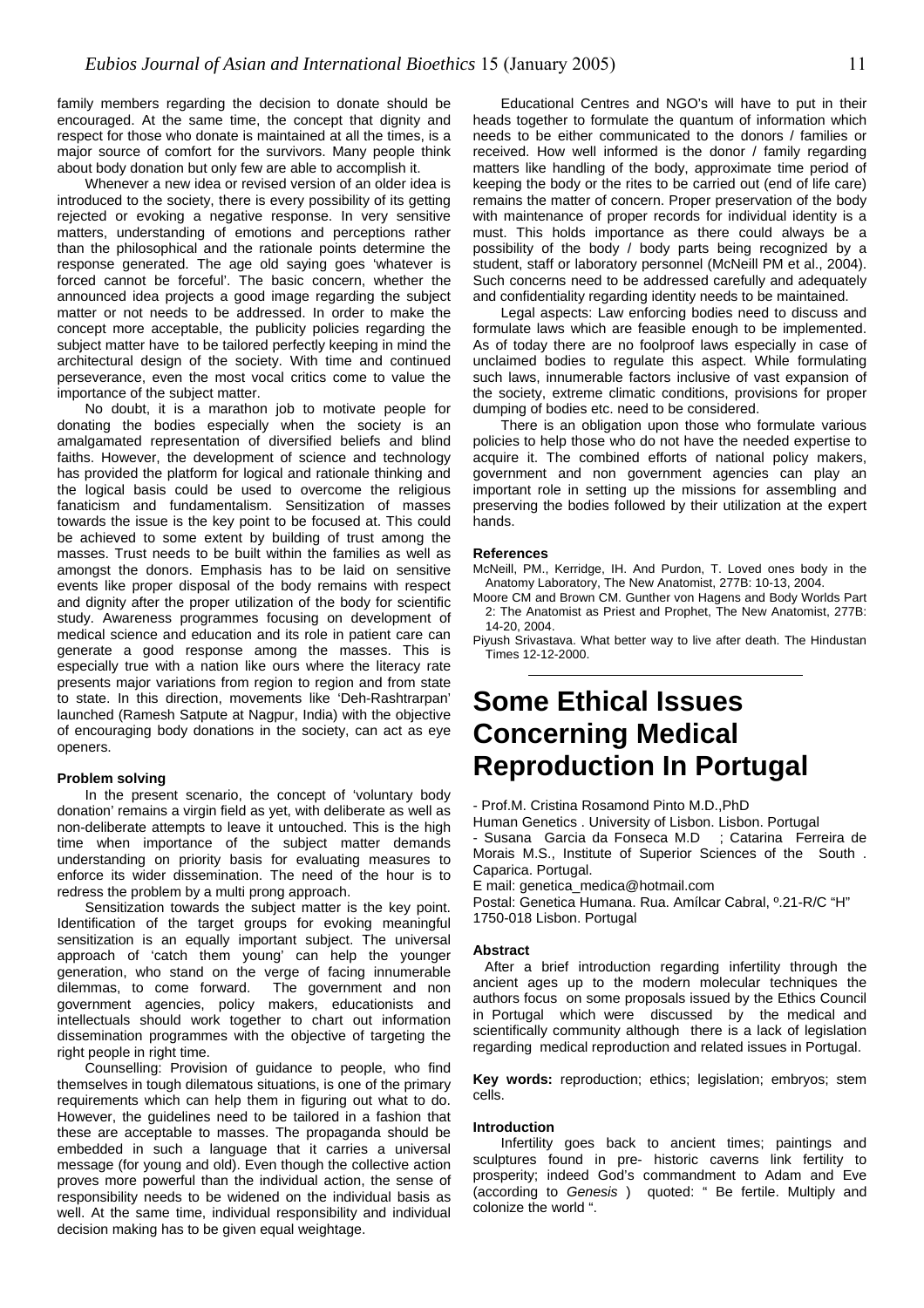In all civilizations the woman was the symbol of fertility but the difficulties to conceive implied different medical attitudes and had different feedbacks according to the woman's status in society. However the recognitions of masculine causes in infertility ranks with the Egyptian pharaoh civilizations when infertility was not considered as a divine punishment but faced as a disease requiring evaluation, diagnosis and treatment.

In the XIX and XX centuries there were remarkable advances in the infertility area. The diagnostic field was marked by modern imaging techniques, both ultrasound and endoscopes; hormonal assays and identification of genetic anomalies; in the surgical area conservative as well as minimal invasive treatments took place with special emphasis to microsurgery techniques and endoscope's surgery; regarding endocrinology reproductions new pharmaceutical tools led to the manipulation of the woman's " endocrine axis" making possible the suppression, induction and stimulation of the ovulation; finally in medical assisted reproduction there is the possibility of performing in vitro fertilization, sperm microinjection, oocytes and embryo culture media, cryopreservation and different microscopic procedures involving gametes and embryos.

With molecular genetics the pre-implantation diagnosis opened the gates to potential embryo gene therapy. This type of therapy has already been achieved in animal models.

#### **Reproduction and Ethics**

Medical assisted reproduction has its implications in the areas of biology, politics and bioethics. There is a great deal of controversy going on but we are still lacking a formula to enable us to deal with all the ethic problems connected with the human reproduction. Infertility is nowadays a serious public health problem concerning around 20% of the worldwide population.

#### **The State of Art in Portugal**

Similar to what takes place in other European countries there are hundreds of thousands of Portuguese men and women suffering from reproductive problems and requiring treatment. One way of opposing infertility is no doubt medically assisted reproduction. On this matter the National Council of Ethics and Life for Sciences (CNECV) has already issued in July 2004 some revisited proposals which now need to be backed by the Parliamentary members.

#### **1 . Criticisms to the CNECV proposals.**

The CNECV proposals are meeting with a great deal of controversy from the medical and scientific Portuguese community. For example the proposals refer that one should avoid the production of extra embryos either than those meant to be transferred. Thus normally in a 35 or 36 year old woman the physician would only transfer two embryos and therefore only two reproductive ovocytes would undergo further development. With such a sparse number the ovocytes may not evolve into embryos or may originate embryos which may suffer a " developmental blockage"!

The way to bypass this problem would be to culture all viable embryos up to the 5<sup>th</sup> day of "in vitro" development allowing the medical staff to select which embryo or embryos would have a greater probability of implantation (one should recall that only 40% of the embryos arrive to the blast cyst stage or rather the  $5<sup>th</sup>$  day of the developmental stage ). In short no proposal (according to the Portuguese medical point of view) should define the number of ovocytes that will further develop into embryos! One solution would be to limit the number of embryos to be transferred to the uterus and to freeze the remaining embryos. There is a significant number of embryos that degenerates and such embryos should not be frozen ! The CNECV also states that "scientific research in human embryos is ethically legal but only when done in benefit of the embryos itself ! ". Now this statement doesn't make

sense! There is no such thing as " research in benefit of the embryo itself ! " The benefit will only exist within the context of gene therapy ! But then again it won't be " research "! ; therefore this CNECV proposal is also very confusing !

The proposal also states that" the alternative and only faith is that of the embryo destruction" ; now the medical class and scientists definitely do not" destroy embryos"; if an embryo without quality to survive is transferred to a woman's uterus it will disappear ! This should be considered an embryonic death and not an embryonic murder !

#### **2 . Some conclusions to the State Legislation and the Community**

The politicians and the lay people should have a knowledge about what type of research may or may not be done with the non viable embryos. These embryos are obviously rejected and this perspective should be considered from the ethical, philosophical and even religious point of view !

At least 60% to 80% of the embryos have anomalies. In the majority of the cases these embryos are not viable. This applies to " in vivo" as well as to " in vitro" embryos. People should know that al least 40% of the ovocytes and about 10% of the sperm have chromosomal anomalies. Matching these with the anomalies that may result from the reproductive procedure, and the first embryonic divisions the conclusion that the majority of embryos are not viable seems pretty much obvious. If they are not viable they should be used to the benefit of Humanity! Embryonic cell evaluation is indispensable when using pre-implantation diagnostic techniques. Therefore there should also be legislation about stem-cell research aimed at the development of new cell and tissue based treatments for a range of diseases.

#### **3. Latest developments**

On the  $8<sup>th</sup>$  National Seminar of the CNECV (November 2004) future proposals regarding stem cell research, preimplantation diagnosis and cloning was focused. Scientifically and ethical issues viewed the stem cell as the ""hope cell"" having its birth in the crossovers of ideologies, philosophies,religious and moral issues. The stem cell basic properties, potential and limitations were focused; once again the fetal origin implied ethical and logistic problems! Nuclear somatic transference, the so called "cloning therapy" was quoted as one of the forms of obtaining stem cells; it was clarified that embryos not used for reproduction are normally cryo-preserved for donation to other eventual couples or used to derive stem cells to investigate their potential in cell – tissue therapy. From the scientific point of view some of the CNECV members favoured that "life does not begin with fertilization but is evolving continuously among individuals and generations ". On the other hand the philosophers seek the ethical and philosophical dimension of the embryo quoting that "when the embryo is a laboratory tool it becomes an unexpected artefact which one can't easily discharge from a moral circle but that society still doesn't envision how it could be embraced by this same moral circle!". There was also an input of the biotechnology enterprises focusing the use of stem cells in the development of new therapies. However catholic and board members of the CNEVC qualified the stem cell as a "society controversy" triggering a great deal of stress between science and ethics. Once again the legitimacy of abortion was brought up! (Portugal is one of the few European countries where abortion is illegitimate becoming a political issue between the Parliamentary parties). These members admitted that year or decades will be needed before reaching a consensus viewing the recent opening of other European countries to the use of stem cells. It was also quoted that the "resource to cell lineages would imply using lineages resulting from embryos destroyed by others rather than destroying our own embryos "!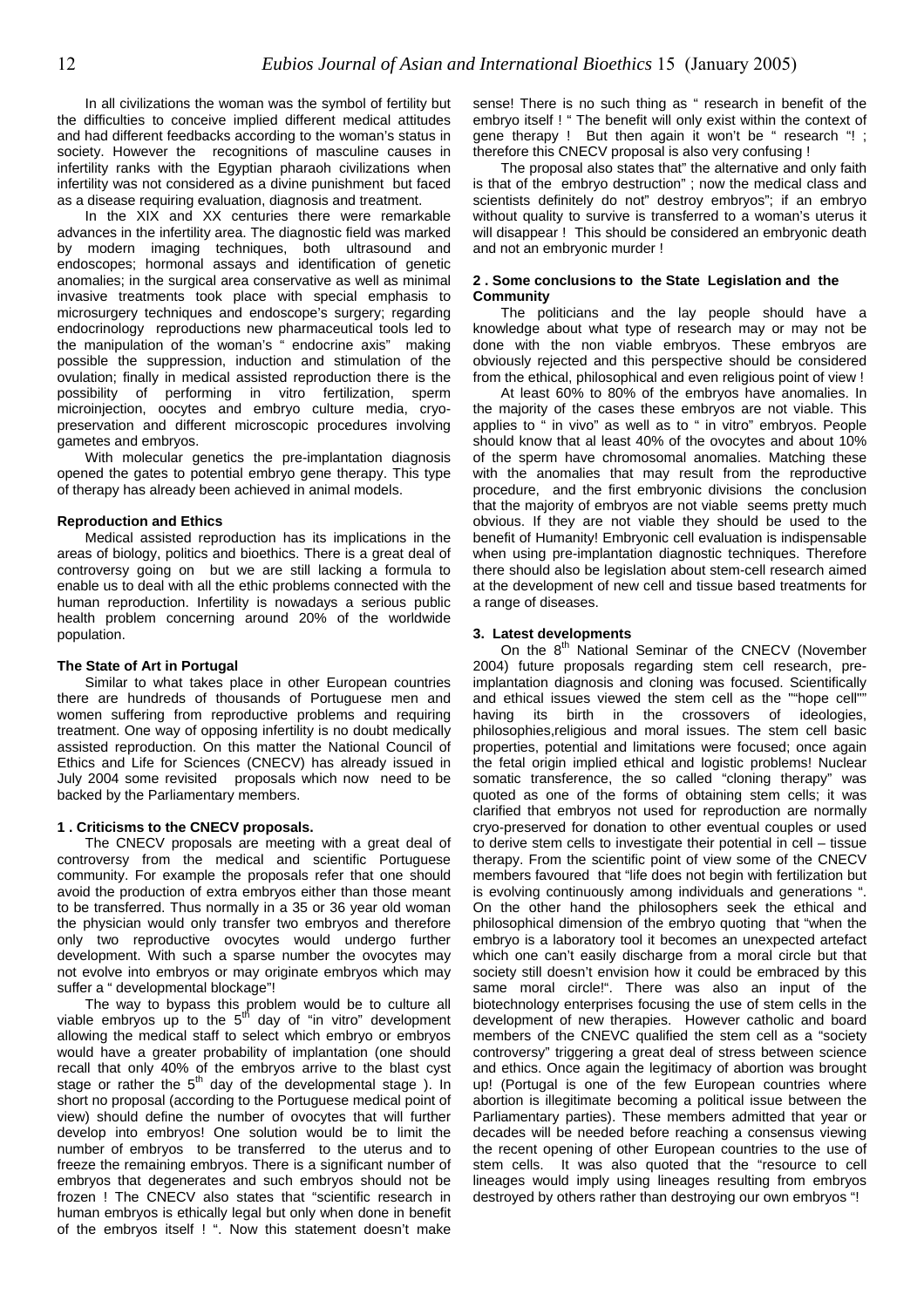#### **4 – Position of the European Committee – EC- for Health Research**

The dialogue between Ethics and Science according to the EC (represented by its director at the Meeting ) should be based in the following criteria : a rational discussion viewing three landmarks namely: 1- The benefit of the majority of the society (the utilitarian view ) 2 – "the Ethics of Human rights" or 3 – the Ethics of the Virtue - a partial compromise in favour of the vulnerable meaning of course the patient" ! Different points of views will "determine different solutions", other criteria will be decided by consensus with " no place whatsoever for a voting by majorities considering the awkward way of making decisions in Politics!"

In short, backing the opinions of other Portuguese colleagues and scientists I feel that not only there is a lack of legislation regarding the above mentioned issues (to be noted that up to this date there is no consensus in Portugal about the " status of the embryo") but that Portugal is postponing such legislation making it difficult for Portuguese scientists to carry on their research projects . 

## **Artificial Reproduction Technologies and Ectogenesis**

**-** Frida Simonstein, BSc MSc PhD

Center for Women's Health, Ben Gurion University of the Negev. Israel; Dept. for Management of Health Care**,** Emek Yezreel College. Israel.

Email: [fridafux@netvision.net.il](mailto:fridafux@netvision.net.il)

Reproduction is highly valued in all cultural traditions; "BE FRUITFUL, MULTIPLY AND FILL THE EARTH" is a basic command that appears already in the first chapter of the book Genesis. This command has influenced the Judeo-Christian tradition ever since and today the right to reproduce is recognized as a basic and fundamental human right. However, there have always been infertile couples; today medically assisted reproduction has solved many problems of infertility among couples that have been unable to have a child naturally. Hence, the development of artificial reproduction technologies (RTs) has enabled people to fulfill one of the most fundamental rights. Yet this welcomed development has created, new concepts of reproduction, challenging settled precepts and established moral values.

The first 'tube baby', Louise Brown, was born in 1987; since then, many other babies were similarly conceived in a petri-dish. Today, conception of a human being is not restricted necessarily to the Fallopian tubes, and/or inside a woman's body, and IVF has become almost a routine medical procedure (Silver 1998; Stock 2002). There has also been an extraordinary development at the end of gestation: Incubators were first used in order to save the lives of newborns in severe distress immediately after delivery. However new knowledge and improved technology have made it possible to redefine the limits between viable and non-viable newborns. Today, incubators may keep embryos of just 500 grams that may have spent only 24 weeks inside a woman's womb (Sills 2003).

Between the fertilization of the ovum (even if this happens in a petri-dish) and delivery (even if this happens prematurely) there is, however, a significant and critical gap, which at present can only be carried out inside a woman's womb. This indispensable stage in embryo development together with IVF technology has produced a new concept of 'host' mothers since only a woman's womb can provide the right environment for an embryo.' Host mothers' have already solved the problem for women who because of physiological difficulties cannot

become mothers, or alternatively, for homosexual male couples that may want to rear a child. The notion of 'host mothers' however, has created difficult psychological situations for the parents involved and sometimes difficult questions to be resolved by the legal system (Daniels 2002).

There is no alternative for a woman's womb today; however, it is not unreasonable to think that the idea of 'host' motherhood along with due research and improved technologies may result in the development of the artificial womb (Smith 2002; Butler 2002; Bailey 2003; Mckie 2002; Rae 2002) and eventually, ectogenesis – full gestation outside the womb (Harris 1998). Such a scenario is still hypothetical; it has been used only in science fiction horrors in both novels (Aldous Huxley's 'Brave New World' for example) and movies (George Lucas' 'Phantom Menace'). However, this idea also appears as a matter of fact in some thought experiments (Strong 2002); others regard gestational surrogacy as an actual necessity 'only' until the artificial womb is fully developed (Ber 2000).

To overcome the existing gap between both ends of gestation will not be easy; and an artificial womb still does not mean full ectogenesis. But the development of novel RTs due to the desire to procreate is extreme. These developments have already driven us beyond the theoretical limits of ethics, and formidable work has been done to keep pace reaffirming and re-defining moral values (Glover 1984; Harris 1998; Heyd 1992). But the ethical legal and social implications of full ectogenesis, seem to be a step in RTs that may challenge again almost all universal human values and ethical principles; and, we may now find ourselves confronting full ectogenetic technology before we understand its social consequences, worked out an ethical framework and have had time to elaborate appropriate legal boundaries. Equally, there is the risk that without working out properly the ethics, the social and legal implications of ectogenesis we might apply old precepts to an entirely new problem (Hare 1985).

This paper addresses what appear to be the next steps in RTs, namely the artificial womb and ectogenesis. I will focus mainly on two points: the actual development of an artificial womb and conventional roles of women in reproduction.

#### **The artificial womb.**

IVF has permitted to disconnect the fertilization process from the womb that will actually host the fetus. Hence, the idea of surrogate motherhood has become possible. But there have also been cases of pregnant women in persistent vegetative state [PVS] who have reportedly been kept alive until the child is born (Akabayashy and Morioka 1991); thus furthering the idea that the womb is the organ that incubates babies and which just happen to be inside a woman's body. There is already a suggestion to permit the use of wombs for surrogate gestation in cases of PVS, after modifying the organ donation card to include also these instructions (Ber 2000). It is not the aim of this paper to discuss Rosalie Ber's proposal; however, for the purpose of this paper regarding the advent of ectogenesis, Ber's words merit closer attention. She writes:

In view of the de-personalization of the gestational surrogate mother who functions as a 'womb for rent' … why not permit using the wombs of women in persistent vegetative state [PVS], female bodies kept viable by artificial means, *until technological perfection of an artificial womb is achieved*? (Ber 2000, my italics).

Ber appears to be *certain* the technological perfection of an artificial womb will be achieved, eventually. Of course, she might be wrong, but Rosalie Ber, obviously well acquainted with the subject, explains further:

The technological perfection of an artificial womb is still in its *elementary stages*. Today's technology enables maintaining the first 2 weeks of the life of a pre-embryo in vitro, as well as maintaining 24 week old premature newborn babies in neonatal intensive care units (albeit with considerable morbidity and mortality) an appropriate artificial womb is needed to bridge at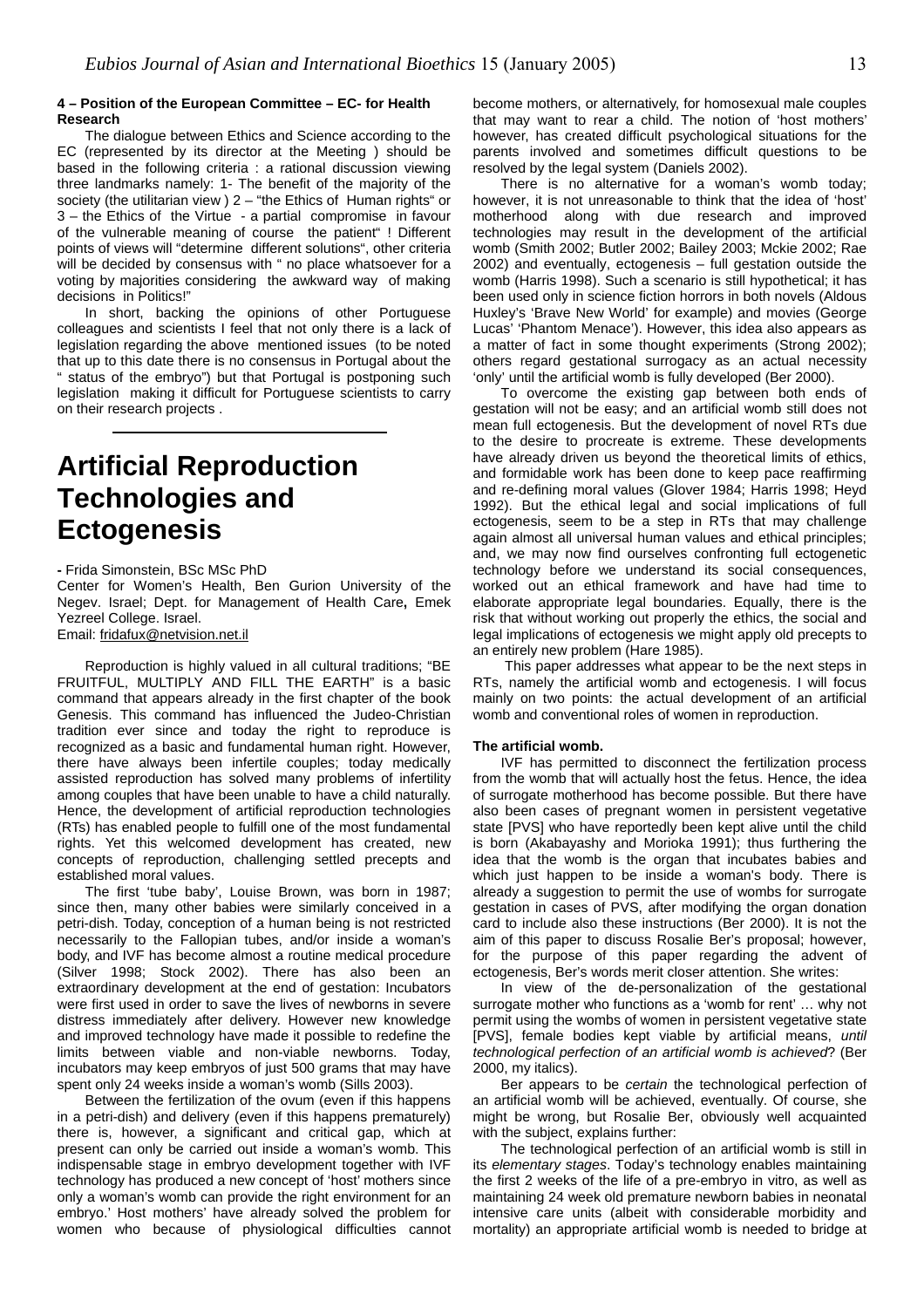least the 22 weeks in between. To improve survival the artificial womb it needed for full gestation – i.e., an additional 38 weeks (Ber 2000, my italics).

From these words some would perhaps feel relieved, for this shows clearly that the artificial womb is not yet available. Others however, may understand that Ber more than merely hints about the actual development of this new technology. Ber uses the words 'need' regarding artificial wombs - several times. Basically, 'need' is the first step by which any new technology develops and potential profit fuels further development. Surely, the 22-weeks gap might be difficult to overcome and will not occur in one step; but neonatal care, joining other research areas such as gynecology, embryology and stem cell research may finally end up in ectogenesis.

Moreover, the development of an artificial womb may not be controversial because it would center at improving neonatal intensive care. There is already a database that tracks outcomes for 4,127 babies 401 to 500 grams. This weight group of micro-preemie is considered 'experimental' (mortality in this group approached 90%); however, some believe that an 'artificial placenta' can be used. Jack Sills from the Intensive Care Nursery, University of California for instance, observes that,

[i]t would be ideal to continue the in uterus environment, keeping the premature infant in a warm water bath (free of infection) attached to its artificial placenta. Under ideal physiological conditions the premature would grow and develop normally, free of injury (Sills 2003).

Sills adds cautiously that he does not know if this idea 'is ever going to make its way'; but if it does, there will be little disagreement for using this new technology if it would mean avoiding morbidity, mortality and improving neo natal care.

#### **Infertility and the 'womb factor'.**

Whilst it would be difficult to find opponents for developing new ways of care for improving survival and prognosis for 'premies' and even for 'micro-preemies', paradoxically, the beginning of gestation is viewed very differently: Research on human embryos after the 14th day of gestation is not permitted in most countries, yet embryo research in other mammals is not restricted (Knight 2003).

Moreover, today universal rights such as the right for reproductive freedom and the right for privacy have dictated in the US, for instance, constitutional laws that may allow the use of ectogenesis; the framers of such laws did not have ectogenesis in mind when they developed them (Hibbert 2003). Besides, should the desire and the basic right to procreate be *solely* restricted when infertility results from the so called 'womb factor'? This kind of infertility can be due to congenital absence of the womb, primary or secondary anatomo-pathological malformations of the womb, and surgical removal of the womb for various reasons, myomatous uterus and multiple spontaneous abortions (Sperof, Glass and Kase 1994). In this type of infertility both partners usually produce normal gametes, but the only way today these couples can procreate is with the aid of another woman's uterus. Today this can be possible only using a gestational surrogate.

Some countries (the US, for instance) permit private surrogate agreements and do not intervene; other countries (Israel) have formulated clear legislations for surrogacy; still others (Canada) have formulated clear legislation against surrogacy. The Canadian law also has ruled out any research that may 'lead' to Ectogenesis. However, ectogenesis may be the answer for those who cannot reproduce because they lack a womb, for both infertile women and homosexual couples. Moreover, ectogenesis might also appeal to women (and men?) who are perfectly normal. Women who want to develop a career, women that have already developed one and have become too old to bear a baby naturally; finally (or firstly?) to 'just' ordinary women, who until now have not had another choice but to become pregnant if they wanted to have a child.

This would certainly imply a revolution in RTs far from the more 'conservative' revolution presently happening in this area.

#### *Present RTs: back to the womb.*

In the bible the word 'woman' is used interchangeably with the word 'רחם 'which means 'womb' the translation of these passages to English uses the word 'girl' instead (Judges, 5, 30);. However, RTs and especially surrogate gestation where the gestational surrogate functions as a 'womb for rent' remarks vividly and unavoidably that women may still be perceived - and used - as wombs on legs. For RTs the womb has become detached from women bodies, the discussion focusing on the fetus and the future child (Stacey 1992). The womb reappears as an organ inside a woman's body only in the context of the abortion. RTs may have also encouraged women to assume further health risks; yet, reproductive hazards have traditionally been viewed as women's fate and therefore - taken for granted. Candidly in this view, some explain that 'maternity is not a disease' but, 'an essential function that women fulfill for the survival of our species' (Cook, Dickens and Fathalla 2003, 396). The problem with this (correct) definition of maternity is that although this is not a disease, this is not exactly a very 'healthy job' either (I will return to psychological effects in a moment). Although during the last century women's death during or immediately after labor has been dramatically reduced at least in the developed world, pregnancy and birth still compromise women's health. The potential dangers and actual burdens of maternity have been conveniently camouflaged under mystification and decorated further with motherhood appraisal. But the unspoken truth is that women had to accept their role in reproduction because there was not another choice; surely it was preferable to perform the necessary but hazardous task under the incentives of 'added value'.

#### **Future RTs: escaping the womb?**

Most tellingly, in Jewish prayers, a man thanks god each morning for not having made him a woman. By contrast, a woman thanks the almighty for having made her 'as HE wishes…'. Obviously, the anonymous writer of these prayers understood the value of being spared the burdens and dangers of 'womanhood'; equally, he knew nothing about 'political correctness' (although the 'orthodox' interpretation of these prayers is the number of commandments incumbent on men as opposed to the fewer numbers on women, slaves and non-Jews). The advent of contraceptives gave some women the opportunity to escape partly from their fate as the carriers of the human womb. Some women welcomed this advance of scientific knowledge in order to plan a family; a new way of life begun for women, in an era in which their womb stopped ruling absolute in their lives. Yet, women could not avoid *all* pregnancies, if they still wanted a child. Would women now want to embrace artificial womb technology if available (and safe)? This would allow women to avoid the burdens and perils of a pregnancy and yet enjoy parenthood - as men do. But whilst this answer may appear satisfactorily unproblematic, it raises immediately a second question: if women choose to walk out from their traditional function as the carriers of the human womb - would it be wrong? Of course, in this complex issue there would be many other questions (one of the most puzzling questions is that men might not need women for reproduction purposes) but for the purpose of this paper I will focus on women's perspective.

#### **Dominant discourses.**

Well-established beliefs would certainly play a central role in answering any questions in this issue. Today motherhood is valued rhetorically (even though it has little material and social status) non-motherhood is defined as 'lesser'; equally, dominant discourses concerned with expectations of women,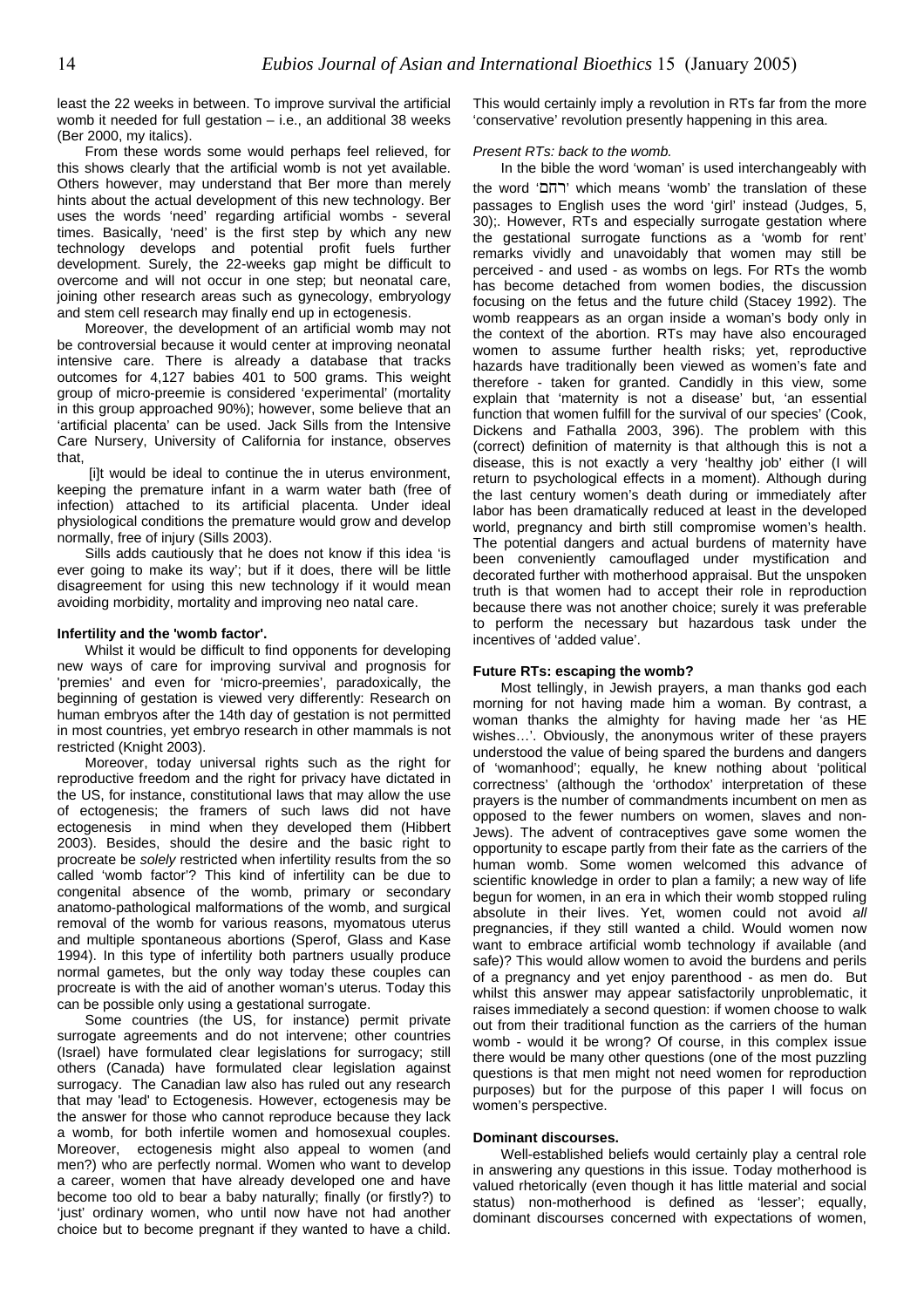the value of biological identity and power of medical science have joined and support each other (Letherby 2002). The first almost unquestionable assumption is that motherhood and non-motherhood is a significant difference in women's lives (Dowrick and Grundberg 1980). This most probably, is true; yet, women have traditionally been so deeply conditioned into motherhood that non-motherhood has practically been a nonchoice. As a female physician explains:

It sounds like I was deciding to have a baby for this reason or that. The fact is that I never decided at all I would or I would not have a baby. I never consciously felt I had a choice. I always assumed I would get married and have a child. It was part of a sequence that was already set up for me. I just knew I would be a mother. Every woman was. …Having a child is still so expected of us, so programmed into our development… (Friday 1979, 433).

Another belief is that women who do not conceive are Cambridge University Press. 2002:113-30. 'desperate' women; yet many women may play this role if they must, in order to get a child; however, whilst women want a child, it is not necessarily a pregnancy that they want (Letherby 2002). We may find this quite surprising; yet men also enjoy parenthood, without having necessarily to become pregnant. Although some men may claim that they would like to 'experience motherhood' this is easily said because they know they cannot.

In 1999, Rosalind Coward suggested that "we need to understand how people are living their lives and making their choices without preconceptions about men being one thing and women another" (Coward 1999, 219). Clearly however, men are one thing; by contrast, women, markedly, are *still* a very different thing: in labor wages, in power and in academic rungs; and, in their extremely demanding reproductive role. Equally, there is a clear connection between women's inequity and their necessary role in reproduction.

*Journal of Gender Studies*. 2002. **11**:277-88. The higher price women pay due to their role in reproduction may be seen better from the perspective of women who have ignored the 'ticking clock' of the reproductive years in order to make it to the very top of their careers: 42 percent of women in corporate America are childless at age 40 compared with 25 percent of men. But only 14 percent of women 'planned' to be. This means that a large proportion of these women have become childlessness as a 'creeping nonchoice'. Moreover, whilst almost half of all professional women are childless at age forty, the more the woman succeeds in her career the less likely is that she will have a partner or a baby.

For men, the opposite is true: the more successful the man  $\frac{100.70004}{23.03.2004}$ is professionally, the more likely it is that he will be married with children (Hewlett 2002). This is hardly surprising, because at the age of forty, men are still in their fertile prime and for many years - while women at this age have almost reached the age limit for a successful pregnancy. So even though women may have successful careers, the price that too many women are required to pay in order to reach exactly the same goal as men is much higher. Women thus, may find themselves trapped by 'the womb factor' sooner or later, in one way or the other.

Ectogenesis therefore, if safely worked out, may have great appeal to women who want to pursue a successful career without being obstructed by their biological clock from having simultaneously a successful pregnancy and a child. Some women (but not only) might welcome the advent of ectogenesis; other women (but not only) may feel highly threatened by this prospect. While may be inclined automatically to overrule the idea of ectogenesis, the idea contains some merits, particularly related with women's health and equity. If this is so then, as with any other technological development, any danger should be clearly defined.

comments on this paper.

#### **Sources**

- Akabayashi A. and Morioka, M. 'Ethical Issues Raised by Medical Use of Brain-Dead Bodies in the 1990s.' *Biolaw* 1991. **11**: 531-8. [Bailey](mailto:rbailey@reason.com) R. 'Babies in a Bottle. Artificial Wombs and the Beginning of
- Human life.' *Reasononline* August 20, 2003 [http://reason.com/rb/rb082003.shtml Accessed 30.12.2003](http://reason.com/rb/rb082003.shtml%20Accessed%2030.12.2003).
- Ber R. 'Ethical Issues in gestational Surrogacy'. *Theoretical Medicine and Bioethics*. 2000. **21**: 153-169.
- Butler C.A. 'Ectogenesis Solution to Abortion' University of New Mexico. *Daily Lobo Newspaper*. Feb. 20 2002.
- Cook R., Dickens B.M. and Fathalla M.F. *Reproductive Health and Human Rights.* NY: Oxford University Press. 2003.
- Coward R. *Sacred Cows. Is Feminism relevant to the New Millennium?* London: Harper Collins Publications. 1999.
- Daniels C.R. 'Between Fathers and Fetuses: the Social Construction of Male Reproduction and the Politics of Fetal Harm.' In, *Ethical issues*
- Dowrick S. & Grundberg S. *Why children?* London: The Women's Press. 1980.
- Friday N. *My Mother, Myself.* London: Harper Collins Publication. [1979]1994.
- Glover J., *What sort of people should there be*? London: Penguin Books. 1984.
- Hare R. M. 'In Vitro Fertilization and the Warnock Report'. In, *Ethics, Reproduction and Genetic Control*. NY: Croom Helm. 1985.
- Harris J. *Clones, Genes and Immortality*. Oxford: Oxford University Press. 1998.
- 
- **Top women and novel RTs.** Hewlett S. A. *Creating a Life*. New York: Talk Miramar Books. 2002.<br>In 1999. Rosalind Coward suggested that "we need to Heyd D. Genethics. California: University of California Press. 1992.
	- Hibbert M. 'Artificial Womb Technology and the Constitutional Guarantees of Reproductive Freedom.' *The Center for the Studies of Law, Science & Technology*. Arizona School of Law. 2003. [http://law.asu.edu/Programs/Sci-](http://law.asu.edu/Programs/Sci-Tech/Commentaries/ArtificialWomb-Hibbert.aspx)
	- [Tech/Commentaries/ArtificialWomb-Hibbert.aspx](http://law.asu.edu/Programs/Sci-Tech/Commentaries/ArtificialWomb-Hibbert.aspx). Accessed 30.12.2003.
	- Knight J. 'An Out of Body Experience.' *Nature* 2002. **419**:106-7.
	- Letherby G. 'Challenging Dominant Discourses: Identity and Change and the Experience of 'Infertility' and 'Involuntary Childlessness'
	- McKie R. 'Men Redundant? Now we don't Need Women Either.' *The Guardian*. Feb. 10, 2002

[http://observer.guardian.co.uk/international/story/0,6903,648024,00.h](http://observer.guardian.co.uk/international/story/0,6903,648024,00.html) [tml](http://observer.guardian.co.uk/international/story/0,6903,648024,00.html). Accessed 30.12.2003.

- Rae S.B. 'The Advent of the Artificial Womb: A Prospect to Be Welcomed?' *The Center for Bioethics and Human Dignity* 2003, http://www.cbhd.org/resources/reproductive/rae\_2003-01-29.htm#fn. Accessed 30.12.2003.
- Sills J. 'Understanding Catastrophic Health Care Exposures Neonatal Intensive Care — How did We Get Here and Where Are We Going?' *American Re-HealthCare Symposium 2003.*  [http://www.amre.com/hc2003/summaries/sills.htm. Accessed](http://www.amre.com/hc2003/summaries/sills.htm.%20Accessed%2023.03.2004)
- Silver L. *Remaking Eden*, London: Orion Books. [1998] 1999.
- Smith M. 'Artificial Womb Sparks Ethical Debate on Campus'. Feb. 14 2002.

[www.ocally.com.issues/2002Spring/021402/debatewomb.html..](http://www.ocally.com.issues/2002Spring/021402/debatewomb.html..%20Accessed%2030.11.2002)  [Accessed 30.11.2002.](http://www.ocally.com.issues/2002Spring/021402/debatewomb.html..%20Accessed%2030.11.2002)

- Sperof L. Glass R.H. and Kase N.G. *Clinical Gynecologic*
- *Endocrinology and Infertility*, 5<sup>th</sup> edn. Baltimore, MD: Williams and Wilkins. 1994.
- Stacey M. 'Social Dimensions of Assisted Reproduction.' In, *Changing Human Reproduction. Social Science Perspectives*. Ed. Meg Stacey
- Stock G. *Redesigning Humans*. London: Profile Books. 2002.
- Strong C. 'Overview: a Framework for Reproductive Ethics'. In, *Ethical issues in Maternal-fetal Medicine.* Ed. Dona L. Dickenson. Cambridge: Cambridge University Press. 2002:17-36.
- --- Judges, 5, 30. *The Bible.*

--- *Jewish Prayers* (Orthodox Version).

## **What's Morality Got to Do**  Acknowledgments to Prof. Shimon Glick for his helpful **With it? The Need for**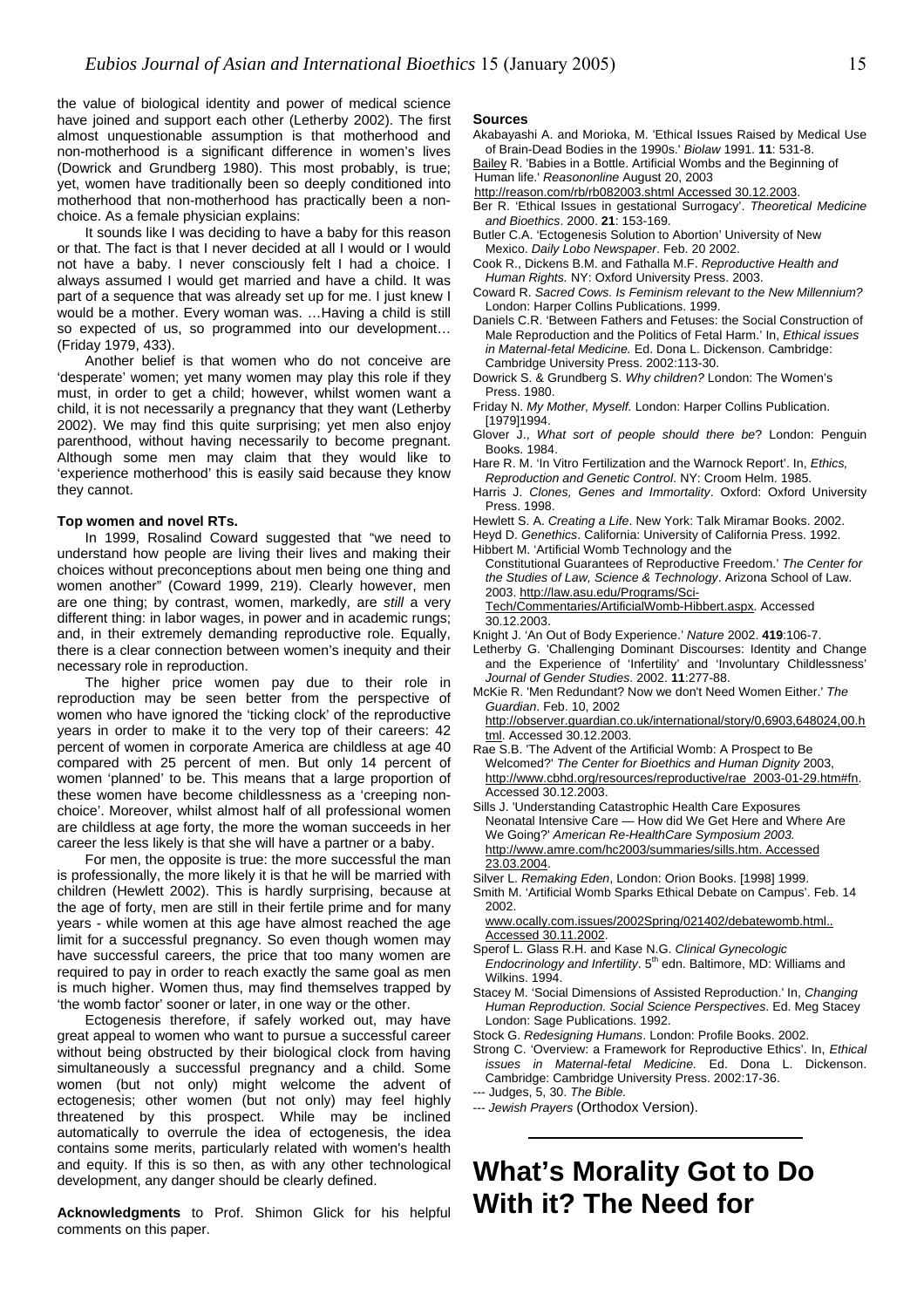## **Principle in Reproductive Technology and Embryo Research**

- James A. Rice $<sup>1</sup>$  $<sup>1</sup>$  $<sup>1</sup>$ </sup>

Assistant Professor, Department of Philosophy, Lingnan University, Hong Kong. Email: rice@ln.edu.hk

#### **Abstract**

Recent advances in biology hold out the real possibility of significant progress in the treatment of disease. At the same time however these technological discoveries have posed serious challenges to policy makers, the decision by the UK Court of Appeal in *Zain Hashmi* being a case in point. Judges and legislators have traditionally tried to apply principles of justice in the matters that lie before them. Future issues that involve genetic technology have the potential to involve more than this since they imply an imperative to redefine ethical perimeters. However the new genetics goes beyond this and necessitates redefining human perimeters as well. This paper considers a position broadly known as *consequentialism* – in which outcomes are to be as good as possible - and argues instead on behalf of an approach to bioethical issues which demands consideration of the fairness of the procedures employed.

Within the last decade, dramatic advances in the field of biotechnology (including the Human Genome Project, cloning and stem cell therapy) have raised the prospect of new and radical approaches to curing disease. These developments have also led to significant breakthroughs in the field of human reproductive technology. Bryan Appleyard has recognized the full significance of this and has described the modern genetics project as being nothing short of "a unique combination of philosophy, science and technology that confronts humanity with the most fundamental questions, our answers to which will determine the human future."

Genetics today places us at a vital moment in human **The** *Zain Hashmi* **case**  history where we can choose not just how we are going to live, but who we are going to be. It is a big global moment, but it is also an intimate, human moment. It affects not only politics, economics and ethics, but equally the most private aspect of ourlives. Historically it is unprecedented.<sup>3</sup>

There is no question that these discoveries have been at the center of an insatiable quest for knowledge both in terms of scientific importance as well as popular interest. However after 25 years since the first test tube baby was created, these same scientific breakthroughs have forced legislators, judges, academics as well as those on the edge of medical research to consider a foundational ethics setting out normative perimeters into such areas. Indeed the issues that the new genetics bring involve more than this since they imply an imperative to redefine ethical perimeters. However the new genetics goes beyond this and necessitates redefining human perimeters as well. Furthermore, events do not have a habit of waiting for consensus to be reached about a possible ethical foundation for genetic research or treatment. These issues are forcing courts to deal with them as they develop from these same technological advances.

The recent Court of Appeal decision in the *Zain Hashmi* case is but one instance where conflicting interests resulting from recent medical advances have called for the interpretation of formal rules concerning this rapidly growing and at the same time controversial area of scientific endeavor. [4](#page-15-3) While it is not in doubt that laws and regulatory guidelines have already been refined as a result of the rapid developments in biotechnology, the underlying principles upon which such legislation is ultimately to be based, matter greatly. There is no denying that the task of doing so is not an easy one. To quote Lord Phillips of Worth Matravers MR in *Hashmi*, "No one can doubt the difficulty of legislating against a background of fast-moving medical and scientific development. It is not often that Parliament has to frame legislation apt to apply to developmentsat the advanced edge of science." <sup>5</sup> And the same can be said about judges when confronted by similar developments.

Furthermore, these issues are set not merely against a framework of local or national jurisdiction but within a global one, in which individuals increasingly will seek medical treatment or therapy in whatever location best suits their own perceived needs. It is no longer feasible for legislatures or courts to shut the door on a given procedure or treatment with the expectation that either the technology or the ethical issues that underlie it will go away.

It is vitally important then, that in response to these developments, there be an extensive and rational discussion in which the full implications of these emerging technologies be considered. This paper attempts to contribute to this discussion at a time in which there is great excitement surrounding the prospect of enhancing the quality of human life, but along with this, a growing level of anxiety surrounding not only the implications of science, but over the future of our humanity. I will attempt to focus on the ethical and legal considerations which have arisen as a result of certain related biomedical discoveries, including embryonic stem cell research, and specifically, human leukocyte antigen testing (tissue typing). In this context, I will also consider the wider issues that these technologies imply in terms of consequentialist and deontological approaches to justice.

 $\overline{a}$ 

The facts in *R (On the Application of Quintavalle) v Human Fertilization and Embryology Authority* (hereinafter *Zain Hashmi*) are as follows: Zain Hashmi was a four year old boy, the fourth of five children born to Raj and Shahana Hashmi. Zain had been born with a serious blood disorder known as beta thalassaemia major (BTM). In order to stay alive, he required regular and intensive treatment including a cocktail of drugs and blood transfusions. However even given this treatment, medical experts determined that his long-term life expectancy was not good. Mrs. Hashmi sought help from physicians who informed her that stem cell tissue taken from the umbilical cord of a sibling with matching genetic material could be used in a bone marrow transplant in order to treat Zain's illness. Wishing to find a suitable match, Mrs. Hashmi subsequently conceived, however prenatal testing found that the embryo also carried the BTM gene. She aborted and later produced another child which was carried to full term. Unfortunately the baby in this instance was not a suitable genetic match for his elder brother, Zain.

Mrs. Hashmi and her husband then explored the possibility of employing in vitro fertilization (IVF) together with a newer technology termed, "pre-implementation genetic diagnosis" (PGD). Here, fertilized eggs created in a laboratory are

<span id="page-15-0"></span> $\overline{a}$  $1$  I am grateful to Jean Bethke Elshtain for the title. I am especially indebted to Professor James A. Clapp for comments which he offered to me during the preparation of this paper

<span id="page-15-2"></span><span id="page-15-1"></span><sup>2</sup> B. Appleyard, *Brave New Worlds: Staying Human in the Genetic Future* (Harper Collins 1999) p. 3.

<span id="page-15-3"></span><sup>4</sup> *R (On the application of Quintavalle) v Human Fertilization and Embryology Authority*, [2003] All ER 257; [2003] 3 WLR 878.

<span id="page-15-4"></span><sup>5</sup> *R (On the application of Quintavalle) v Human Fertilization and Embryology Authority*, [2003] All ER 265-66.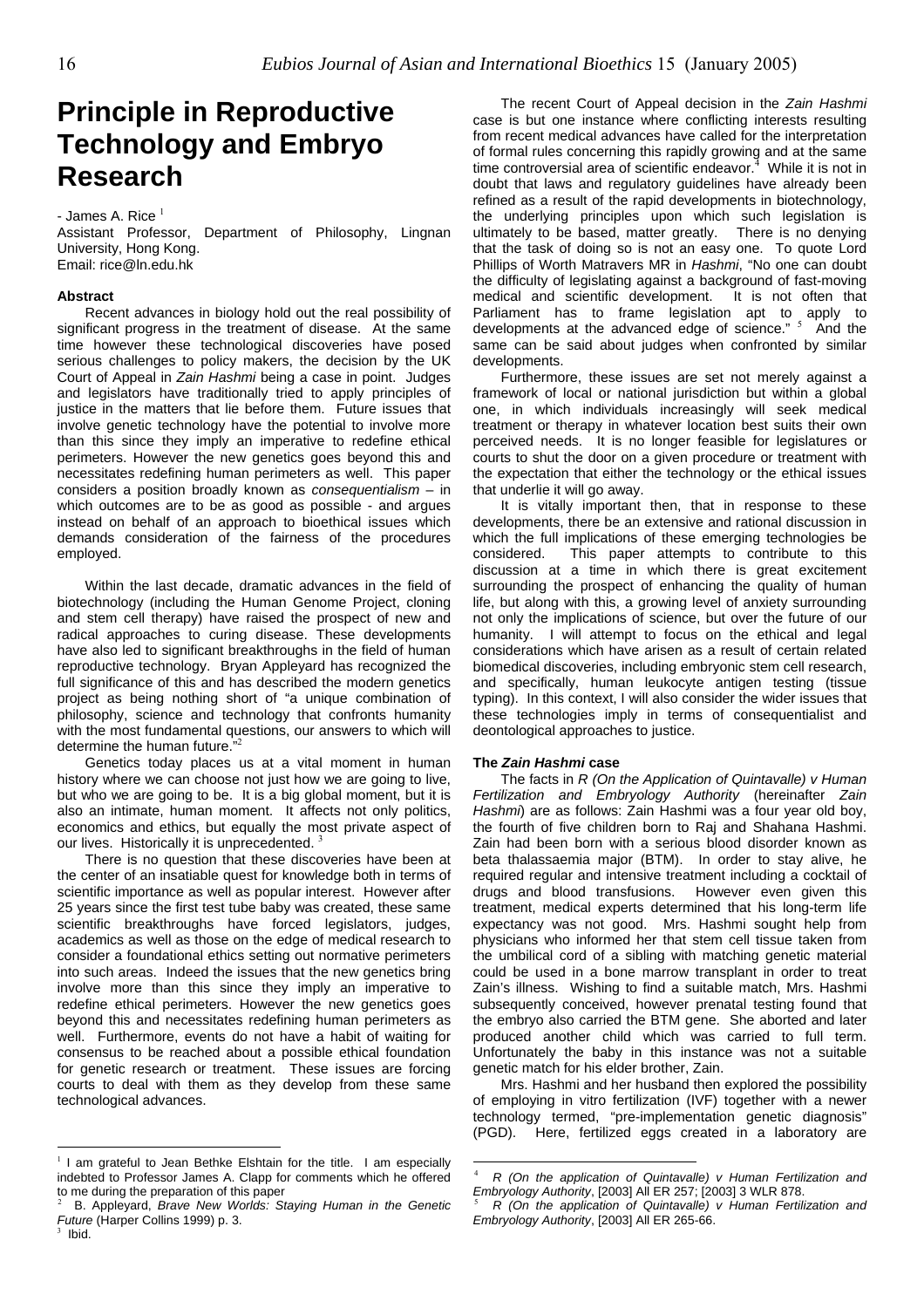screened first for the genes that carry the disease, and then in order to determine whether the embryo is a genetic match with the intended recipient. The screening is done approximately three days following the IVF procedure at a stage where the embryo has divided into eight cells, one of which is removed and tested with a genetic probe. Here the DNA sequence taken from the cell is tested for tissue match and for the thalassaemia disorder. This process involves the use of proteins called, "human leukocyte antigens" (HLA) more commonly referred to in the literature as "tissue typing".

In order for this process to be carried out, the relevant U.K. legislation, the Human Fertilization and Embryology Act (1990) required that a license be issued by the Human Fertilization and Embryology Authority ("the Authority") the statutory body empowered to oversee and regulate matters relating to human fertility and genetic screening.<sup>[6](#page-16-0)</sup> In February 2002, the Authority announced that it would issue a license relating to this matter conditional upon several restrictions. These guidelines included *inter alia* that the condition of the child to be treated was life threatening, that the embryos to be tested should also be at risk from the same condition affecting the child, that (presumably in other cases) the treatment should not be offered where the intended recipient is a patient, that only the umbilical cord be used in the treatment, and that embryos should not be genetically modified in order to find a tissue match

Mrs. Hashmi made two attempts to conceive a child employing both in vitro fertilization (IVF) and the aforementioned screening process, PGD. However, both of these attempts failed at producing a pregnancy. In December 2001, the claimant, Mrs. Josephine Quintavalle acting on behalf of the group, Comment on Reproductive Ethics (CORE) sought and obtained permission to judicially review the Authority's decision granting the license. The decision issued by Maurice Kay J. in that same month quashed the decision to issue the license permitting the continued genetic screening of embryos for tissue suitability.<sup>[8](#page-16-2)</sup> In setting out its decision, Maurice Kay J. stated "[t]he task of the court is legal rather than ethical". Instead, the court based its decision on the grounds that first genetic analysis of a cell taken from the embryo involved the "use of an embryo" requiring a license under the act. The second question before the court was whether the analysis of a cell for tissue genetic screening and tissue typing "necessary and desirable for the purpose of providing treatment services" under the act.  $10$ 

The court found that regarding the first question, a license was necessary since the procedure did involve the use of an embryo. Regarding the second issue, the court applied a strict definition of applying tissue typing to the ability of a woman to carry an embryo after implementation. It was found that the procedure did not meet the statutory criteria of being "necessary or desirable for assisting women to carry children." between what is legal and what is morally right.<sup>18</sup><br><sup>[11](#page-16-5)</sup> The Authority appealed against the decision. Nothing his reasoning Hoffman set out to insure that

The Court of Appeal decided that the lower court had erred

in law by applying too narrow a construction of the definition of "treatment services". The court went on to hold:

Where the object of the treatment is to enable a woman to bear a child confident that it will not carry a heredity defect, an embryo will only be suitable for the purpose of being placed within her if it is free of that defect. PGD is thus designed to secure that that embryo is suitable for that purpose. $12$ 

 $\overline{a}$ 

<span id="page-16-6"></span><span id="page-16-5"></span>

The court also pointed out that "[w]hen the Act was passed women who had reason to fear that they would give birth to children with genetic defects were probably the only section of the population for whom it was envisaged that IVF treatment could be justified on this basis".  $13$  In its conclusion, the court observed that times had changed considerably since the passage of the Human Fertilization and Embryology Act. Establishing that the purpose of the treatment was to (a) create a set of embryos, (b) screen the embryos for instance of genetic defect and (c) screen the embryos for the "desired characteristics" of tissue compatibility with his elder brother, the court argued the following:

[W]hether the PGD has the purpose of producing a child free from genetic defects, or of producing a child with stem cells matching a sick or dying sibling, the IVF treatment that includes the PGD constitutes 'treatment for the purpose of assisting women to bear children'.  $<sup>14</sup>$  $<sup>14</sup>$  $<sup>14</sup>$ </sup>

As in the initial judicial review, the tone of the decision by the Court of Appeal was very much set by Pannick QC (appearing for the Authority) who asserted that, "the issue (before the court) is *not one of ethics* but of statutory construction(emphasis added)".  $15$ construction (and not ethical questions) provides the basis upon which this case is framed. It would seem then that the decision by the court was very much founded upon a *consequentialist* approach, in other words, that the decision was based on standards that tend to consider the kinds of results that it tends to produce.  $16$ 

It is understandable that in this particular case where the court was faced with a decision that had the potential to save the life of a four year old child, the court felt compelled to rule in the way that it did. But the fact that the court chose to ignore the moral issues involved is significant. Although judges may be reluctant to deal with moral principles in their decisions, there are times when such consideration becomes necessary. Lord Justice Hoffman's judgment in *Airedale NHS Trust v Bland* stands in marked contrast to the reasoning in *Hashmi*. In *Bland*, the House of Lords was asked to decide on whether to allow the withdrawal of life-support treatment. Here, Anthony Bland, a 21 year old man had been put into a persistent vegetative state some four years earlier as a result of being suffocated during the Hilllsborough football stadium tragedy. In his decision Hoffman sets out the reality of the moral issues that confronted the court as well as the public:

People are worried, perhaps not so much about this particular case, but about where it will lead. Is the court to assume the role of God and decide who should live and who should die? Is Anthony Bland to die because the quality of life is so miserable? Does this mean that the court would approve the euthanasia of seriously handicapped people?…This is not an area in which any difference can be allowed to exist between what is legal and what is morally right. $18$ 

the principles on which the judgment was based would not lead to "morally unacceptable decisions in the future". He did so by considering the foundational principle of the sanctity of life along with another fundamental moral principal, that of the respect for individual human autonomy.<sup>19</sup> In upholding a decision to withdraw life-support, Hoffman acknowledges that

<span id="page-16-0"></span><sup>16</sup> D. Parfit, *Reasons and Persons* (Oxford UP 1986) 24-5. "There is one ultimate moral aim: that outcomes be as good as possible." [2003] 3 All ER 260. <sup>17</sup> *Airedale NHS Trust v Bland,* [1993] 1 All ER 821.

<sup>6</sup> Human Fertilization and Embryology Act 1990, Halsbury's Statutes  $(4^{th}$  Edn) (2001) 291, 332.

<span id="page-16-1"></span><sup>7</sup>

<span id="page-16-2"></span><sup>8</sup>  $[2002]$  2 All ER 105. 18 [1993] 1 All ER 849.

<span id="page-16-3"></span><sup>9</sup>

<span id="page-16-4"></span><sup>[2002] 2</sup> All ER 110. [2002] 2 All ER 111.

<sup>12</sup> [2003] 3 All ER 270*.*

<span id="page-16-7"></span><sup>13</sup> Ibid*.*

<span id="page-16-8"></span><sup>14</sup> [2003] 3 All ER 271*.*

<span id="page-16-10"></span><span id="page-16-9"></span><sup>[2003]</sup> EWCA Civ 667; [2004] QB 168; Online. LexisNexis<sup>®</sup> Academic. (21 July 2004).

<span id="page-16-13"></span><span id="page-16-12"></span><span id="page-16-11"></span>

<sup>&</sup>lt;sup>9</sup> [2002] 2 All ER 108. 19 See Dworkin, *Life's Dominion*, (Knopf, 1993) 224: [T]he value of autonomy…derives from the capacity it protects: the capacity to express one's own character-values, commitments, convictions, and critical as well as experimental interests-in the life one leads.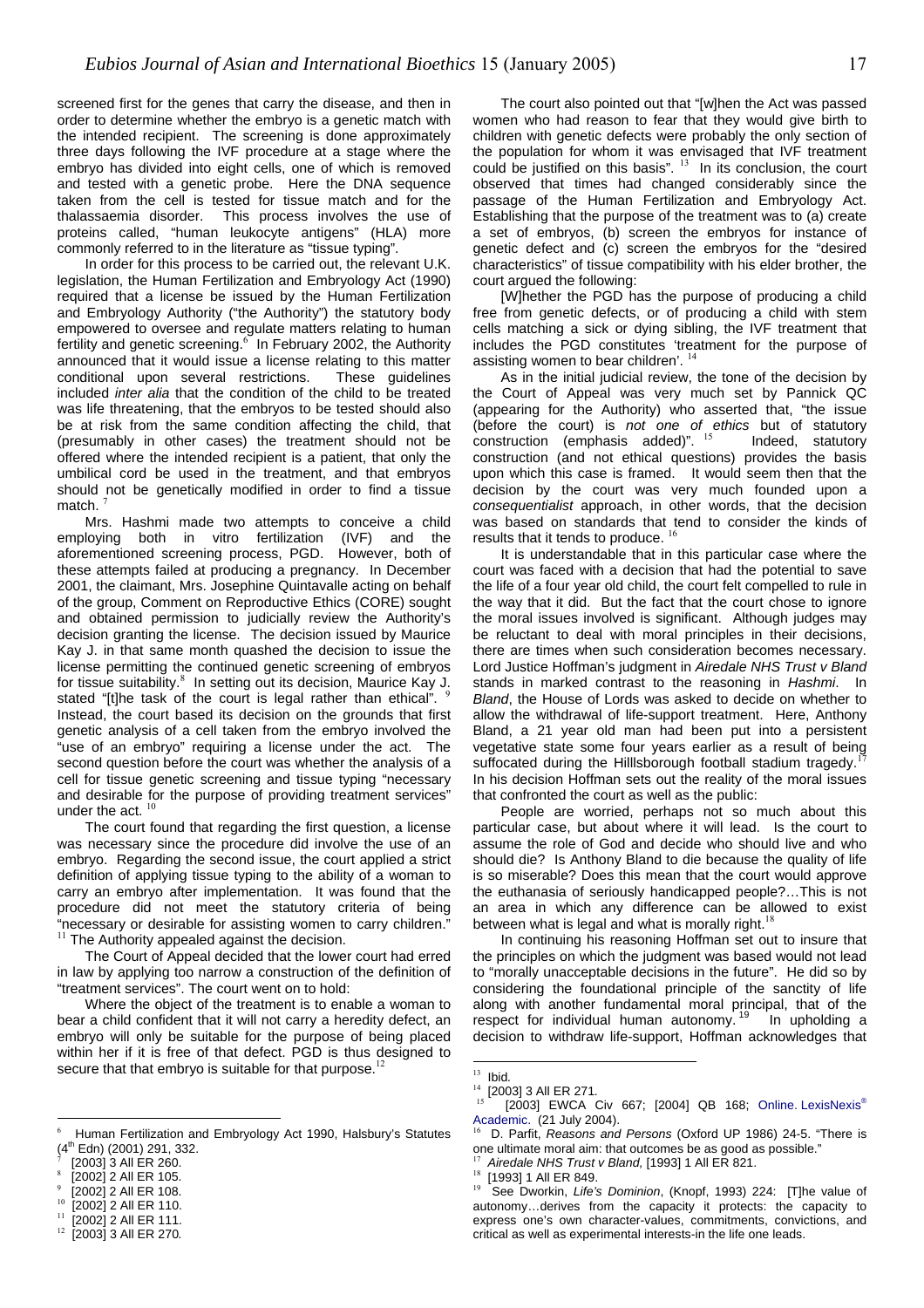this is a case in which a conflict between these two moral principles required a "painful compromise" to be made. In this case the ultimate compromise was based on the court trying to decide best as to what Anthony Bland himself would have chosen, based upon a respect "to allow him to die and be mourned by his family that to keep him grotesquely alive".<sup>20</sup> It was according to this principle-based mode of reasoning that the *Bland* case was decided. Now as the boundaries of biotechnology expand into ever more controversial areas, there is (like in *Bland*) a corresponding need for systematic ethical thinking regarding the implications and normative issues that these technologies impose on society.

Despite the reluctance to consider the moral implications, the Court of Appeal in *Hashmi* did suggest that this decision was not to be seen as eliminating *all* legal restrictions on genetic tinkering:

It is (however) plain that while Parliament outlawed certain grotesque possibilities (such as placing a live animal embryo in a woman or a live human embryo in an animal) it otherwise opted for a strict regime of control. No activity within this field was to be left unregulated. *There was to be no free for all* (emphasis added).

But while the learned judge offered the briefest comment on what he considered "grotesque practices" he did not go on to set out what has been referred to in the literature of bioethics as a "bright line" as to enable the evaluation of what practices are acceptable (and what are not). And unlike Hoffman in *Bland*, the *Hashmi* decision did not consider the underlying moral principles. The decision, based as it apparently was on assumptions of a favorable outcome does not offer any real guidance as to the underlying values which serve to establish the ethical quality of those practices. In this respect one must ask, how is this case to set out legal rules in future disputes involving screening for other characteristics?

This problem has now become more than an academic one and the threat of those "morally unacceptable" decisions referred to in Bland is a real one. Already, tissue typing is being carried out in the United States with the intended purpose of sex selection as opposed to screening for life threatening diseases. $22$  Beyond these practices, the field of genetic screening offers the promise in the not too distant future, of screening embryos not only for diseases (such as BTM) but for other more fundamental applications as well. The implications of genetic technology are profound. Could a consumer-driven demand for desired traits in children begin to alter the idea of human reproduction? In other words, does the advent of this procedure of tissue typing (or for that matter the project of the new genetics as a whole) pose the ethical "slippery slope" that will potentially lead to the same "grotesque practices" as described by Lord Phillips in *Hashmi*?

Indeed, one can reasonably foresee that in the not too distant future, similar screening could theoretically be done regarding height, intelligence, alcoholism and (with the isolation of a "gay gene") being able to screen for the trait of homosexuality. In an effort by parents to have the best possible child, the line between screening for disease and for the "best traits" may well become increasingly blurred. As the philosopher Peter Singer has famously argued in a lecture at Stanford University, "…for most parents, giving their children the best possible start in life is extremely important".

 $\overline{a}$ 

According to Singer's reasoning, it is unlikely to suppose that a couple would feel that carrying a child with a disability (such as Downs Syndrome) to term will equip him/her with the best possible start. Singer's conclusion here is that just as it is reasonable to abort fetuses with disabilities such as Downs, it is also just as reasonable to select children for intelligence, height and even aesthetic appeal. Consider Singer's position regarding the prospect of an ethical "slippery slope":

…to say that the future just sketched is no nightmare, but a better society than we now have, one full of healthier, more intelligent, taller, better-looking – perhaps more ethical? – people. There is therefore no "slippery slope" because the slope is not down to an abyss, but upward to a higher level of No slippery slopes or free-for-alls **No slippery slopes or free-for-alls** extending the solution than we have achieved so far. <sup>[24](#page-17-4)</sup>

Yet on closer examination, such reasoning is flawed. As F.M. Kamm has pointed out, Singer's application the principle of individual free choice tends to break down when "some are given the right to determine the outcome for another person – namelya child".  $25$  Furthermore, Singer's claim that what amounts to a form of voluntary eugenics could somehow produce more ethical people is very much open to doubt. But in a wider context Singer's thesis on behalf of a geneticallyengineered social upland must be earnestly addressed with regard to the future. This is because of the fact that the frightening legacy of the eugenics movement of the last century cannot easily be ignored. The history of the genetics movement of the last century (brought to its extreme position in the form of Nazi policies of "racial hygiene" that included in its agenda forced sterilization, euthanasia, and ultimately murder) cannot be easily ignored. The legacy of the eugenics movement ought to heighten existing serious concerns over any new introduction of normative notions of "desirability" into the implications of the human genetics project.

Furthermore, as the frontiers of genetic knowledge are pushed back, might we not also become victims of applying human prejudices along with this new genetic technology? A similar application of imperfect knowledge to preconceived bigotry was certainly the case for the (now discredited) eugenics movement of the nineteenth and twentieth centuries.<br><sup>[26](#page-17-6)</sup> Allan Buchanan, Dan Brook Norman Daniels and Daniel Wikler writing on the implications of the new genetics raise the prospect of, "whether, like the sorcerer's apprentice, we will suffer the consequences of partial knowledge, overestimating our power to predict and control the causal chains we initiate through the application of our newfound knowledge".<sup>[27](#page-17-7)</sup> But at the same time they also consider the need for an the same time they also consider the need for an accompanying set of values that can clarify what practices are ethical and what are not. The question they raise in this context is, "[e]ven if we were more assured than we should be that out technical control will be complete, we would continue to wonder whether we will be able to distinguish between *what we can do and what we ought to do* (emphasis added)." [28](#page-17-8)

The history of the eugenics movement can be ultimately be traced to Plato who argued that far from being created equal, man is born to a particular position in life and the harmonious society is one in which all individuals serve within their own appointed station. $29$  A key question to ask here is how closely

<span id="page-17-0"></span> $^{20}$  [1993] 1 All ER 853.

<span id="page-17-1"></span> $\frac{21}{22}$  [2003] 3 All ER 266.

<span id="page-17-2"></span>See the American Society for Reproductive Medicine's Ethics Committee Report on "Preconception gender selection for nonmedical reasons" at:

<http://www.asrm.org/Media/Ethics/preconceptiongender.pdf>.

<span id="page-17-3"></span><sup>23</sup> P. Singer, <http://www.petersingerlinks.com/supermarketprint.htm> (2 August 2004).

 $\overline{a}$  $24$  Ibid.

<span id="page-17-5"></span><span id="page-17-4"></span><sup>25</sup> F. Kamm, "Genes, Justice and Obligations to Future People", *Social Philosophy and Policy*, Vol. 19, No. 2, (2002) 365.

<span id="page-17-6"></span><sup>26</sup> Buchanan et al, *From Chance to Choice, Genetics & Justice* (Cambridge UP 2000) 28-46.

<span id="page-17-7"></span> $27$  Buchanan et al, *From Chance to Choice*, 4. <sup>28</sup> Ibid.

<span id="page-17-8"></span>

<span id="page-17-9"></span><sup>29</sup> Plato, *Republic*, Trans. Robin Waterfield (Oxford UP 1993) (Chap. xvi, v 458-59) 172. In the *Republic*, Plato makes reference to "breeding stock" in animals. He then makes the comparison to breeding in human beings and reasons that to allow "unregulated unions" would result in what he calls, "profanation". Plato's concept of profanation is at the heart of twentieth century eugenics (referred to as "degeneration").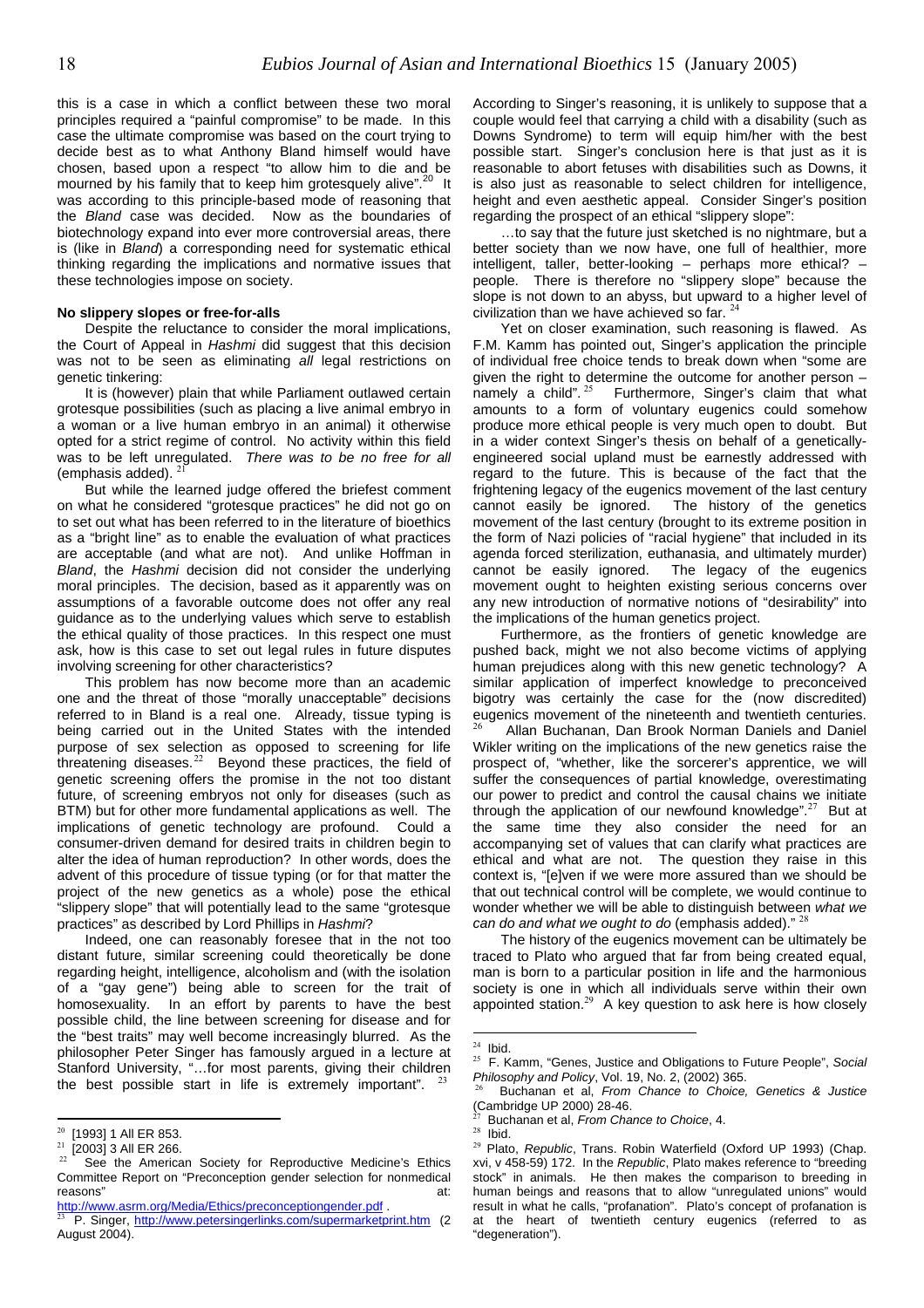does the new project of genetics resemble the old project of eugenics with its own fundamental prejudices? While it is possible to argue that the "old" eugenics was based on imperfect knowledge, the same genuine concerns can be held about the genetics of the twenty-first century.

#### **Foundations of principle**

These questions go to the heart of any jurisdiction's policy review concerning biotechnology. In the context of a discussion concerning the issue of ethical foundations upon which any future biotechnology guidelines ought to be based, I argue that in terms of consideration, foremost ought to be that of justice and equal concern for the dignity of persons.

In terms of a philosophical approach to the question of human value, the tradition of belief referred to as Judeo-Christian teaching is based upon the fundamental idea that all persons are equal before God in terms of intrinsic value or moral worth. In Jewish and Christian thought, it is held that all persons have been created in God's own image and all will ultimately be judged according to their deeds and not by birth or social status. This idea, of every person possessing an immortal soul, equal in worth before God had the effect of undermining ancient notions of a hierarchy of human value. Its central principle of the equality before God of all human beings, serves as a bedrock principle for modern institutions of justice.  $30$  And even though this theist orthodoxy of moral egalitarianism has been exposed to successive challenges by both secular philosophies and the relentless advance of scientific knowledge, it has nonetheless served as a core belief of ethical thought.

The Categorical Imperative (CI) is intended by Kant as a secular means of establishing moral truth and a basis for right action. In this regard Kant makes his own case for the moral bright line that differentiates between what kinds of actions are ethical and what are not. It carries the significant ethical assertion that if a person is treated merely as a means to an end then such a person is diminished in her own humanity. Only by treating persons as "ends" in themselves do we show proper respect for them. In *Metaphysics of Morals,* Kant makes the equally important distinction between a "Doctrine of Right" and a "Doctrine of Virtue". Referring to the former, Kant argues first and foremost for a right to individual freedom: "Freedom (independence from being constrained by another's choice), insofar as it can coexist with the freedom of every other in accordance with a universal law, is the only original right belonging to every man by virtue of his humanity. $^{31}$  $^{31}$  $^{31}$ 

He speaks of an inherent sense of right and wrong which sets human beings apart as morally significant agents. For Kant then, the individual is seen as a moral being who as such possesses a sense of dignity and as such is worthy of respect:

But a human being regarded as a person, that is, as the subject of a morally practical reason, is exalted above any price; for as a person (*homo noumenon*) he is not to be valued merely as a means to the ends of others or even to his own ends, but as an end in himself, that is, he possesses a dignity (an absolute inner worth) by which he exacts respect for himself and from all rational beings in the world. He can measure himself with every other being of this kind and value himself on a footing of equality with them. [32](#page-18-2)

According to this view, human beings are understood as being moral agents that possess an inherent dignity. From this it follows that they possess certain fundamental rights. The significance of this idea is that it helps to establish human rights *as an entitlement,* without resorting to any particular faith or religious doctrine. Yet at the same time this entitlement does

 $\overline{a}$ 

not amount to licence. Ian Ward writing on the contemporary Western obsession with rights is correct to point out the error of stressing the Doctrine of Right at the expense of the Doctrine of Virtue.  $33$  In this regard, Kant expresses this idea in terms of a duty to respect others:

All duties involve a concept of *constraint* through a law. *Ethical* duties involve a constraint for which only internal lawgiving is possible, whereas duties of right involve a constraint for which external lawgiving is also possible. Both, therefore, involve constraint, whether it be self-constraint or constraint by another. Since the moral capacity to constrain oneself can be called virtue, action springing from such a disposition (respect for the law) can be called virtuous (ethical) action, even though the law lays down a duty of right; for it is the *doctrine of virtue* that commands us to hold the right of human beings sacred.  $34$ 

In further explaining the "Duty of Beneficence" - which Kant regards as the maxim of making others' happiness one's end he argues that ultimately such a duty is in the common interest of all.<sup>[35](#page-18-5)</sup> What follows from this assertion, is that institutions of power are under a duty to treat people under their various jurisdictions with "equal concern and respect". <sup>[36](#page-18-6)</sup> This same duty, which is owed to people by their governments, is a central part of an overall argument for human rights that has been expressed not only by Kant, but also by successive advocates of liberalism (including John Rawls and Ronald Dworkin). One of the inherent strengths of Kant's moral philosophy is that it is able to accommodate diverse views about what a just society ought to be.

#### **Principle and disagreement**

**Kant and the centrality of the individual** I have made this point previously with regard to Kant's relevance to human rights in the context of a Rortyan world of philosophical pragmatism where the absence of universal moral truth threatens to undermine the core values of humanity upon which any meaningful view of human rights is based. $37$  In response, Jean Bethke Elstain has written eloquently about this same issue. She argues that while Rorty's point that "everybody tries to whip up a story according to which he or she did the right thing" and nobody "knowingly does evil" may be allowed, there is an obligation on the part of us all to distinguish between such stories.  $38$ 

> And yet it is because people often disagree about justice that societies need what Dworkin has referred to as "principles of fairness".  $39$  Despite the need for accommodation of dissenting visions of justice, if a state adopts a particular policy which constitutes a rejection of a fundamental respect of its people, it violates their human rights. In this regard, Dworkin attempts to build his case by first employing the views of Bentham as indicated by the inclusion of the vocabulary of sentience: "with *concern*, that is, as human beings who are *capable of suffering and frustration* (emphasis added)". Dworkin combines these views together with those of a Kantian ethic: "with *respect*, that is, as human beings who are *capable*

 $\overline{a}$ 

<span id="page-18-0"></span> $30$  Exodus 23.4-9; Matthew 25.31-45

<span id="page-18-1"></span><sup>31</sup> I. Kant, *The Metaphysics of Morals* (Cambridge UP 1996) 30.

<span id="page-18-2"></span><sup>32</sup> Kant, *Metaphysics*, 186-7.

<span id="page-18-3"></span><sup>33</sup> I.Ward, "Imagining Human Rights," *Studies in Law, Politics and Society* 24 (2002): 87-9.

<span id="page-18-4"></span><sup>34</sup> Kant, *Metaphysics*, 156-7.

<span id="page-18-5"></span><sup>35</sup> Kant, *Metaphysics*, 201-2.

<span id="page-18-6"></span><sup>36</sup> R. Dworkin, *Sovereign Virtue*, (Harvard UP 2000) 4-7.

<span id="page-18-7"></span><sup>37</sup> J. Rice, "The End of Human Rights?" *International Journal of Applied Philosophy* 17: 1 (2003) 147.

<span id="page-18-8"></span>R. Rorty, "Robustness: A Reply to Jean Bethke Elshtain, " in Daniel W. Conway and John E. Seery, eds., *The Politics of Irony: Essays in Self-Betrayal* (New York: St. Martin's Press, 1992), 219-20; Found in, J. Bethke Elshtain, "What's Morality Got to Do With It? Making the Right Decisions", *Social Philosophy & Policy*, Vol. 21, 1 (2004) 4.

<span id="page-18-9"></span><sup>39</sup> R. Dworkin, *Sovereign Virtue* (Harvard UP 2000) 4-7. Dworkin argues that a government may not necessarily violate human rights if it adopts a view held in good faith of what specific rights follow from this basic duty of equal concern.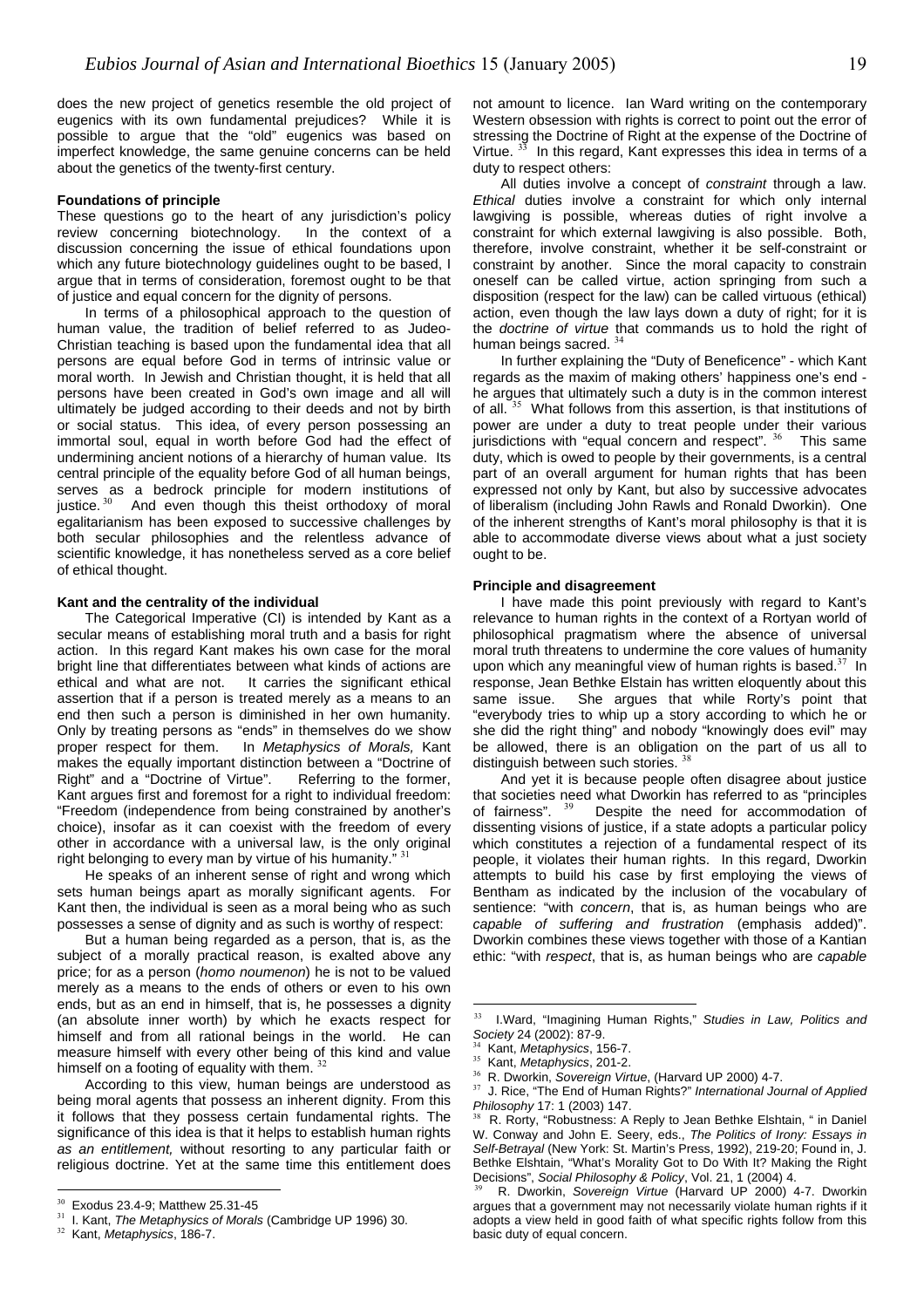*of forming and acting on intelligent conceptions of how their lives should be lived* (emphasis added)".  $40$ 

Tom Beauchamp and James Childress, propose in regard to disagreement about morality four principles which they categorize as (respect for) autonomy, nonmaleficence, beneficence and justice.  $41$  They argue that in the lack of agreement about any one moral theory, their four moral principles form the basis for a common set of ethical principles. And in this regard they draw on the contribution of Rawls and his notion of "justice as fairness".  $42$  In response to the principlism as proposed by Beauchamp and Childress, Donald Ainslie has argued that this is not adequate since such criteria would hardly be accepted by all. For example, it would not be accepted by radical libertarians (or for that matter Nietzcheans). He advances the argument that any ethical theory must not be dogmatic, but instead ought to be able to accommodate an ethical pluralism. [43](#page-19-3)

But is a set of moral principles as proposed by Beauchamp and Childress (or for that matter a more general theory of justice as advanced by Rawls) really "oppressive and arbitrary" as Ainslie suggests, given that it cannot accommodate all possible views? Elshtain, argues that the moral point is embedded in the description  $-$  "if we get the facts wrong, we will be wrong about ethics too". She cites Stephan Carter who argues that "[w]e must never lose the capacity for judgment, especially the capacity to judge ourselves and our people …[To do] otherwise, at the end of the line lies a pile of garbage."  $44$  It is argued here that it is this judgmental attribute of morality that has the capability to distinguish that which is garbage from that which is not.

#### **Rawls and the just society**

In *A Theory of Justice*, Rawls sets out a discourse of not only justice theory (and issues of disagreement inherent in a pluralist society) but of the wider enterprise of moral and political philosophy as well. In terms of the centrality that liberty plays in his outlook, Rawls follows in the tradition of philosophers such as J. S. Mill, yet at the same time Rawls avoids Mill's utilitarian approach.  $^{45}$  $^{45}$  $^{45}$  Instead for Rawls, heavy reliance is placed upon the philosophical methodology and content of Kant. Indeed like Kant, this particular vision of moral philosophy is based not only upon the *a priori*, but also on the empirical realm. And like Kant, Rawls is concerned about the normative, as he is about the positivist claim.

For Rawls, a theory of justice is to be found with just principles. In order to discover what principles are just, one must ask what principles we ourselves would choose for a just society. In his own words, Rawls argues that according to "justice as fairness, men agree to share one another's fate". [46](#page-19-6) Rawls' "original position" (which assumes no prior knowledge about race, religion, ethnicity, social standing or natural abilities) is based upon an assumption that one's position in live is in large part a result of what he terms a "natural lottery". Just as one's race, ethnicity, social class or economic standing are factors that have been inherited through no fault or merit on one's own, so also is one's genetic make-up a product of the natural lottery.

Rawlsis keen to assert that there is no moral significance develop certain cognitive abilities beyond a certain level": that may be properly attached to one's station of birth or inheritance. What *is* important for Rawls is that given the diversity and disparity that exists in any given society, that

 $\overline{a}$ 

there also be a set of fair procedures that can be applied to all. For Rawls, the first basic principle of justice is that "[e]ach person has a right to the most extensive total system of equal basic liberties compatible with a similar system for all." <sup>[48](#page-19-8)</sup> What this entails is a system of strict equality with regard to basic liberties compatible with similar liberties for all:

The basic liberties of citizens are, roughly speaking, political liberty (the right to vote and be eligible for public office) together with freedom of speech and assembly; liberty of conscience and freedom of thought; freedom of the person along with the right to hold (personal) property; and freedom from arbitrary arrest and seizure defined by the concept of the rule of law.

The second basic principle of justice that Rawls proposes goes beyond mere negative equality of opportunity. He proposes that "in any social order economic inequalities are to be reasonably to everyone's advantage, and are to be connected to positions, which are open to all."  $50$  In other words, Rawls advocates a system sensitive to the Principle of Fair Equality of Opportunity. But then he goes further with the inclusion of the "difference principle" whereby society is to be arranged so as to allow the least fortunate in terms of natural differences to do as well as possible. $51$  Accordingly, the overall effect of the difference principle would be that the least well off in society would be the best protected. Although Rawls admits that any inequalities of wealth and status would not be totally abolished by policies of favoring the least advantaged, injustices would nevertheless be addressed through the difference principle. In this regard he demonstrates what has been termed as a deontological approach – that is, any given system of justice is to be evaluated in terms *of the fairness of the procedures that it entails*. [52](#page-19-12)

Among the most far-reaching of Rawls' claims however, is that minimalist equality of opportunity leaves unresolved the predisposed state of inequality in terms of innate talent (the natural lottery). It is this assertion of the arbitrariness of a natural lottery that forms the basis for Rawls' difference principle, can also be said to extend to genetic endowment. As Thomas Nagel has put it, "[w]hat can be said of being born with a silver spoon in your mouth also goes for being born with golden genes".  $53$  Nagel's argument in this regard is that a deontological approach to justice places great importance (as does a Kantian ethic) upon individual responsibility. In this regard Nagel argues, "free-choice has the effect of legitimating", while "coercion or discrimination delegitimates". However "that which is left to chance or luck is neutral".

#### **From genetic lottery to genetic equality**

In their treatment of justice and genetics, Buchanan (et al) have argued that while basic social institutions already reflect a commitment to intervention in the natural lottery in respect to congenital disease, "presumably any philosophical account of justice must acknowledge the necessity of such interventions". [55](#page-19-15) But the writers go further and speculate that in theory, genetic intervention may also be applied even more fundamentally. They consider the situation "where only those whose genetic assets fall within certain parameters tend to

<span id="page-19-0"></span>Rice, "The End of Human Rights?" 141-42. 50 Ibid.

<span id="page-19-1"></span><sup>41</sup> T Beauchamp and J. Childress, *Principles of Biomedical Ethics*, ed. 4 (Oxford UP 1994) 38, 100-01.

<span id="page-19-2"></span> $^{42}$  Beauchamp and Childress, 59-61.

<span id="page-19-3"></span><sup>43</sup> D. Ainslie, "Bioethics and the Problem of Pluralism" *Social Philosophy and Policy* Vol. 19:2 (2002) 3-4. <sup>53</sup> T. Nagel, "Justice and Nature", *Oxford Journal of Legal Studies*, Vol.

<span id="page-19-4"></span><sup>&</sup>lt;sup>44</sup> Elshtain, "What's Morality Got to Do With It?" 5.  $\frac{17}{45}$  Poule A Theory of Justice (Oxford UP 1971) 1945

<span id="page-19-5"></span><sup>&</sup>lt;sup>45</sup> Rawls, *A Theory of Justice* (Oxford UP 1971) 184-5.<br><sup>46</sup> Rawls, 102. 55 Buchanan et al, *From Chance to* 

<span id="page-19-6"></span>

<span id="page-19-7"></span> $47$  Rawls, 15-19.

<span id="page-19-8"></span> $^{48}$  Rawls, 60.

<span id="page-19-9"></span> $^{49}$  Rawls, 61.

<span id="page-19-11"></span><span id="page-19-10"></span>

<sup>51</sup> Rawls, 76-80.

<span id="page-19-12"></span> $52$  Rawls, 30. "(Justice as fairness) is a deontological theory, one that either does not specify the good independently from the right, or does not interpret the right as maximizing the good."

<span id="page-19-13"></span>

<span id="page-19-14"></span>

<span id="page-19-16"></span><span id="page-19-15"></span><sup>&</sup>lt;sup>55</sup> Buchanan et al, *From Chance to Choice*, 71.<br><sup>56</sup> Ibid.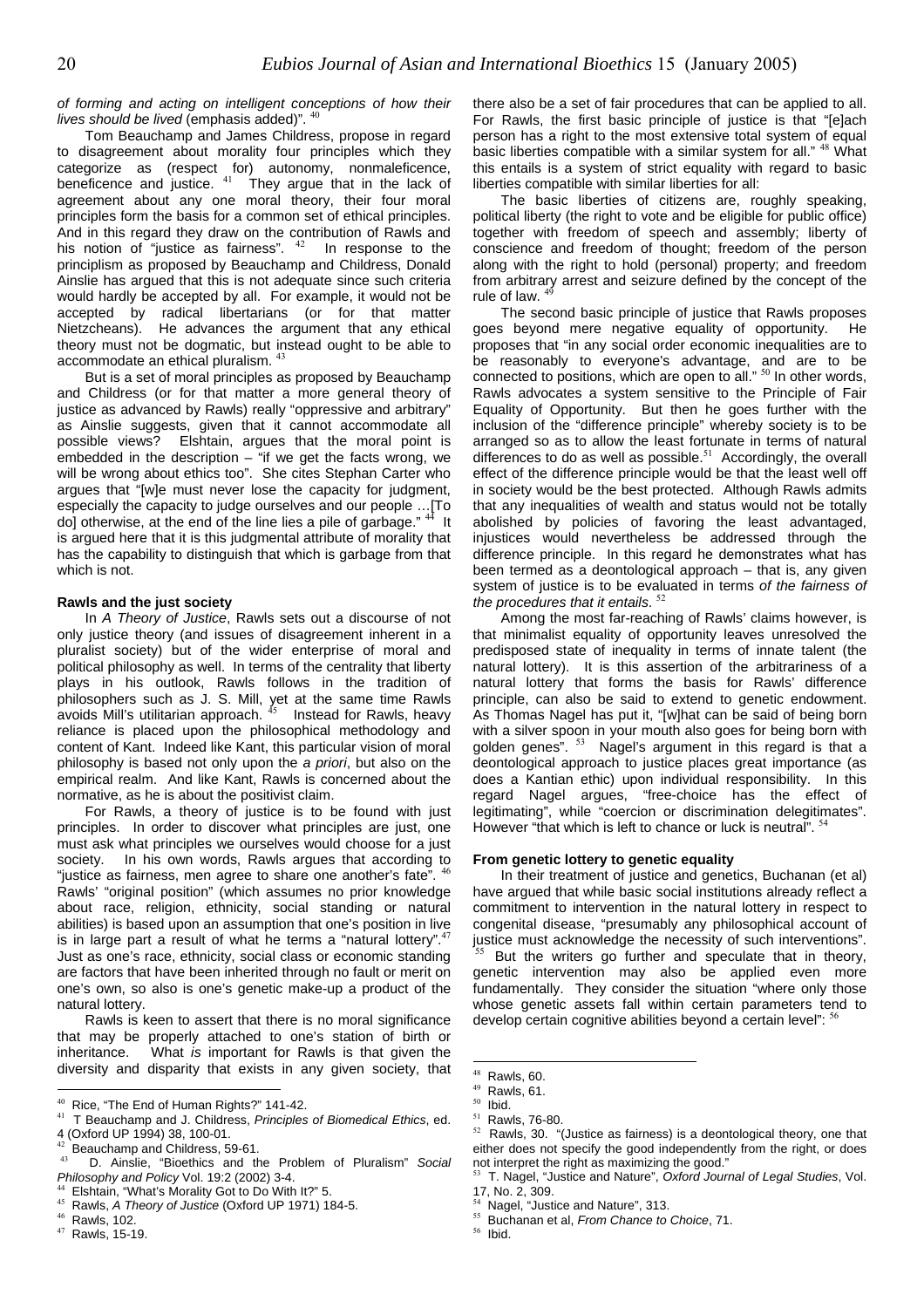Suppose also that, in general, only those who develop these abilities beyond this level are able to learn the mathematics needed to succeed in all but the very least desirable jobs, in a technologically advanced society. Under such conditions, those whose genetic constitutions prevent them from reaching the needed threshold of abilities will experience significant limitations on their opportunities unless something is done to overcome this impairment.<sup>[57](#page-20-0)</sup>

Philip Kitcher, shares this idea of genetic redistribution of assets. He believes that a voluntary form of eugenics in the form of selection for desired traits in children is inevitable. In his book *The Lives to Come*, argues on behalf of what he terms a future "eugenic utopia" in which the use of genetic information would be obtained in prenatal testing and would be made available to all.<sup>[58](#page-20-1)</sup> His utopian genetically engineered world is however premised upon societies whose decision-makers possess wisdom, beneficence and a "respect for difference" that would seem to reflect not social reality but instead proposes an all too familiar utopian dream.<sup>5</sup>

Could a view of justice based upon a redistribution, not in this instance of resources but of genetic endowment ever gain currency? And if it is possible, then should it ever be done? I would argue that such any attempt at genetic redistribution as a means of distributive justice would be wrong because it would at the same time seek to undermine perhaps the most important moral premise, i.e., that of moral equality. $60$  The premise advanced by Kant and its "self-evident truth" so elegantly expressed by Jefferson, "that all men are created equal" is undermined by the scientific claim to the contrary. These types of genetic intervention would be wrong because they would seek to replace a premise of moral equality with a biological one, and in so doing, rob individuals of what it means to be uniquely human. Indeed in this context, genetic equality begins to resemble a form of genetic uniformity. A conceptual shift from moral equality to genetic equality (and correspondingly, inequality) in persons is to assert the latter and deny the former.

Yet the problem remains, which is who is to determine (and indeed by which criteria) what any such equality would be? Who is to say that a genetically "perfect" individual who has been engineered for health, height, intellect and beauty would be "better" than a Ray Charles (blind from birth, yet a great jazz pianist) or for that matter, a Stephen Hawking (severely affected in his twenties by ALS)? That a person who has been screened for gender preference would be better than an Allen Turing or a Walt Whitman? Or, on what basis is one to claim that a genetically engineered tall, attractive blonde who has a cognitive ability to obtain better than average SAT scores, would be preferable to a Robert Johnson (perhaps socially dysfunctional, but probably one of the greatest blues men who ever lived)?

#### **A requirement for principle in judicial decision-making**

 $\overline{a}$ 

According to Dworkin's legal and moral theory, principle is required by judges in deciding hard cases without having to fall back on the brutal logic of utilitarianism:

Arguments of policy justify a political decision by showing that the decision advances of protects a collective goal of the community as a whole…Arguments of principle justify a political decision by showing that the decision respects or secures some individual or group right. [62](#page-20-5)

It is important to recall here that the language of Lord Hoffman in *Bland* carries with it this foundational use of moral principle in order to progress toward establishing legal rules. In this way the application of principle provides the theoretical basis through which rights are respected even in the face of collective goals.  $63$  So too, this same concept of principle is necessary in the realm of evaluating the challenges that scientific advances pose to those human values that have long been the basis for those of our instincts that are among our most humane. The criterion of principle in judicial decision making (sure to come in the wake of *Hashmi*) serves to employ a deontological approach to justice over a consequentialist one.

Although a fundamental *logotaxis* (or inclination toward knowledge) is said to be found at the center of the human condition, along with this need to know, there must also be an evaluation of such knowledge is to be used and applied. As Appleyard warns, science should only ever be a part of the whole, "if it becomes the whole picture, catastrophe ensues". <sup>6</sup>

…For what must be able to judge and evaluate science; it must be a part of a culture. If we can't, there is nothing to discuss. Whatever science and the scientists say must be right. Step over this cliff, they might say, the fall will do you good, and we can only believe they must be right. <sup>[65](#page-20-8)</sup>

Without doubt, there will in future be more cases such as Hashmi and *Bland*. The challenge that exists not only for decision-makers but for all individuals is to constantly apply critical and ethical evaluation to scientific advance. Just as a blind acceptance of ideology has led in the past to totalitarian excess, an uncritical application of science in the absence of moral constraint carries the real potential for catastrophic results. In the final chapter of *Life's Dominion*, Dworkin responds to the "threat or promise" of future scientific developments and the difficult issues that will confront society with and concludes:

[I]f people retain the self-consciousness and self-respect that is the greatest achievement of our species, they will let neither science nor nature simply take its course, but will struggle to express, in the laws they make as citizens and the choices they make as people, the best understanding they can reach of why human life is sacred, and of the proper place of freedom and its dominion.<sup>[66](#page-20-9)</sup>

 $\overline{a}$ 

<span id="page-20-0"></span> $57$  Ibid.

<span id="page-20-1"></span><sup>58</sup> P. Kitcher, *The Lives to Come: The Genetic Revolution and Human Possibilities* (Simon and Schuster 1996) 202.

<span id="page-20-2"></span> $59$  Ibid.

<span id="page-20-3"></span> $60$  My use of the word "wrong" here, refers to that which is subjectively wrong or blameworthy in the same that Parfit applies the term; Parfit, *Reasons and Persons*, 25: "We need an account of subjective rightness for two reasons. We often do not know what the effects of our acts would be. And we ought to be blamed for doing what is subjectively wrong."

<span id="page-20-4"></span> $<sup>61</sup>$  If those advocating this genetic supermarket conception of eugenics</sup> were to argue that the issue is not whether a genetically engineered child is "better" than Ray Charles, but whether Ray Charles would have been better off as a sighted person. While his life probably would have been an easier one, who is to say whether he would have been the same artist?

<span id="page-20-5"></span><sup>62</sup> R. Dworkin, *Taking Rights Seriously* (Harvard UP 1977) 83.

<span id="page-20-6"></span><sup>63</sup> *Brown v Board of Education*, Topeka, Shawnee County, Kan., 347 U.S. 115, (U.S. Supreme Court held that public education along racially segregationist lines was unconstitutional). Consider Dworkin's assessment here of consequentialism (and its main paradigm, utilitarianism) in relation to this decision: "A pragmatist justice of a general utilitarian cast of mind would have asked himself whether a decision for the plaintiff children, based on the illegality of all official segregation in schools, was really best for the future, all things considered. He might have decided that it was, but he would have had to consider strong practical arguments to the contrary. It was perfectly sensible to think that such a dramatic change in the social structure of a large part of the country, ordered by a court that is not responsible to any electorate, would produce a backlash that would damage rather than advance education…" (Dworkin, *Law's Empire* (Harvard UP 1986) 220-21).

<span id="page-20-8"></span><span id="page-20-7"></span><sup>64</sup> Appleyard, *Brave New Worlds*, 160.

 $65$  Ibid.

<span id="page-20-9"></span><sup>66</sup> Dworkin, *Life's Dominion*, 241.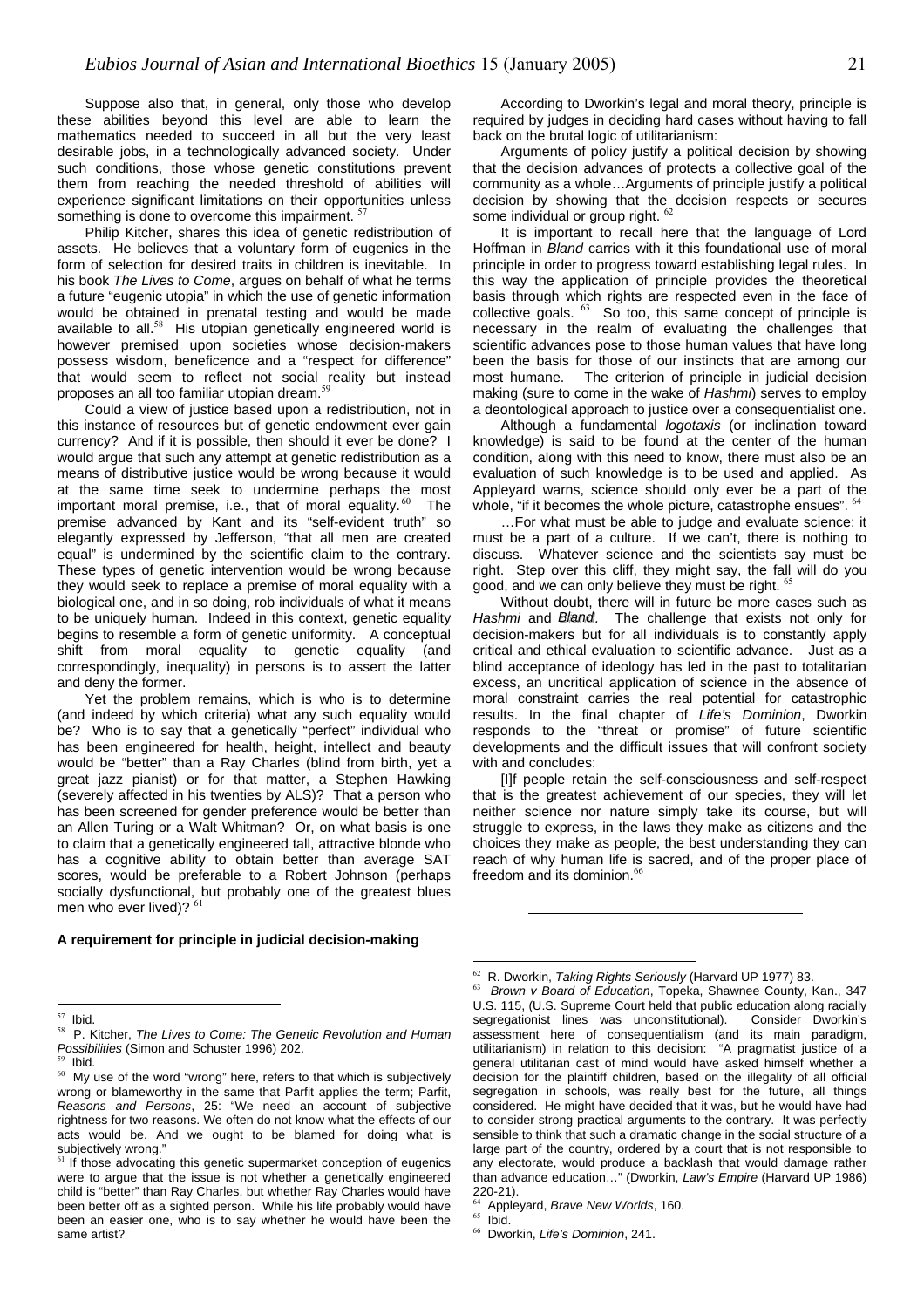### **Do we need a Thanatoethics?**

**-** Assist. Prof. Oana Iftime

University of Bucharest, Faculty of Biology Aleea Portocalelor 1-3 sector 5 RO- 77206 Bucuresti Romania Email: ioannees@yahoo.com

People from all over the world belonging to various ethno cultural groups share the same respect for the dead. Reasons vary from one culture to another. I shall comment on short only a few traditions' attitude towards dead bodies.

Jewish tradition claims respect for the dead body because once it harbored life which originates from God and, of course, much more important because man was created in God's image.

It is a sacred duty to bury deceased people and no one should be left without a grave. Members of the community also bury unclaimed bodies. In order to understand how important such things are we have to mention the fact that even though Jewish priests are not allowed to make contact with cadavers it still is of their duty to put in the ground any unknown deceased if there is no one else to do that.

Bodies are washed, dressed in a simple shroud meant to show that in front of death we are all equal and buried as soon as possible. They have to return fast to ashes we all were created from. Autopsy, dissection, incineration or embalming is in principle forbidden.

Christians share the same belief about man as a bearer of God's image and about life as a divine gift. God's most beloved creature, candidate to redemption, called to enjoy together with his Maker the beauties of the world man is dual by nature, both material and immaterial. Body and soul form an undividable harmony since the very beginning of each person's life. We come to life by God's will. He is the one that embeds life and the soul within an earthly shell and He is the one that decides when they will separate, for the shell to return to ashes and the soul to get onto the other world to face God's judgment.

After death, body has to be treated with respect, as it once was a temple of the Holy Spirit, as God has created it out of His immense love and it served the soul for an entire life. Bodies have to be washed, which reminds of baptism. Incineration is not allowed, as garbage gets incinerated, not human bodies. The main idea of funeral rites in Orthodox Christianity is that the dead body remains under God's protection as it used to be when alive. It is buried with love and care under the sign of hope for resurrection in Christ.

Islam also teaches respect for the death. It is of very bad taste, not appropriate to carry a body using a vehicle or an animal, as if it was a piece of luggage. The body has to be carried by four persons or if it is light enough (a child's body, for example) by one person only that has to hold it with both his hands.

It is everyone's duty to bury the deceased. If an anonymous is found death in Muslim lands the body is buried and a funeral prayer has to be pronounced. Dead bodies have to be carefully washed, perfumed with camphor and dressed with specific ritual clothing.

In Islam there are even special percepts that explicitly forbid enemies' bodies to be desecrated for example by mutilation. Transplant from a dead body is not allowed for the same reason that it equals desecration of the body.

Hinduism also treats the body with respect even though that is not as apparent as for the other mentioned religions because of the incineration rites. Nevertheless, incineration does not reflect a lack of respect for the "human shell". It is required in order to free the soul more quickly so that it could go on with its karmic cycle.

The body is however important and embalming or autopsy have to be avoided as cutting the body open might trouble the soul that is still around in the first few days after death. Hindu people respect dead bodies, they would not leave them to be eaten by animals or desecrated by disrespectful people by any means.

One attitude I particularly find deeply moral and wise was that of the Mongols that put no sign on someone's grave so that the body could by no means be found and desecrated. The deceased could therefore rest in peace. Mongols have always been showing respect to the dead of every nation and religion, not allowing anyone break not even into ancient anonymous graves that had practically nothing to do with their own history and that very well might have contained valuable pieces. Their disgust towards Archaeology disturbing the rest of the dead is visible up to the present.

So, in theory we can expect that all over the world most part of the people would feel quite similar about our "shell" being unproperly treated. And here a big question pops up *what does "unproperly" mean*?

Times have changed, people have changed, the world is continuously changing but... old habits dye hard and some things never change. Among those, the irrepressible interest for others' dead bodies that we seem to share since immemorial times.

As I underlined above religion teaches us to regard both living and dead bodies with respect. Taking care of our departed neighbors is a moral duty to us whether we are Christians, Hindu, Jews or Muslims. Still, a dark fascination lies somewhere in our head or soul, beneath the beautiful layers of our moral self. When it comes about dead bodies it seems that contemporary people are at least as tempted as their Middle Age ancestors to set foot over that thin red line between decency and - let's say so - extravagancy. Gruesome news with gruesome pictures makes magnificent audience, as any good news anchor knows. Many people look for the thrill of watching more or less bloodied human remains. Some of those death consumers claim to be horrified by such scenes but they still look, eyes wide open and their heart pumping like crazy.

In the few last years new and imaginative manners of making out of death a source of entertainment emerged.

There are thousands of websites offering horrible pictures to anyone that might be interested. Net nannies watch carefully for children not to set eyes on sex pictures (not that I do not agree with this policy). Meanwhile, children may freely watch horrors and get some awesome material for future nightmares.

While looking for material for this paper I visited only one of the "gruesome" websites. It proudly advertised being "the sickest place on the web for 6 years!" In my humble opinion, it deserved some credit, indeed. I had to leave my desk for a while in order to get into my senses. And not that I have a weak stomach, I studied biology and dealt with each and every possible piece of human and animal dead bodies. I always felt sad watching the human remains we used as practice material back in faculty but never got sick. No one was really mocking those remains. There were a few jokes but no one exceeded measure.

Getting sick in this particular case is not about pictures of dead bodies more or less scattered to pieces, it is about the evil that seems to lie beneath exposing a person's remains under some circumstances. It is not about images but about comments and scenery. Some might call devilish whatever drives people to create such websites. Most will probably call it sick. I call it sad. It is really sad to see people become intellectualist hyenas. A taste for grotesque is often considered to reveal a person's refinement, it very well suits people of culture. Count Dracula continues to be a romantic fascinating figure.

A trendy matter in the field is plastination. Plastination is an original preservation method intended to serve teaching and research by keeping parts of dead bodies into an outstandingly good condition. Replacing water and body fat with a resin can do this.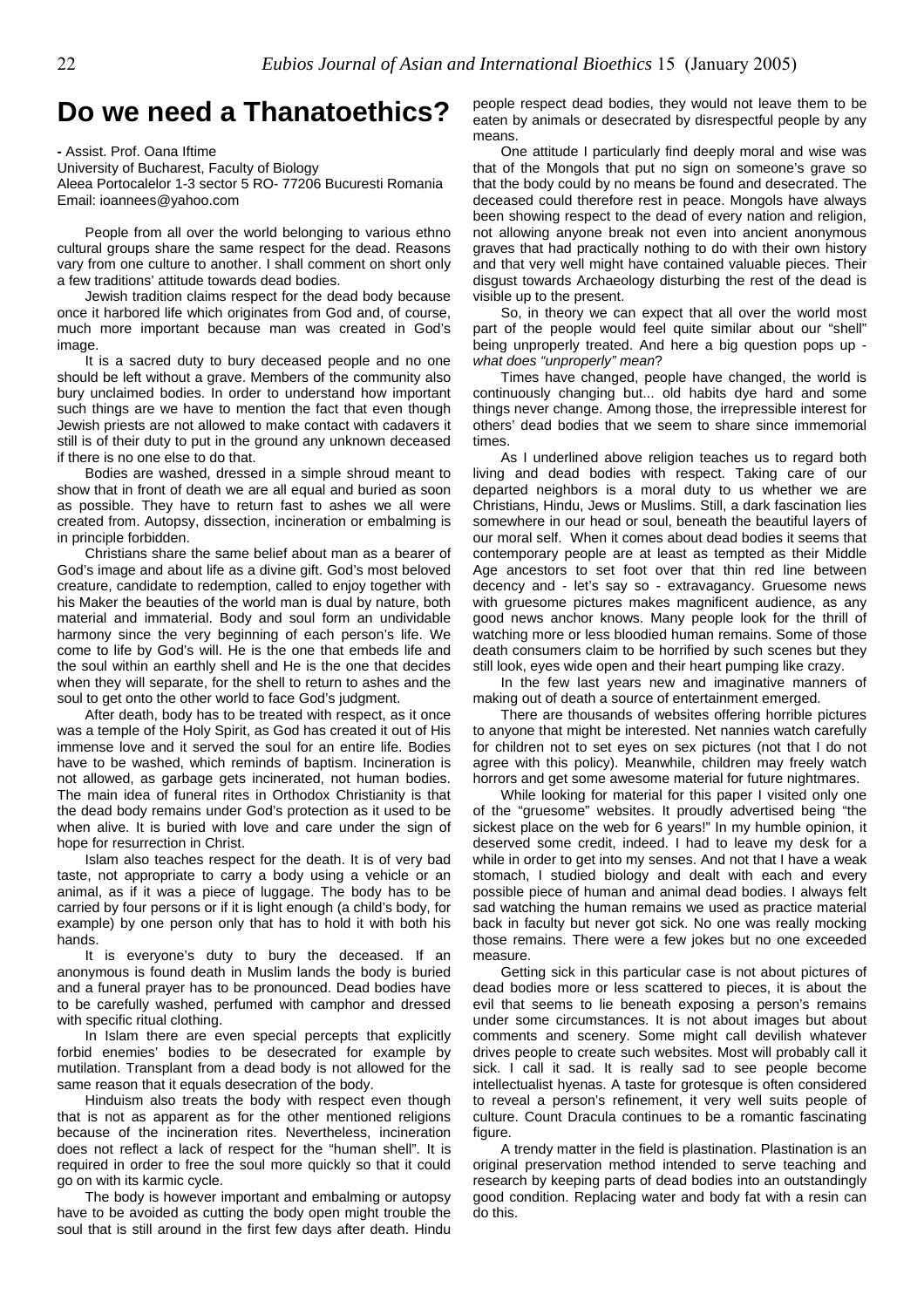The technique has been invented about 20 years ago by Dr. Gunther von Hagens at Heidelberg. Its results are outstanding; the anatomical specimens look very realistic (they ARE real, as a matter of fact), not suffering a bit from the signs of decay.

I have to admit that von Hagens' invention was an outbreak in the field of preparing study material for Biology and Medicine actual or future specialists. Yet, many people do not seem so eager to develop a taste for it at least not in its "public event" dimension.

When plastination got public in the USA someone called the supposed travelling exhibit of dead bodies "a public road show of Uncle Joe and Aunt Matilda." Harsh but sadly true. Nevertheless, scientists became to have doubts about the event they were planning only when reminded that the six bodies that were intended to be exposed belonged to unconsenting anonymous that no one had claimed from the morgue.

It seems that we are rapidly moving from traditional values to the culture of the (informed) consent, misperceived as a chaotic space where anyone can break rules and trash "taboos" as long as certainty about his/her free, informed choice is assured.

If plastination specialists would have been limited to science I guess there wouldn't have been any great fuss about it. But at some point they tried to make a new art out of it. A macabre art that has not exactly met the taste of a few churches, citizens' organisations, scholars, public figures and ordinary people that felt outraged of what plastinators called art.

When von Hagens started to expose artistry made out of dead bodies he aroused many voices. If displaying anatomic specimens with educational purposes was (almost) acceptable, the sight of a dead man travelling through eternity on (dead) horseback or that of a dead woman unveiling for the public the mystery of the dead child in her plastinated womb definitely upset many people. I have to admit that I sympathise with them. The whole thing has a strange, infernal glitter.

It is interesting to watch how plastination gets sometimes semi-rejected and semi-defended altogether, by the same person in accordance with personal views beyond the subject. A comment published on a socialist website contested plastination's artistic dimension while defending it against the "rigid" attitude of some Christian denominations. It is one individual approach that I found quite intriguing by its core of atheist-intellectualist objectivity and sense of equity.

Meanwhile the large public that hates plastination rules with a few good percents- an on-line poll reveals that about 56% of the voters find plastination "disgusting and wrong" in total opposition to those that think about it as "a good educational tool" (43%).

As if intended to prove the fact that nothing is good or wrong by itself but by the way you use or apply it, a very imaginative application of dr von Hagens' technique flourished recently. There is a company that offers to plastinate male intimate parts so that devoted wives or girlfriends can keep them when the rightful owner dies. They call it an "intimate memento", that is "sterile, non-toxic, very durable, and safe to handle and display as you see fit." No further comments.

So, aren't traditional moral values enough any more, with Bioethics added to the defendant mechanisms intended to protect human dignity in these troubled days we live?

Do we need something especially designed, a "Thanatoethics" in order to refrain from treating human dead bodies as if they were shells or starfish that we may joyfully use as decorations?

I will not however conclude symmetrically, with my own question that also stands for title but with a comment someone else has made on-line, in the middle of his story about how fascinating and educative a plastinated bodies exhibit was to him:

*I can't help but wonder what HR Giger* (the surrealist artist that created *Alien* "life forms") *might do if he knew how to do plastination*.

Neither can I...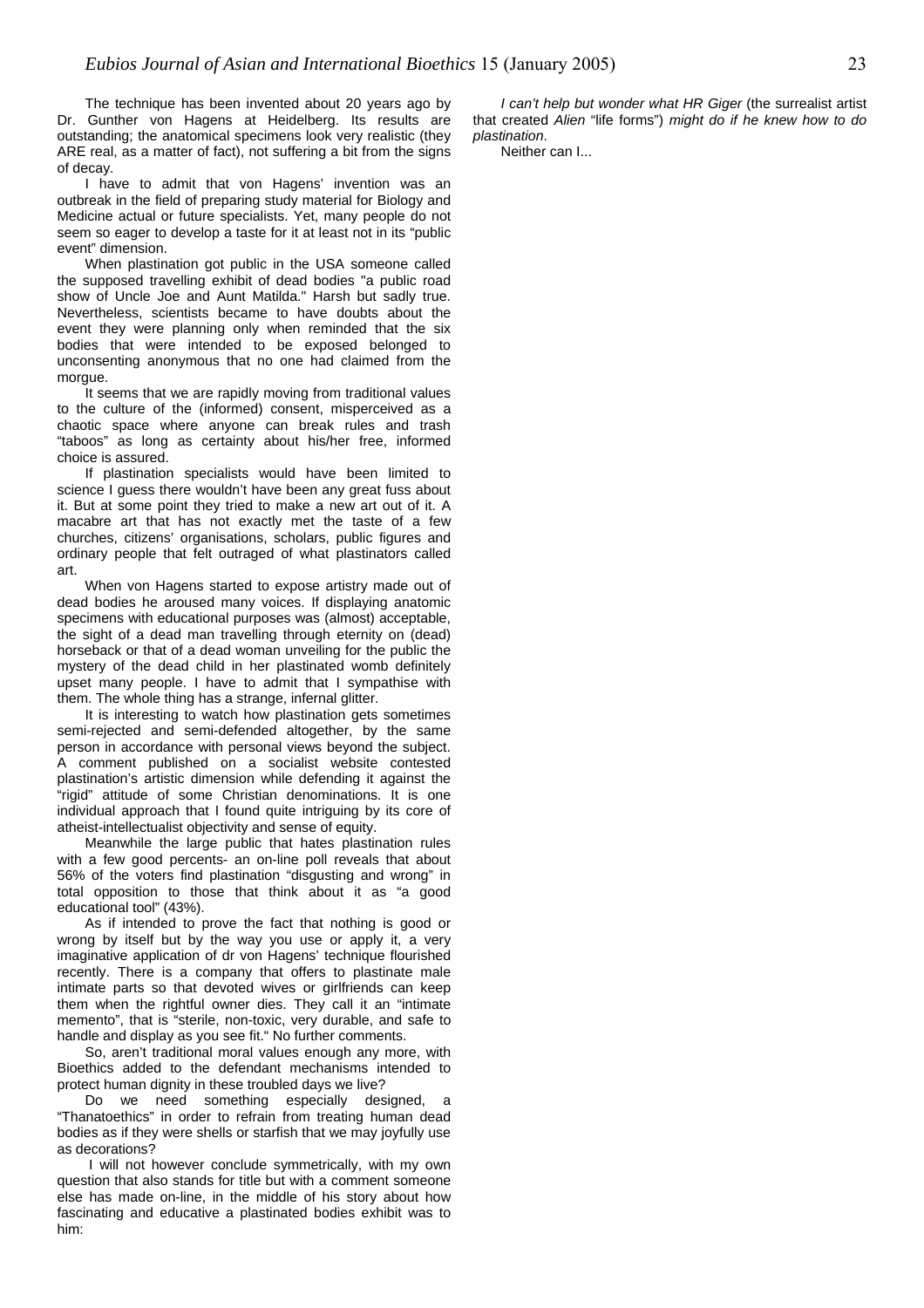#### **References**

- 1) Atha<br>Medicine. Athar, S. *Islamic perspectives in Medical Ethics* in *Islamic Medicine*, Athar S. (ed.), available at http://www.islamusa.com/im18.html
- 2) Berman R. U. (copyright 2004) *The Final Act of Loving Kindness*, excerpt from *Dignity beyond death: the jewish preparation for burial*, to be published by Urim Publication, 2005, available at http://www.pbs.org/wnet/religionandethics/week750/excerpt.html
- 3) Blessed Augustine of Hippo, excerpt from *A Treatise on Caring for the Dead*, available at http://www.orthodox.net/articles/caring-fordead-blessed-augustine-hippo.html
- 4) Bria I., *Dictionar de teologie ortodoxa* (*A Dictionary of Orthodox Christian Theology*) (1994), Editura Institutului biblic si de misiune al Bisericii Ortodoxe Romane, Bucuresti
- 5) Diamant, A. (1998) *Burying the dead in simple white shoruds*, excerpt from *Saying Kaddish: How to Comfort the Dying, Bury the Dead and Mourn as a Jew*, Shocken Books, NY, Available in Jewish Heritage On-line Magazine, http://www.jhom.com/topics /color/shrouds.htm
- 6) Donnelly F.X. (2001) *Ethicists decry U-M cadaver tour*, in Detroit News, March 5, available at http://www.detnews.com/2001/schools/0103/05/a01-195677.htm
- 7) \* \* \* (1997) *Death and Dying*, Hinduism Today, January 1997, available at http://www.hinduism-today.com/archives/1997/1/1997-1- 03.shtml
- 8) Henning D. (2000*) Science, art or carnival sideshow? The "Human Body Worlds" exhibit in Cologne*, available at http://www.wsws.org/articles/2000/mar2000/body-m23\_prn.shtml
- 9) *\* \* \* Human Rights, the West and Islam* available at <http://www.islamworld.net/hr.txt>
- 10) *\* \* \** (2002) *Insight. Medical Ethics,* Hinduism Today, Jul, Aug, Sep 2002, available at www.hinduism-today.com/archives/2002/7- 9/40-47\_ayurveda.shtml
- 11) Kermali M. (2002) *Burial Rituals* published on-line by Ahlul Bayt Islamic Centre Ontario, Canada, available at *http://www.alislam.org/burialrites/*
- 12) Sharma S.C. (2003) *Cremation and its origin in Hinduism*, available at<http://www.geocities.com/lamberdar/cremation.html>
- 13) Sokolov V. (1997) *Death, Funeral, Requiem -- Orthodox Christian Traditions, Customs and Practice* available at http://www.holy-trinity.org/liturgics/sokolov-death.html
- 14) \* \* \* (2004) Belief & Practice- Jewish Burial Practices, Religion & Ethics Newsweekly, available at http://www.pbs.org/wnet/religionandethics/week723/belief.html
- 15) *\* \* \** Dictionar enciclopedic de iudaism (Romanian transl. *of Dictionnaire encyclopédique du judaïsme*, 1996, Editions Cerf/Robert Laffont S.A., Paris) (2001), Hasefer, Bucuresti
- 16) \* \* \* *Gunther von Hagens' Body Worlds. The Anatomical exhibition of real human bodies* available at http://www.bodyworlds.com/
- 17) \* \* \* *Hindu Rites & Rituals- Death & Funeral*, Library of Congress Country Studies available at *http://hinduism.about.com/od/basics/a/rites\_rituals\_5.htm*
- 18) *\* \* \* Invatatura de credinta crestina ortodoxa* (*Orthodox Christian Teaching*) (1999) Editura Institutului biblic si de misiune al Bisericii Ortodoxe Romane, Bucuresti
- 19) **\* \* \*** *Islamic Funeral Rites- Care for the dying, funeral prayers, burial, and mourning* available at http://islam.about.com/cs/elderly/a/funerals.htm
- 20) *\* \* \* Jewish Funerals, Burial and Mourning,* available at http://www.jewish-funerals.org
- 21) \* \* \* *Intimate Mementos. Plastination*, available at http://www.intimatemementos.com/

plastination.html

- 22) *\* \* \* Plastination at Vienna University* http://www.univie.ac.at/anatomie2/plastination. Html
- 23) \* \* \* *Preservation by plastination. Plastination - a teaching and*  research tool, available at http://www.kfunigraz.ac.at/anawww/plast/pre.html (page on the website of the International Society for Plastination)
- $24)$ \* \* \* (2001) *Sickness, Death, Funeral, Shroud & Related Matters* available at [http://ccminc.faithweb.com /janazah/index.html](http://ccminc.faithweb.com/janazah/index.html)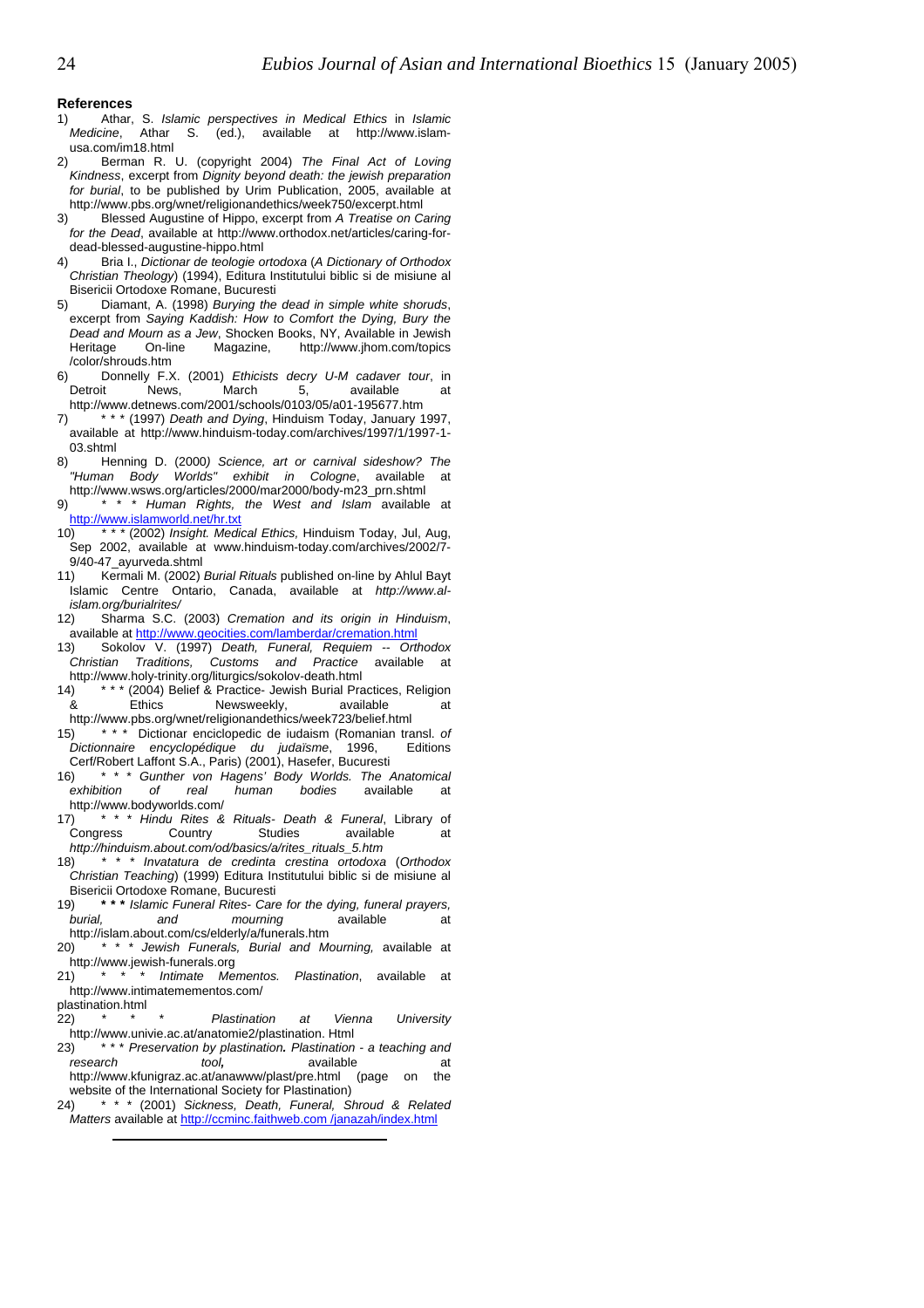## **Are the dead really departed when we remove their organs ?**

- Paolo Becchi

Associate Professor in Philosophy of Law, Faculty of Law, University of Genoa, Italy, *Translated from Italian by Lenny Pittaluga.* 

#### **1. Premise**

 $\overline{a}$ 

As the discussion regarding the subject about the beginning of life has recently jumped in our country, in connection with the disputed passing of the artificial reproduction law (law nº40, 2004); On a subject concerning the end of life, and that is particularly the matter of the removal of organs from "corpses", the debate seems to be finished immediately after the passing of the new law on transplantations (law nº 91, 1999). This law has been passed by the majority in Parliament. However the debate on this law has been mainly held on an issue – on the other hand, a long term one – and that is the norm introduced for the declaration of will, known as "informed silent-assent." (see sec. nº 4).

In my opinion, a quite questionable norm, even though it was much more questionable, how the then Health Secretary Rosy Bindi got round the law, by sending the Italian citizens a card (*donor card*). This card wasn't not only provided for by the law in any way, but actually it obstructed its application at the crucial point.

In fact today it's five years since the law was in effect and we are still in a transient phase (governed by sec. nº 23), that we can just go on defining so in euphemisms. But now I don't want to dwell long on this point.<sup>[67](#page-24-0)</sup>

Here I would like to raise another doubt and this doesn't concern so much with the law about transplantations itself as with the assumption it is based on; and that is to say whether the donor is already a "corpse", when the organs are about to be removed. Are we really sure of it?<sup>[68](#page-24-1)</sup> I will begin from an obvious remark that appears immediately clear by the comparison between the two laws I have just mentioned.

We thought it proper to defend with a series of prohibitions a pin-sized being contained in vitro (e.g. by prohibiting its freezing or its killing or even by forbidding the preimplant antenatal diagnosis), on the contrary, with a human being in the flesh, whose temperature is about 37° C, with a rosy complexion and a not voluntary heart beat and breathing but kept alive by mechanical ventilators, we can do everything is permitted to do with a corpse. You might observe: the matter is only apparently perplexing. Since their earliest formation, however, the embryos are already alive (and this explains why they draw great attention), on the contrary, once brain death

 $\overline{a}$ 

has been established, the patient isn't any longer alive, but dead: a corpse that looks like still alive, but it actually lives no more. This conclusion is introduced as a scientific datum, which was acquired once and for all at the end of the Sixties, when a Committee, founded at Harvard medical school in order to discuss the problem, managed to compare in a famous report to all intents and purposes the irreversible coma diagnosis (made with accurate clinical tests, that had to determine the permanent loss of brain functions) to brain death and this to the actual death.<sup>[69](#page-24-2)</sup>

A new definition of death derived and in the succeeding years it was very successful. And this happened for various reasons. First of all, this definition reflected the then scientific knowledge, that seemed to prove the theory that the patients in a irreversible coma were destined to die of a cardiac arrest in a short time, anyway; secondly such a definition gave the best help to the development of the technics of transplanting, that have just begun at that time (we have to remember that the first heart transplant was done by Barnard in December 1967); thirdly it could have the problem of euthanasia got around: if the patient, whose brain had completely stopped working, was dead, removing its heart or breaking off the artificial breathing didn't correspond to kill him. As you can see, right from the start, not only scientific reasons urged to redefine death. Even if you examine the laws, the connection between the new definition of death and transplantations is very evident. We restrict ourselves to our country, but the matter, at least to a certain extent, could be generalized to other juridical experiences. Back in 1969 the criterion of brain death was introduced with the Health Secretary's decree law of the 11<sup>th</sup> August, and with the following one of the 9<sup>th</sup> January 1970. This criterion was introduced (using the Harvard standards for all practical purposes) exactly with a direct reference to the problem of the removal of organs for transplantations. And it is remarkable that, in a very short time, on the  $5<sup>th</sup>$  February 1970, one of the President of the Republic's decree laws (the nº 78 one), introduced by the Health Secretary, authorized for the first time in Italy the removal of heart and of its parts. $4$  Since then the law-maker confined himself to indicate the various methods for the confirmation of death and he didn't even dare define it in the first methodical law regarding transplantations (law  $n^{\circ}$  644, 1975). This happened in 1993 only with the law  $n^{\circ}$ 578 (and with next year's related execute ministerial decree  $5$ [\)](#page-24-4). According to this law death << corresponds to the irreversible cessation of every brain function>> (sec.1)

<span id="page-24-1"></span><span id="page-24-0"></span> $67$  I have already dwelt on it on many other occasions, I confine myself here to mention: P. Becchi, P. Donadoni, *Informazione e consenso all'espianto di organi da cadavere,* in <<Politica del diritto>> XXXII, n. 2, 2001, pp. 257-287; P. Becchi, *Tra(i)pianti, Spunti critici intorno alla*  legge in materia di donazione degli organi e alla sua applicazione, in <<Ragion pratica>>,18, 2002, pp. 275-288. e P. Becchi, *Information und Einwilligung zur Organspende. Das neue italienische Gesetz und seine "ewige" Übergansphase* in *Hirntod und Organspende,* edited by A.Bondolfi, U.Kostka, K.Seelmann, Basel, Schwabe, 2003, pp.149-161.  $68$  For a more exhaustive attempt to answer the raised question, I want to refer to an anthology that I edited in association with Rosangela Barcaro, *Questioni mortali. L'attuale dibattito sulla morte cerebrale e il problema dei trapianti,* Napoli, E.S.I, 2004,. This anthology includes writings by Carlo Alberto Defanti, John Finnis, Amir Halevy e Baruch Brody, Hans Jonas, Josef Seifert, Alan Shewmon, Peter Singer, Ralf Stoecker, Robert Truog and it reproduces in the appendix the document of the *Danish Council of Ethics* dedicated to the discussion on death criteria.

<span id="page-24-2"></span><sup>69</sup> See *A definition of irreversibile coma. Report of the Ad Hoc Committee of the Harvard Medical School to Examine Brain Death,* in <<Journal of the American Medical Association>>, 205, 1968, pp. 337- 340. For the critical discussion on the document see for instance: M. Giacomini, *A Change of Hearth and a Change of Mind? Technology and the Redefinition of Death in 1968,* in <<Social Science and Medicine>>, 44, 1997, pp.1465-1482; R.M. Veatch, *Transplantation Ethics,* Washington D.C., Georgetown University Press, 2000; G. Belkin; *Brain Death and the Historical Understanding of Bioethics,* in <<Journal of the History of Medicine>>, 58, 2003, pp. 325-361; in Italian see C.A. Defanti, *Vivo o morto? La storia della morte nella medicina moderna,* Milano, Zadig, 1999, pp.65-75. See P. Mollaret, M. Goulon, *Le coma dépassé. Mémoire préliminaire,* in <<Revue Neurologique>>, 101, 1959, pp.3-15. The importance of this study has been ignored for a long time because Harvard Committee has put, as to speak, the previous papers in the shade. Nowadays Mollaret and Goulon's work is recognized as one of the most significant moment in the irreversible coma research. See for example E.F.M.Wijdicks, *The Landmark <<Le Coma Depassé>>, in* E.F.M.Wijdicks (edited by), *Brain Death,* Philadelphia, 2001, pp.1-4.

<span id="page-24-3"></span><sup>&</sup>lt;sup>4</sup> All the quoted regulatory documents are quoted in the appendix of the important essay by F. Mantovani, *I trapianti e la sperimentazione umana nel diritto italiano e straniero,* Padova, Cedam, 1974, pp. 851- 853.

<span id="page-24-4"></span> $5$  See, on this subject, also for the regulatory documents attached in the appendix: U.G. Nannini, *Valori della persona e definizione legale di morte,* Padova, Cedam, 1996.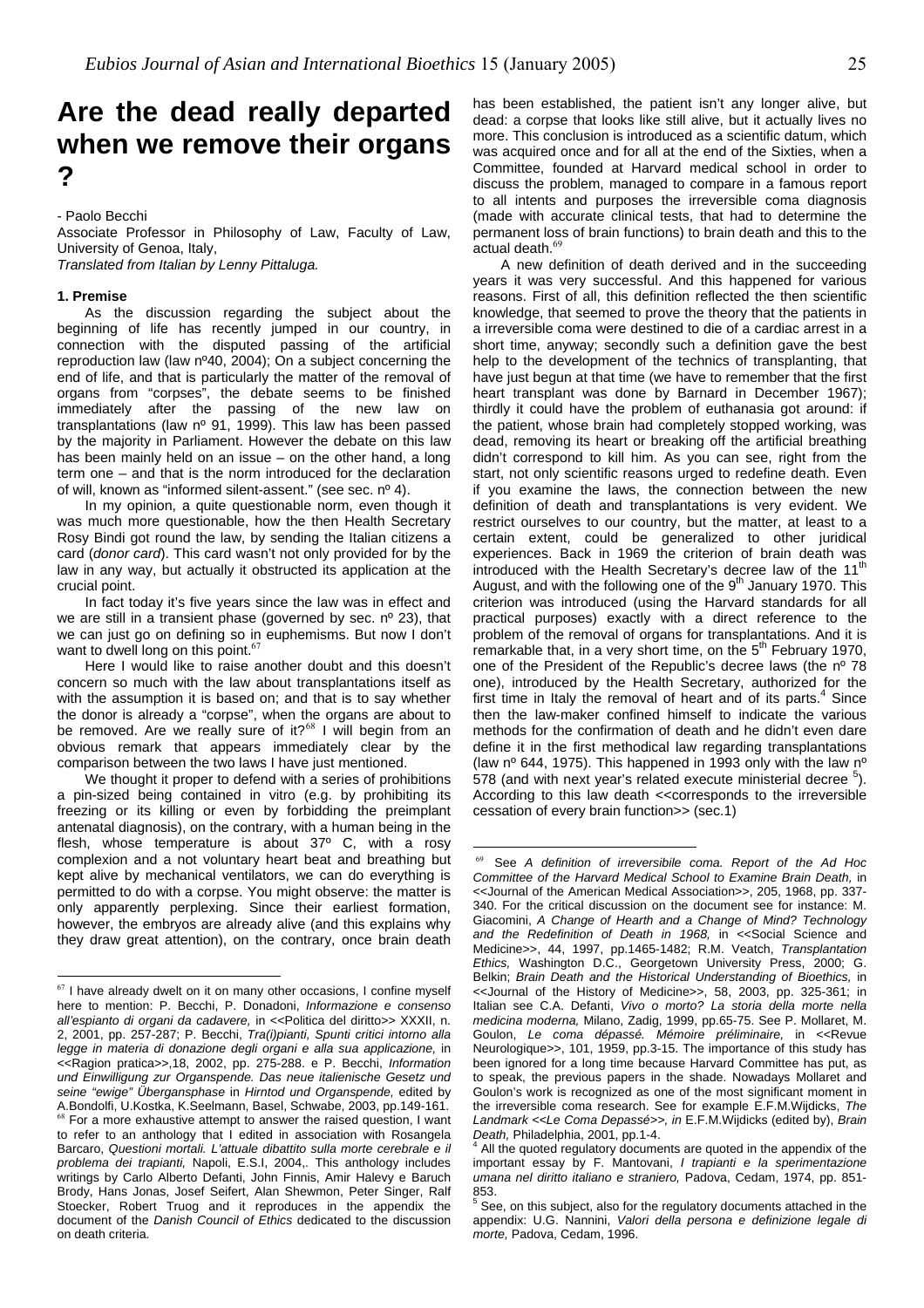This law introduces not only the definition of total brain death, but also – changing route with respect to one of 1975 – extends the use of the norms for the determination of death from the persons suffering from brain injuries and who are subjected to resuscitative measures to all those who are in that condition, regardless of they are donor or not. Even though this law is formally separated from the transplantation problem, since this law was brought in, it has changed the conditions for the removal of organs. And the latest transplant law, that has been in effect since 1999, only accepts it completely from this viewpoint. The transplant law<sup>[6](#page-25-0)</sup> has indeed changed the methods to get the consent, it has made it easier (and this is already partly true in the present transient phase), but this law has kept the definition of death and the standard methods for its determination unchanged, as so they had been established in 1993/94, and therefore they are now the assumption for the removal of organs legitimacy .

Even just during the Nineties, while in our country – like in many others – brain death was not only accepted, but its definition was even introduced by a law; in the country where this definition was firstly given, The United States of America, a strong reconsideration of it started developing. Actually strong philosophical doubts about the new definition of death raised immediately. As everybody knows a great twentieth-century philosopher, as well as one of the most important figures in the contemporary bioethical discussion, Hans Jonas, after a month since Harvard report publishing, during a conference about the experiments on human beings raised his strong objection to it. The *leitmotiv* was the following: we don't know exactly the borderline between life and death and a definition – inter alia introduced with the clear intention to encourage the removals of organs – can't replace that cognitive deficit for sure. When brain has completely stopped working we can break off the artificial life-support treatments (on the contrary – as Jonas claimed later on – we must do that because keeping a human being in that condition would be opposite to the human being's dignity), not only because the patient is dead, but also because making his/her life longer in that condition is absurd. In Jonas' opinion we can already find the dilemma – well emphasized by Jonsen<sup>7</sup> [–](#page-25-1) which derives from the debate on brain death. Should we break off the life-support to let the patient die or should we turn off the respirator connected to a body, which is already dead? As everybody knows the second one has been chosen and as a dead human being's respirator was turned off, why not, on the contrary, keep it turned on a little to encourage transplantations?

According to Jonas, instead, the first option had to be taken and the criticism on the new definition of death became his strong point. His most famous writing, printed in 1974, is entitledAgainst the Stream, now it has become a classic.<sup>8</sup> Less

known – and that's why I'd like here also to draw attention to this – is the fact that Jonas, just before his death, came back to this problem again in his correspondence to a German doctor he was friend with. The matter is worth briefly mentioning.

In October 1992 after a car crash a young woman went into a coma of which she would never come out and, after the standard clinical tests, she was declared brain dead. With her parents' permission her organs were going to be removed. The arrangements for the removal of organs were stopped and the doctors decided to go forward with the pregnancy, when the doctors realized she was pregnant. The debate on brain death began in Germany and then a lot of people wondered how a "corpse" could go forward with the pregnancy and even – as it happened – how it could "decide" to terminate a pregnancy with a spontaneous abortion when the foetus was no longer alive. I'd like to quote on this subject a passage from Jonas' interjection, taken from his correspondence with one of the doctors involved in the case:

**2. The moral-philosophical debate on brain death.** *"Whether you like or not, you, my friend, or better you (the doctors) were contrary to the contemporary declaration of death of her object with your well-considered decision. You have said: with the ventilation (and the other treatments) we want to prevent Marion's body from becoming a corpse, so that it can go forward with the pregnancy. As you thought it was able to go forward with it, or as you wanted to give it this chance, you relied on the life remaining that was in it - and that was Marion's life remaining! But the body is just as much Marion's body, as the brain was Marion's brain. This time the failure of the experiment (it seems to have already been successful in previous less extreme situations) can't be taken so much as a confirmation that it is admissible, just as a spontaneous abortion shows that a pregnancy in general isn't possible. You believed sincerely in the chance of its success, and that is to say you believed in the functional capability of the cerebrally dead body which to that end was necessary and was kept alive by your talent- and that is to say you believed in her LIFE that was temporarily prolonged for the child. You aren't allowed to dismiss this belief in other coma cases for other purposes. [9](#page-25-3) "* 

> You might say: this incident interestingly concerns itself with showing the author's great coherence. This is undoubtedly true for Jonas' biography, but meantime his "old" position had become current again and it started to be much more popular than it was before. Not only Jonas' writings, but also Josef Seifert's ones<sup>10</sup>, and more recently Robert Spaeman's ones<sup>11</sup>,

 $\overline{a}$ 

<span id="page-25-5"></span><span id="page-25-0"></span> $\frac{6}{10}$  For a comment on the new law here I restrict myself to referring to the miscellaneous book: *La disciplina giuridica dei trapianti. Legge 1º aprile 1999 n. 91,* edited by P. Stanzione, Milano, Giuffrè, 2000; in the appendix the law text is also quoted. For a critical interpretation see P. Becchi, *La morte nell'età della tecnica. Lineamenti di tanatologia etica e giuridica,* Genova, Compagnia dei Librai, 2002 e ora P. Sommaggio, *Il dono preteso. Il problema del trapianto di organi: legislazione e principi,* Padova, Cedam, 2004. 7

<span id="page-25-1"></span>See A.R. Jonsen, *The Birth of Bioethics,* New York, Oxford University Press, 1998, p.240. 8

<span id="page-25-2"></span>Jonas' reaction to the Harvard Committee report has been quick : it goes back indeed to September 1968 and it was put forward by the author during his speech in the lecture about the experiments on human beings. The most famous essay *Against the Stream* followed it, this writing was printed in 1974 (but composed in 1970). Jonas discusses in it the objections that had been raised by some Committee doctors, meanwhile he came into contact with. Two postscripts of 1976 and of 1985 followed this essay, a symptom of the steady Jonas' attention paid to this subject. All the writings have been collected by Jonas in *Technik, Medizin und Ethik. Zur Praxis des Prinzips*

*Verantwortung* (1985). Italian translation., *Tecnica, medicina ed etica, Prassi del principio responsabilità,* Torino, Einaudi, 1997, pp. 166-184. Now the article is also in the anthology edited by R. Barcaro and P.Becchi, *Questioni mortali. L'attuale dibattito sulla morte cerebrale e il problema dei trapianti* (in the press). For a first attempt to introduce Hans Jonas' figure and works in our country see fascicle nº 15 monographic section of <<Ragion pratica>> of 2000, dedicated to him. See also P.Becchi, *Tecnica ed etica in Hans Jonas* in <<Annali della Facoltà di Giurisprudenza di Genova>>, XXV, 1993/94, pp. 280-314 and now P.Becchi, *Hans Jonas e il ritorno alla metafisica,* in <<MicroMega>>, 5, 2003, pp. 82-109.

<span id="page-25-3"></span><sup>9</sup> See H. Jonas, *Brief an Hans-Bernhard Wuermeling,* in *Wann ist der Mensch tot? Organverpflanzung und Hirntodkriterium,* edited by J. Hoff e J. in der Schmitten, Reinbek bei Hamburg, Rowohlt, 1994, pp. 21-27. The letter text is now translated into Italian in the anthology: *Questioni mortali. L'attuale dibattito sulla morte cerebrale e il problema dei* 

<span id="page-25-4"></span>*trapianti*, (already quoted) 10 See J. Seifert, *Leib und Seele. Ein Beitrag zur philosophischen Anthropologie,* Salzburg, 1973; J. Seifert, *Das Leib-Seele Problem und die gegenwärtige philosophische Diskussion. Eine kritischsystematische Analyse,* Darmstadt, 1979, (A second edition of this book was published in 1989); J. Seifert, *What is Life ?On the Originality, Irreducibility and Value of Life,* edited by H.G. Callaway, Amsterdam, 1997; J. Seifert, *Is "brain death" actually death? A critique of redefining man's death in terms of "brain death",* in R.J. White, H. Angstwurm, I. Carrasco de Paula, (edited by), *Working Group on the Determination of Brain Death and its Relationship to Human Death, 10-*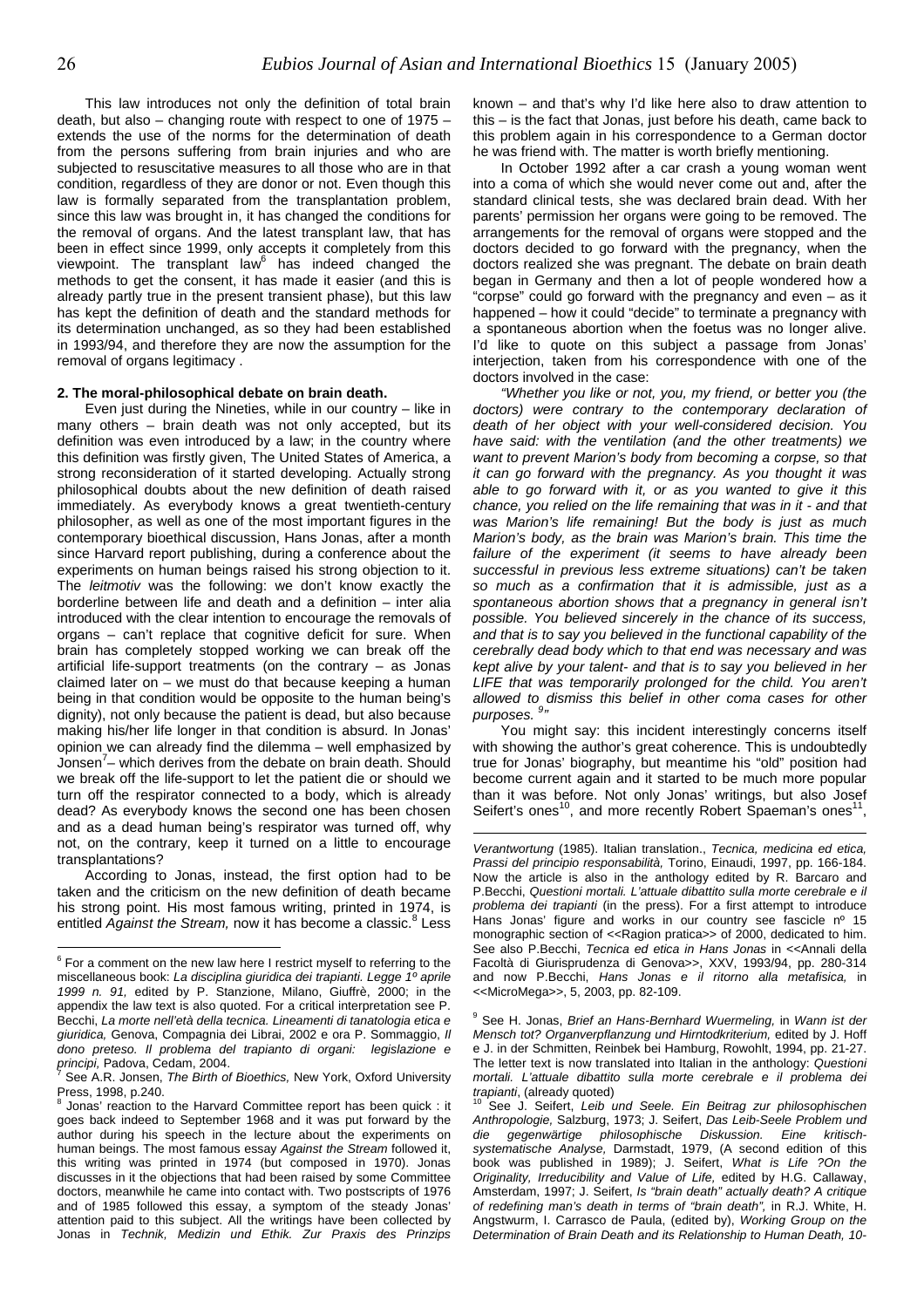too would be worth considering. Both Joseph Seifert and Robert Spaeman (two authors with a Catholic background) now share similar intellectual ideas to Jonas. All these authors subscribe to the idea that given the uncertainty or impossibility to test that a person is definitively dead, you should treat him/her as if he/she were still alive.

However the most remarkable point – and that's why I want to dwell on  $-$  is that, also in a line of thought which is poles apart from what I referred to, it is now openly recognized that "brain death" was only a "bold trick" human beings was declared dead with, but they weren't at all.

This is the conclusion a philosopher, Peter Singer, wellknown also in our country for his strong utilitarian ideas, came

Also on this occasion it's worth retracing briefly the path he took.<sup>12</sup> At the beginning of the nineties Singer – at that time professor in Melbourne – was called by an important hospital in that town to join a Committee that had to deal with some moral questions connected to the problem of consent; among these also the ones connected to anencephaly. The babies suffering from this severe deformation can't become completely conscious, as they lack their brain upper part (that is the cerebral hemispheres, cerebral cortex included) and their cranial vault, whose function is to hold it, whereas their "lower" part, which is composed of brainstem, is often undamaged, even though sometimes not very developed. So the anencephalic child can breathe spontaneously, as this activity depends on the brainstem, but the baby's disease has a gloomy diagnosis: these children survive for changeable time from a few days to few weeks, before dying of a cardiocirculatory arrest.

Singer, who in the previous years had been, in general, "total brain death" promoter, coped then with the following problem: why not pass from that idea of death to the cortical one in order to declare dead the anencephalic subjects, too?

Some Committee members wanted to take that course, but Singer, leaving the others a little dumbfounded, didn't follow them. The reasons for his disagreement are expressed clearly in one of his books, *Rethinking Life and Death,* brought out in 1994 and shortly afterwards translated into Italian. At least one paragraph of this book is worth quoting completely:

*"The resolutions of the Committee I sat on got me to consider brain death more strongly. The Harvard Committee on* brain death had to cope with two great problems. A lot of *patients in a very despairing condition lived thanks to* 

 $\overline{a}$ 

*ventilators and nobody dared turn off the devices that kept them alive. Organs which could have been used to save human lives were unusable because, to remove them, you had to wait for the cessation of the likely donors' circulation of the blood. The Committee had supposed to solve both problems, resorting to a bold expedient and that was to declare dead all the individuals whose brain stopped, at least partly, working. This redefinition of death had so clearly expected consequences that it met with very few objections and it was almost universally accepted. Nevertheless, it was invalid from the start. The practice to solve the problems turning to redefinitions rarely works, and this incident wasn't an exception of the rule.[14](#page-26-2)*

to. [Of cour](#page-26-2)se the conclusion that Singer draws from the cerebral "crisis" is very different from the previously quoted philosophers' one. For these people, if "the brain dead patients" are still alive during the explantation, this means that we just kill them doing it and we must not do any explantation, according to Singer, on the contrary, it is allowed to do it because life isn't a sacred and inviolable value. Also in this case (like in other ones) there is a third possibility, as usual this is the most difficult one, I tried to describe it on another occasion<sup>15</sup>; here I'm interested in underlining another point: that is to say that, despite the different moral conclusions, all the quoted authors have started from the same objection to brain death idea. You could wonder what has got Singer to share Jonas', Seifert's and Spaemann's opinions on this subject. These authors were very distant from him and he didn't almost seem to have known them at all. We can find an indirect answer by reading his latest contribution to the subject, *Morte cerebrale ed etica della* sacralità della vita, where the author reveals his sources.<sup>16</sup> And it deals with scientific sources of great importance, that together with others, contributed to define that state, the new idea of death based on completely neurological criteria, not only from the philosophical viewpoint but also from the medicalscientific one, has sunk in.

 $\overline{a}$ 

*<sup>14/12/1989</sup>*, the Vatican City, 1992, pp.95-143; J. Seifert, *Is "brain death" actually death ?*, in <<Monist>>, 76, 1993, pp. 175-202, see now, translated into Italian, J. Seifert, *La morte cerebrale non è la morte di fatto. Argomentazioni filosofiche,* in R. Barcaro, P. Becchi (edited by), *Questioni mortali. L'attuale dibattito sulla morte cerebrale e il problema dei trapianti*, Naples, ( in the press).<br><sup>11</sup> I recommend Spaeman's clear interjection during an international

bioethical conference, which took place in Rome in October 2002. His interjection text is now brought out in Italian and it's entitled *La morte della persona e la morte dell'essere umano,* in <<Lepanto>>, n. 162, XXI, December 2002, (Dossier: Ai confini della vita/ At the boundaries

<span id="page-26-0"></span>of Life) 12 For a more precise study I'm allowed to refer to P. Becchi, *Un passo indietro e due avanti. Peter Singer e i trapianti, in << Bioetica>>, X, 2,* 2002, pp. 226-247.<br><sup>13</sup> For a detailed description see for instance The Medical Task Force

<span id="page-26-1"></span>on Anencephaly, *The infant with anencephaly,* in <<New England Journal of Medicine>>, 322, 10, 1990, pp. 669-674. It is however observed that more recent surveys carried out by D.A. Shewmon are inclined to show, in some cases, how the remarkable brain plasticity enables the brainstem to perform some functions, which, otherwise, would be cortical. The doctrine of the neuroanatomical basis of consciousness is questioned. See on this subject D.A. Shewmon, *Recovery from "Brain Death": A Neurologist's Apologia,* in <<Linacre Quarterly>>, February, 1997, pp.30-96. (The Italian reader on the anencephalic problem can read M. Caporale, *Al confine tra la vita e la morte,* Milan, Vita e Pensiero, 1997, pp.22-23).

<span id="page-26-2"></span><sup>14</sup> See P. Singer, *Rethinking Life and Death***,** *The Collapse of Our Traditional Ethics* (1994), Italian translation, *Ripensare la vita. La vecchia morale non serve più,* Milano, 1996 (reprinted, with another subhead: *Ripensare la vita. Tecnologia e bioetica: una nuova morale per il mondo moderno,* Milano, 2000, p. 65)

<span id="page-26-3"></span><sup>&</sup>lt;sup>15</sup> See P. Becchi, *La morte. La questione irrisolta,* in <<Ragion pratica>>, 19, 2002, pp. 179-218.

<span id="page-26-4"></span>See P. Singer, Morte cerebrale ed etica della sacralità della vita, in <<Bioetica>>. VIII, 1, 200, pp.31-49. Singer's essay has been the theme of an interesting John Finnis' reply, which has till now been unpublished. Singer's contribution, with this reply, are now included in the book edited by R. Barcaro, P. Becchi, *Questioni mortali. L'attuale dibattito sulla morte cerebrale e il problema dei trapianti,* (already quoted).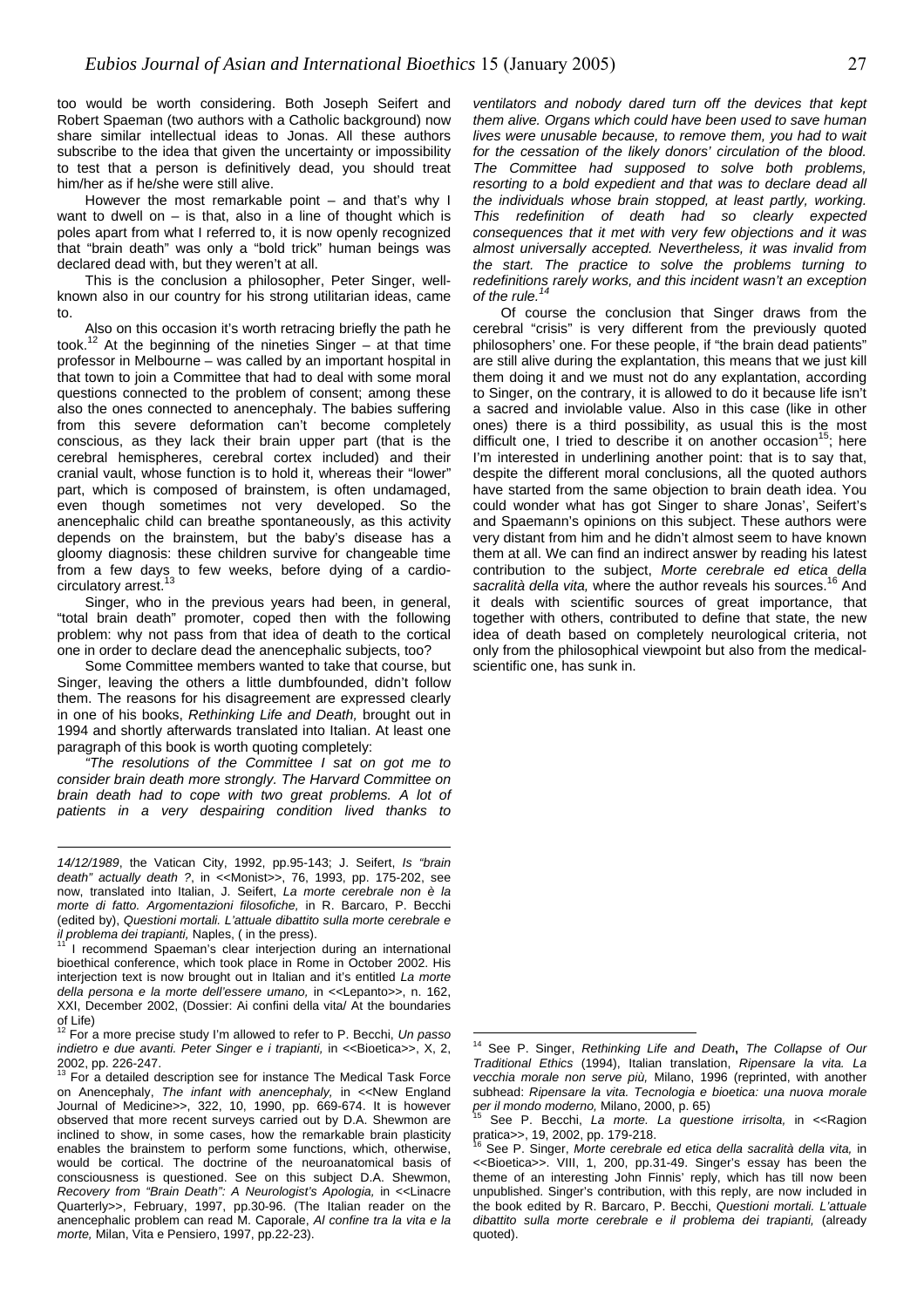$\overline{a}$ 

Although I hadn't a doctor's expertise, at least let me stress two crucial points on this subject.<sup>[17](#page-27-0)</sup> The first one concerns with the possibility to check total brain death on the basis of the norms and the tests which are now in use; the second one should prove the theory that brain death is a tale– tell symptom of the near brain death of the whole human body.

The first point was well-considered by two U.S. medical doctors, Robert Truog and James Flacker, in an essay brought out in 1992 and which is entitled: *Rethinking brain death.*<sup>18</sup> According to these authors, proved scientific researches show that the patients, who respond to the current clinical criteria and neurological tests for the brain death, don't necessarily lose *all* brain functions and this would prove that the complete cessation of these wouldn't be diagnosable on the basis of the standard tests in use.

18 See R.D. Truog, J.C. Fackler, *Rethinking brain death,* in <<Critical Care Medicine>>, 20, n. 12, 1992, pp.1705-1713. Starting from the results he achieved with this article, Truog has dealt with brain death problem more than one time. In an article of 1997 (R.D. Trough, *Is It Time to Abandon Brain Death ?*, in <<Hastings Center Report>>, 27, 1, 1997, pp. 29-37) instead of putting forward the proposal of the replacement of brain death with the cortical one, as he did when he wrote with Facler in 1992, Troug hopes for the traditional cardiorespiratory standard comeback in order to declare death and, at the same time, he hopes for a separation between transplantations problem and the debate on brain death. He thinks that doing transplantation might be only carried on by finding a different excuse from that one given till now by a definition of brain death, which is more and more at a turning-point. And it was exactly with the attention drawn to the need to give transplantations a moral basis that Troug wrote a new article: R.D. Troug, *Organ Transplantation Without Brain Death,* in <<Annals of the New York Academy of Science>>, 913, 2000, pp. 229- 239.

**3. The medical-scientific discussion about brain death** In order to support their theory, the two doctors raise four different subjects, which can be summarized as follows. First of all, their endocrine-hypothalamic function doesn't fail those patients, who were declared in brain death according to the tests then in use. That is to say, in some patients declared brain dead the hormonal activity of the hypophysis gland and of the nerve centre that governs this (hypothalamus) is persisting, and therefore, they have still a regular hormonal activity; secondly a weak electrical activity can be registered in a lot of patients in such a condition. This activity is concentrated in some areas of the cerebral cortex, and it's destined to stop after 24-48 hours. Thirdly some patients unexpectedly go on responding to the external stimuli, as, for example, after the surgical cut before the removal of organs the rise in heart rate and in blood pressure shows; (These observations refer to patients declared brain dead on the basis of only clinical British criteria, which refer to the brainstem condition); fourthly, a lot of declared brain dead patients have still the spinal reflexes, which were very important when the definition of brain death was given and in the immediate succeeding years. And, in my opinion, it's right to consider them, as spinal marrow and brainstem are joined to each other, and therefore you can't rule out lower brainstem involvement in spinal marrow activity for sure.

> On the basis of a careful analysis of these four elements the two authors came to the conclusion that the current clinical means can't prove the cessation of each function, but only of some, and actually they can diagnose, at the most, cortical death.

> The second point has been illustrated above all by Alan Shewmon, an authoritative American neurologist, who, inter alia, changed his mind during his career, at first he had been a total brain death strong supporter then he was highly critical of it.

> Like the two previous authors' incident, the starting point is also in this case an empirical examination: organisms declared dead using the current neurological standards survive much longer than it could be imagined, and this presumes that brain is not so essential to the human body's integrated working, as, on the contrary, it was considered. Against the prevailing opinion in the medical field, according to which brain is the organ responsible for the integrative functioning of different body parts, and, as such, it represents the body "critical system", Shewon formulates his own theory: our body "critical system" isn't limited to one single organ, even if it's as important as brain. According to the neurologist this theory could give an explanation for the declared in brain dead individuals' prolonged existences (a patient, who survived till over 14 years, set up the record). These persons, most of them child patients, keep undamaged some functions that were thought to pertain to brain, such as body temperature control, fluids homeostasis, the reaction to infections, the bodily growth, which are symptoms that an integrative functioning is persisting.

*law>>,* in <<The Yomiuri Shimbun/Daily Yomiuri>>, 25 Febbraio 2003. Shewon concludes that it's completely wrong to consider brain death a signal of the near death of the whole human body. One of the pillars brain death is based on, that's the opinion that brain is "our body central integrator ", has been completely disputed. Brain death doesn't cause body disintegration, such a disintegration is rather consequence of damages which involve more organs and the achievement of a critical level, "the point of no return", that determines death process start and makes ineffective any medical operation aimed at avoiding *the exitus.* Therefore, according to Shewmon the clinical condition of brain death shouldn't be diagnosed as unique condition for the determination of death, but you should refer to more than one parameters, such as those which are connected to the respiratory, circulatory and neurological

<span id="page-27-0"></span><sup>17</sup> For a more detailed discussion see R. Bancaro, P. Becchi, *Morte celebrale e trapianto di organi,* in *Bioetica chirurgica e medica,* edited by L. Battaglia e G. Macellari, Noceto, (PR), Essebiemme, pp. 87-103 and Id., *La "morte cerebrale" è entrata in crisi irreversibile ?.* in <<Politica del diritto>>, XXXIV, 4, 2003, pp. 653-679. On the German debate see for example: H. Thomas, *Sind Hirntote Lebende ohne Hirnfunktionen oder Tote mit erhaltenen Körperfunktionen ?*, in <<Ethik in der Medizin>>, 6, 1994, pp.189-207, J. Hoff, J. in der Schmitten ( edited by), *Wann ist der Mensch tot? Organverpflanzung und Hirntodkriterium,* Reinbeck bei Hamburg, 1994; M. Klein, *Hirntod: Vollständiger und irreversibler Verlust aller Hirnfunktionen?*, in <<Ethik in der Medizin>>, 7, 1995, pp.6-15, C. Wiesemann, *Hirntod und Gesellschaft. Argumente für einen pragmatischen Skeptizismus,* in <<Ethik in der Medizin>>, 7, 1995, pp. 16-28; K. Stapenhorst, *Über die biologisch-naturwissenschaftlich unzulässige Gleichsetzung von Hirntod und Individualtod und ihre Folgen für die Medizin*, in <<Ethik in der Medizin>>, 8, 1996, pp.79-89, W. Höfling, S. Rixen, *Verfassungsfragen der Transplantationsmedizin. Hirntodkriterium und Transplantationsgesetzt in Deutschland,* Tübingen, 1996; G. Höglinger, S. Kleiner (edited by), *Hirntod und Organtransplantation,* Berlin, 1998, F. Oduncu, *Hirntod und Organtransplantation. Medizinische juristische und ethische Fragen,* Göttingen, 1998; R. Stoecker, *Der Hirntod. Ein medizinethisches Problem und seine moralphilosophische Transformation,* Freiburg, 1999; T. Schlich, *Ethik und Geschichte: Die Hirntoddebatte als Streit um die Vergangenheit,* in <<Ethik in der Medizin>>, 11, 1999, pp.79-88; G. Brudermüller, K. Seelmann (edited by), *Hirntod. Zur Kulturgeschichte der Todesfeststellung,* Frankfurt a. M., 2001.

On the Japanese debate see: H. Kawaguchi, *Strafrechtliche Probleme der Organtransplantation in Japan,* Freiburg i. B., 2000; M. Morioka, *Reconsidering Brain Death: A Lesson from Japan's Fifteen Years of Experience,* in <<Hastings Center Report>>, 31, 4, 2001, pp.41-46. The debate diffusion, also in the general opinion, is clear by the daily press analysis. See for instance: *Transplants from brain-dead patients burdensome: study*, in <<Japan Economic Newswire>> ( International News), Tokio, 8 maggio 2002; *Transplants of organs from brain-dead man begin*, in << Japan Economic Newswire>>( International News), Osaka, 12 novembre 2002; *Organs from Wakayama brain-dead man transplanted, in << Japan Economic Newswire>>*( International News), Osaka, 13 Novembre 2002; *Flawed test for brain death <<violated*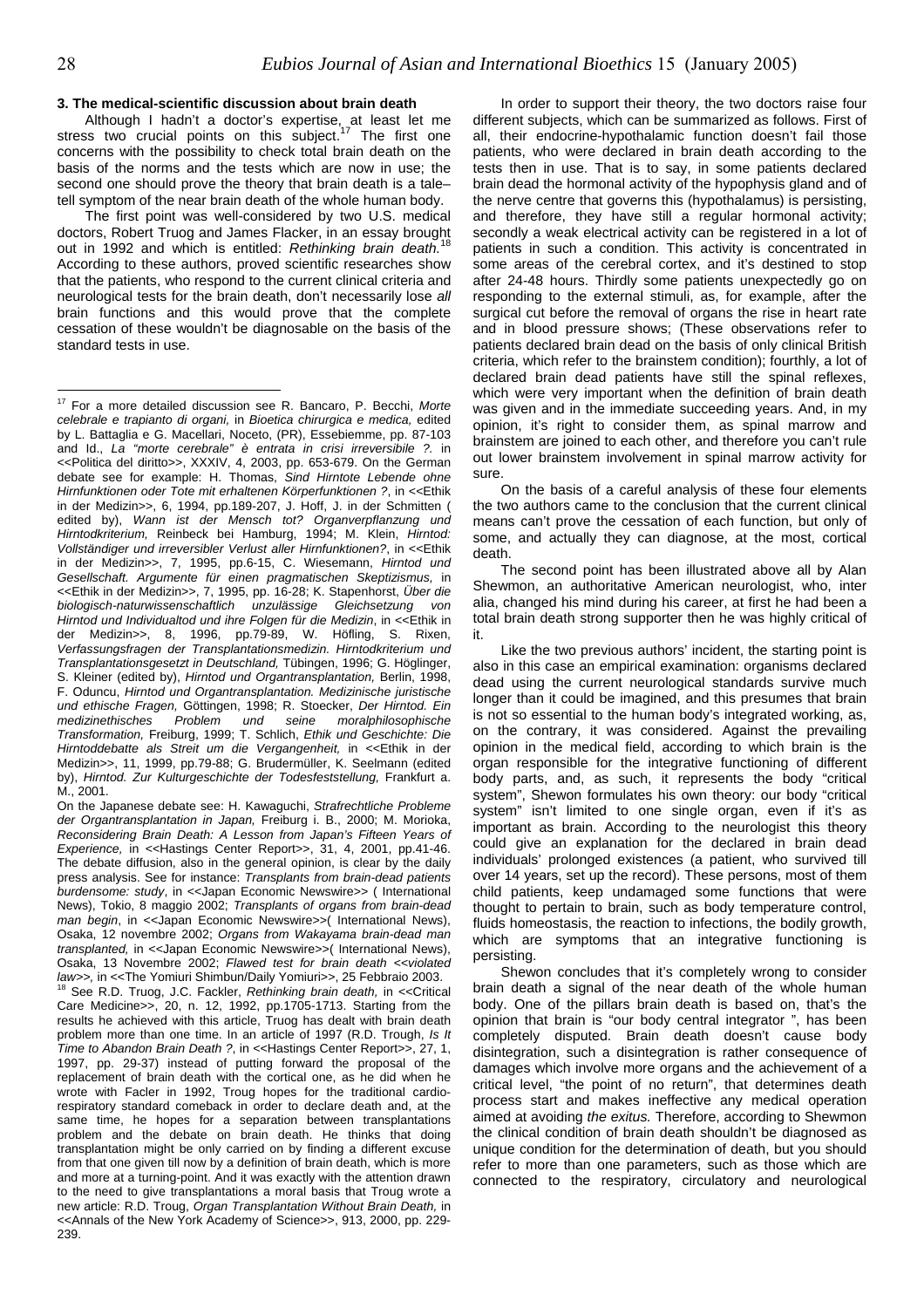activity.<sup>19</sup> If the point of no return had been clearly exceeded, the patient would have been disconnected from the artificial ventilation devices, and after twenty minutes' wait – a time which is considered necessary by Shewmon to get sure that the subject vital functions can't spontaneously recover – you could proceed with the death declaration.

Therefore, Shewmon comes to the same Jonas' <http://www.lifestudies.org> conclusion in a different way. The big question that you can pose here is, whether these norms were respected, transplantations would be still successfully possible. The physical conditions aren't for sure any longer ideal, and the advantages are more limited, too; but now we have to wonder whether the organs – as the latest medical studies prove – are removed from donors who are in a borderland between death and life, in this case the explantation itself causes them to die. The legislations which admitted brain death are based on the assumption that the patient is already dead when the organs are removed, but if, from the beginning, this assumption could be arguable from the philosophical viewpoint, in the end it turned out to be baseless from the scientific viewpoint, too. If the legal premise for the removal of organs is that they are extracted from persons who definitively lost their brain functions, then it must be recognized that a lot of organs are removed breaking the law openly. Instead of going on operating deceptively, we'd like to discuss openly whether removing organs, in a condition you can't get over from, but that it doesn't correspond to death yet<sup>20</sup>, is admissible or not.

In the end, like in the artificial insemination also in organs transplantation issues, the application of advanced medical technologies raise new, difficult moral doubts about it. The removing organs technical possibility urged us to use patients, whose fate was decided, like spare material for other human beings; similarly the in vitro insemination technical possibility could encourage us (even though in this case the Italian lawmaker bucked the trend) to use so-called extra embryos – destroying them – for some diseases treatment. In this case the problem was: "What about the patients, who, although they have been subjected to resuscitation, won't be able to get over any longer because their brain stopped working?" In the end, we expected to solve it in an oversimplified way, and that's to declare them dead, even if their human body can continue working well and (for a long time) with the ventilation support, perhaps it might work better than those few in vitro embryonic cells, which have no brain yet, anyway.

### **Commentary on Becchi**

- Masahiro Morioka Osaka Prefecture University International Network for Life Studies

Today, it has become widely known among specialists that current brain death criteria are far from perfect. First, it became clear that some brain functions still remain after a "brain death" diagnosis. In many countries, brain death is defined as "the total loss of function of the whole brain," hence if we maintain this definition, it is clear that the current criteria fail to determine true "brain death." This may be shocking to lay people, because they usually believe that the brain dead person's brain stops functioning, and they believe this to be a persuasive ground for permitting organ transplants. When Professor Paolo Becchi gave a lecture at Kansai University in 2004, a legal specialist commented that he had never known this fact, and it might influence his attitude toward brain death and organ transplantation.

Second, as Paolo Becchi referred to in his paper, the hearts of many brain dead people continue beating more than several weeks after the diagnosis of brain death. In the longest case it has lasted more than 14 years, which was reported in Allan Shewmon's paper in 1998, and in this case the parents have cared for their brain dead son at their home. This was made possible because the integral function of the brain dead body became very stable after the diagnosis of brain death. Similar case was reported in Japan, in which case a virtually brain dead baby "lived" for 4 years in a hospital (I talked about this case in (1)). These findings are sharply contrasted to ordinary people's beliefs on brain death. Many people believed that the heart of a brain dead person stops functioning within a week after the diagnosis. I suppose they have never imagined a case in which the heart continues beating for more than a month/year.

Becchi talks about Hans Jonas and his contributions to contemporary bioethical discussions. Jonas was a philosopher who was staying outside the mainstream of bioethics, but I believe we have yet to learn a lot of things from his philosophy on life and nature. As Paolo writes in his paper, Jonas saw "life" in the midst of the brain dead body of a pregnant woman. The pregnant woman was losing consciousness in the state of brain death, but Jonas saw something very precious in the warm brain dead body of the woman who continued maintaining another "life" in her uterus. For Jonas, the essence of human life doesn't consist in brain function, nor warm body itself the brain dead person maintains. I presume Jonas wanted to say that the essence of human life is something that lurks behind the warm living human body and makes it something more than a mere body. Human life is something that adds "dignity" to a brain dead body. This is, I think, what Hans Jonas tried to say in his letters on brain death. It is time to rethink Hans Jonas's philosophy of life in terms of bioethics and life studies.

 (1) Masahiro Morioka, "Current Debate on the Ethical Issues of Brain Death," *Proceedings of International Congress on Ethical Issues in Brain Death and Organ Transplantation*, University of Tsukuba, (2004):57-59.

http://www.lifestudies.org/braindeath02.html

**Bioethics thick and thin: A review of**  *Genomics In Asia: A Clash of Bioethical*  Medicine and Philosophy>>, 26, 5, 2001, pp. 457-476.<br><sup>20</sup> The problem has been clearly illustrated by two American scientists: **Interests? edited by M. Sleeboom.** 

**Reviewed by: Michael Barr, MA PhD** 

<span id="page-28-0"></span><sup>19</sup> See for example D.A. Shewmon, "*Brainstem Death" , "Brain Death" and Death: A Critical Re-Evaluation of the Purported Equivalence,* in <<Issues in Law & Medicine>>, 14, 2, 1998, pp.125-145 (now translated into Italian and it's entitled *" Morte del tronco cerebrale", "morte cerebrale" e morte: un riesame critico della presunta equivalenza,* in the book edited by R.Barcaro, P. Becchi, *Questioni mortali. L'attuale dibattito sulla morte cerebrale e il problema dei trapianti,* Naples, in the press and the latest one: D.A. Shewmon, *The Brain and Somatic Integration: Insights Into the Standard Biological Rationale for Equating "Brain Death" With Death,* in <<Journal of Medicine and Philosophy>>, 26, 5, 2001, pp. 457-478.

<span id="page-28-1"></span>S.J. Youngner, R.M. Arnold, *Philosophical Debates About the Definition of Death: Who Cares?,*in <<Journal of Medicine and Philosophy>>, 26, 5, 2001, pp.527-537.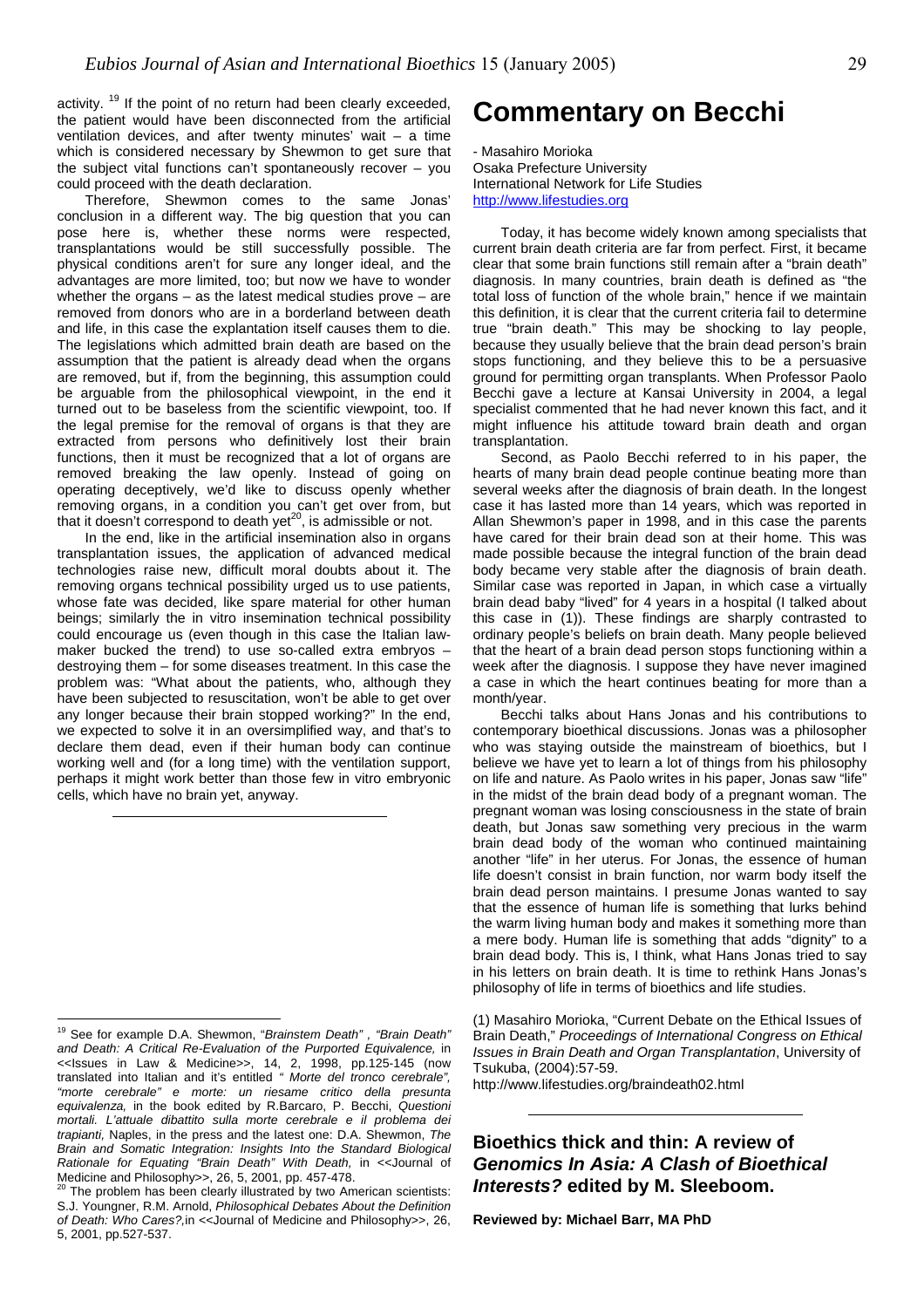#### **BIOS Centre, London School of Economics and Political Science, Houghton Street, London WC2A 2AE, England Book details: Margaret Sleeboom, ed., 2004.** *Genomics In Asia: A Clash of Bioethical Interests?* **London: Kegan Paul. 321 pages. ISBN: 0-7103-0943-0. List price: £75.00.**

To what extent can we speak of a distinctly 'Asian attitude' towards genomics and bioethics? What social and political factors shape the reception of biotechnology in Asia? Do class interests impact access to clinical services? What are the processes by which bioethical policies in Asia are formulated and what are the linkages between political authority, population polices, and the use of biomedical technology?

These are some of the questions explored in this volume, which is a result of the *Genomics in Asia* conference held in March 2002 at the International Institute of Asian Studies (IIAS) in Leiden. Readers of *EJAIB* will be familiar with many of the topics and authors. Contributions are by: Anwar Nasim; Gursatej Gandhi; Santishree Pandit; Soraj Hongladarom; Noritoshi Tanida; Hyakudai Sakamoto; Shui Chuen Lee; Yu Kam Por; Masahiro; Min Jiayin; Norio Fujiki; Mary Ann Chen Ng and Darryl Macer; Yanguang Wang; and Chan Chee Khoon.

It is clear from the contributions that we cannot speak of a distinctly 'Asian' position towards genetics any more than we can identify a unified 'Western' perspective. *Genomics in Asia* presents a diverse range of viewpoints from the humanities and social and natural sciences. Issues include gene therapy, the moral status of nature, eugenics, cloning, genetic counselling, female infanticide, and the proper role of bioethics in the global community. Topics are considered from Islamic, Christian, Hindu, Sikh, Confucian, Shinto, and Buddhist perspectives. Thus, *Genomics in Asia* shows the range of claims made in the area of bioethics in Asia and is to be recommended as a good introductory reader to the variety of religious, philosophical and cultural problems raised by biomedicine.

Despite its value, however, the volume's analysis of bioethics and genomics remains rather thin in at least two ways. First, while the book addresses a diverse set of issues from a wide range of viewpoints, it nonetheless suffers from a paucity of methods. That is, it lacks the sort of interpretive analysis that Clifford Geertz advocated in his account of effective research. In his example of winking, Geertz emphasized the importance of distinguishing between a meaningful social gesture and a mere twitch of the eye. His argument was that we must move beyond a simple description of winking as a physical act to the particular social understanding of winking as a gesture. In other words, a 'thin description' is the mere wink. A 'thick description' includes the meaning behind the wink and its symbolic import between communicators, as well as the wider society.

*Genomics in Asia* is 'thin' in that much emphasis is given to normative claims and assumptions but little use is made of empirical data. When qualitative methods are used, it is in the form of surveys (eg Part III Genomics and Practices in Asia). But surveys, as a method, are highly problematic since one never knows how respondents have interpreted the questions. Surveys have their use when combined with other methods but on their own tend to decontextualize knowledge. In short, surveys cannot gain access to the richness (indeed messiness) of lived experience. These are shortcomings that the editor recognizes. Sleeboom writes that 'more qualitative research' and 'more empirical data from a comparative perspective' is needed to better understand the issues at hand (p. 20). I'd fully agree and note that the IIAS's new Genomics in Asia Research Programme is designed to accomplish just this.

However, *Genomics in Asia* is also 'thin' in its treatment of ethics. Here, I adopt Michael Walzer's distinction. For Walzer, thin morality is that which is universal and refers to humanity in a broad sense. Thick morality, on the other hand, is dependent on specifics and adapts to social circumstances. In this sense,

morality gets its thickness only within the context of social and cultural relationships. In *Genomics in Asia* too little weight is placed on specifics. As the book shows, part of the danger of relying on a thin analysis is that you get unsubstantiated and rather poorly thought out arguments. Some chapters simply claim too much. For instance, it is poor academic writing to assert that 'there is no tradition of racism in China' or that 'there are no Chinese who think that they are superior to particular minorities' (p. 287). Again, it must be said the editor seems well aware of these problems and rightfully faults some of the contributors for mistaking their own views as being widely representative when in fact they are not.

But the reader should not let my critical tone put them off to *Genomics in Asia*. Given the growth of genetic research in Asia, bioethical reflection is sorely needed. In this respect, the volume helps to fill a gap in the literature and provides a good start to the analysis of the issues. Overall then, the volume is useful as far as it goes – but its greatest value may be in bringing attention to just how much work is needed yet in the field of genomics and bioethics in the Asian context.

I end on a note of caution. Unfortunately, chapter numbers referred to in the editor's introduction do not correspond to the actual text which can be confusing for the more discerning reader. And finally, the volume does not contain an index, which is regrettable in light of Kegan Paul's list price of £75.00.

#### **References**

C. Geertz, 1973. *The Interpretation of Culture*, NY: Basic Books. M. Walzer, 1994. *Thick and Thin: Moral Argument at Home and Abroad*, Notre Dame: University of Notre Dame Press.

## **Perceptions of interpersonal relationships held by patients with obstinate disease**

- Atsushi Asai, Yugo Narita, Etsuyo Nishigaki, Seiji Bito, Taishu Masano, Yukari Take, Yasuhiko Miura, Koichiro Itai, and Shunichi Fukuhara

School of Public Health, Kyoto University Graduate School of Medicine, Konoe-cho, Yoshida, Sakyo-ku, Kyoto 606-8501, Japan

Email: aasai@pbh.med.kyoto-u.ac.jp

#### **Abstract**

The objective of this study was to reveal the problems related to interpersonal relationships which patients with obstinate diseases face, and consider the behavior, attitude and medical intervention that healthcare and healthcare-related professions should take in regards to these problems. Semistructured individual interviews were conducted with patients with obstinate neurological diseases and observation of outpatient care was also conducted. Data were analyzed by qualitative content analysis. Patient diseases included Parkinson Disease (PD), Amyotrophic Lateral Sclerosis (ALS), myasthenia gravis, spinocerebellar ataxia (SCA), and progressive supranuclear palsy (PSP). Findings highlighted that patients' disease and suffering was not understood fully by patients' families, that patients feel a lack of family support and cooperation, and that society's level of understanding of their disease was also insufficient. Again, findings revealed that patients recognized their inability to perform personal activities and to behave competently within the contexts of family and society. This lowered their self evaluation. These findings highlight three needs: "the need for empathy," "the need for self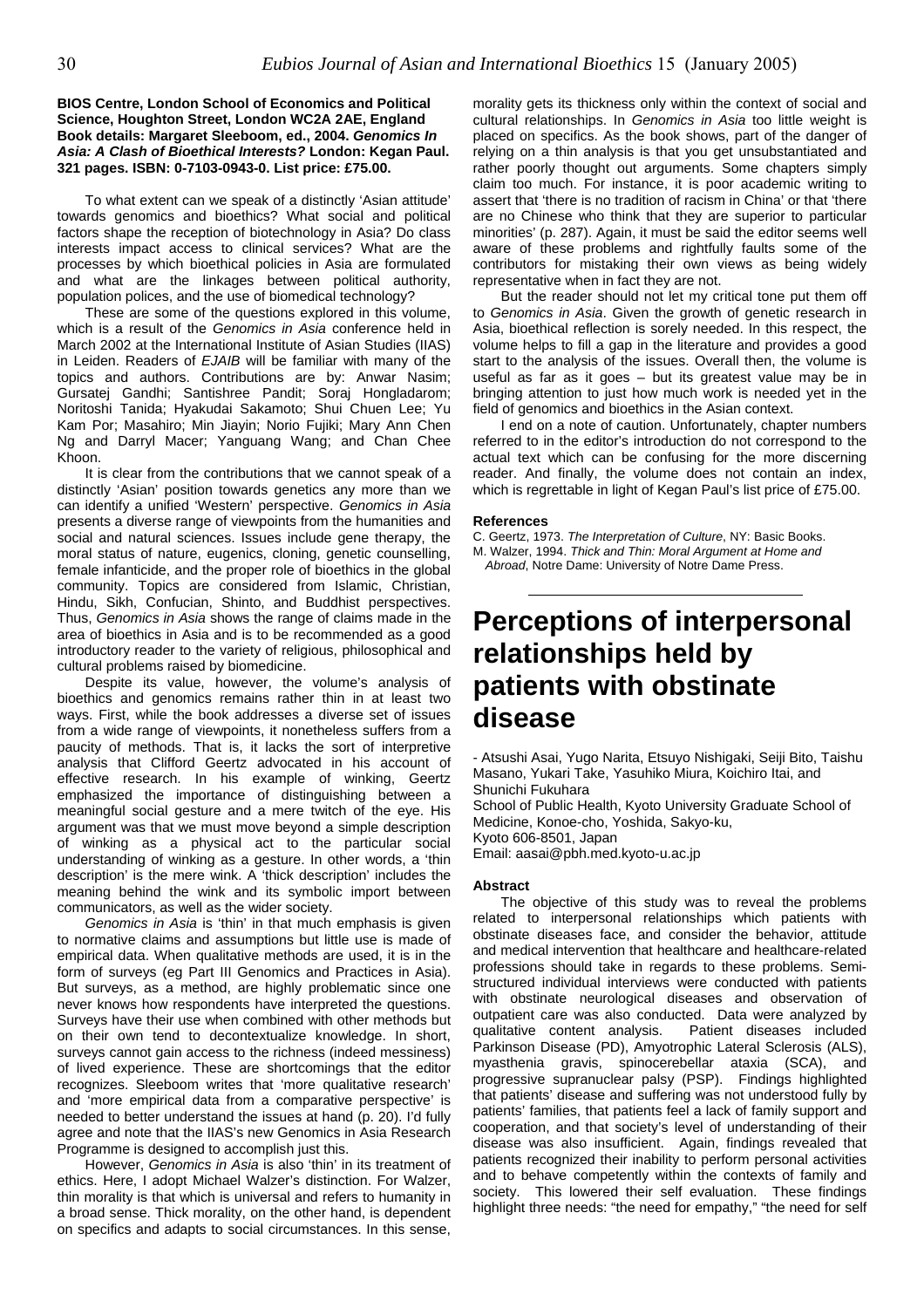esteem," and "the need for support." In this report, we discuss the "the need for empathy" and "the need for self esteem."

This study was supported by a great-in-aid by Ministry of Health, Labor and Welfare in Japan, "Outcomes Research of Specific Diseases" (PI:S.Fukuhara) (Grand no: H14-44)

#### **Introduction**

In order for patients with obstinate diseases to receive a high level of medical care, strong interpersonal relationships with friends, family and healthcare providers are necessary. Several previous studies have shown that the patienthealthcare professional relationship is not always adequate, which leaves the patient unsatisfied with his or her relationships. It has been suggested that healthcare professionals are unable to provide sufficient psychological support to the patient, lack the ability to empathize, do not disclose enough information and often do not encourage patients to participate in medical decision making (1,2). This has fostered discussions on how healthcare professionals should approach the patient-healthcare professional relationship. Education on communication skills and exploration on building better relationships are also underway.

Certainly enough, a patient's interpersonal relationships go beyond those with one's healthcare provider. Patients live and exist with their families as part of society. According to Kleinman, illness is not merely a personal experience; it is a mutual, communicative and, ultimately, a social experience (3). As described above, we surmise that similar to, or even more than, how the patient-health professional relationship has an impact on a patient's lifestyle, a patient's interpersonal relationships with his or her family and community – with which they spend the majority of their time – have a significant influence on patient's QOL and welfare. In particular, medical care for patients with obstinate diseases who are physically limited by their disease necessitate social welfare and constant family support. The quality of care for patients with obstinate diseases depends largely on a patient's interpersonal relationships as well as on other's attitudes and behavior. Accordingly, a survey study is needed on how patients with obstinate diseases maintain their relationships with family and society, and how patients' families and communities recognize and accept a patient's disease and disabilities.

Even today in the field of psychiatry, families of patients with depression hold a fixed idea that depression is "a disease of idleness" as a result of being unable to understand that depression is a disease which requires careful consideration of a patient's condition. Accordingly, this necessitates healthcare professionals to help patients' families in understanding the patient and his or her disease (4). There are also cases when a patient's family suffers directly from a patient's disease and becomes physically tired and emotionally unstable (3). As a result, a family's emotional and physical capacities to understand the patient's suffering are lost leading to possible breakdown of familial relations. Even within a patient's community, prejudice continues to exist against patients infected with HIV or Hansen's Disease (leprosy) (5). Relationships of prejudice perhaps inflict a great deal of emotional and social harm on the discriminated persons.

In Japan, as for as we know, there exist neither studies on how patients with chronic obstinate diseases perceive their personal and social interpersonal relationships nor on the types of problems patient face in those interpersonal relationships. We believe that an understanding of how patients perceive their relationships will allow us to reveal part of the problems inherent to these relationships and propose a possible way of dealing with these problems from a medical perspective. Accordingly, this study's objective is to reveal the problems that patients with obstinate diseases face in their interpersonal relationships. Based on our findings, we then consider the behavior, attitude and medical intervention that healthcare and

healthcare-related professions should take regarding these problems.

#### **Methods**

Between May and November, 2003, we conducted semistructured interviews with outpatients of the Department of Neurology at the Mie University Hospital. A convenient sample was taken of patients whom the attending physician (YN) judged to be physically capable of participating in an interview, whom were adults with decision-making capacity, whom could communicate effectively, and whom provided their informed consent to participate. Interviews were conducted in a room at an arranged time following the patient's check-up on a different floor than the Neurology ward.

Interview questions focused on the following items: lifestyle problems that the patient has faced as a result of his or her obstinate neurological disorder, the patient's family, local community, medical requests, and any problems at the time of medical decision making. Data on participants' age, sex, diagnosis, marital history, occupation and religion were collected at the time of the interview.

Interviews were conducted primarily by one investigator (AA). However, the attending physician (YN) had conducted interviews on two patients with Amyotrophic Lateral Sclerosis (ALS) in the medical examination room immediately following their medical appointments. In regards to these two patients, the attending physician judged that it would be too strenuous for these patients to participate in an interview separate from their medical appointments. An interview conducted by the attending physician was more appropriate on the following basis: one patient was male with advanced ALS who was physically disabled and had difficulty speaking; the other patient was female who had difficultly breathing and required written communication due to a tracheotomy. Upon obtaining informed consent, observation on patient interaction via audio tape was also conducted in order to compare with interview data. This was conducted by the attending physician who participated in this study (YN).

Observation and interview recordings were transcribed verbatim and analyzed using qualitative content analysis (6). This consisted of, first, selecting portions of the transcription that related to everyday interpersonal relationship problems and to the patients' perception of their family and other people, next, coding these portions and, lastly, creating categories based on the association between codes. The qualitative content analysis was initially conducted by three investigator (AA, YN, and EN). The remaining investigators reviewed these preliminary results to further verify reliability of findings. Research team discussions were also used to select interviewees' representative statements.

Content analysis validity was ensured by comparison of interview responses and observation recordings as well as by content analysis being conducted by multiple investigators. When we compared each patient's interview responses with the patient's utterances during his or her medical checkup, no incongruities were found regarding patient symptoms, limits of ADL, home environment, state of social welfare, primary complaints and other lifestyle problems. No differences existed in codes and categories created respectively by investigators. Given the sensitive issues related to interpersonal relationships, member checking interviews were not conducted with patients due to possible psychological harm. This study was approved by the Mie University School of Medicine Ethics Committee. All investigators have participated in the conception and design of this study, discussed the accuracy of the lists of codes and categories, and joined the writing of the final version of the paper.

#### **Table 1 Interview Participants' background**  Sex

Female 6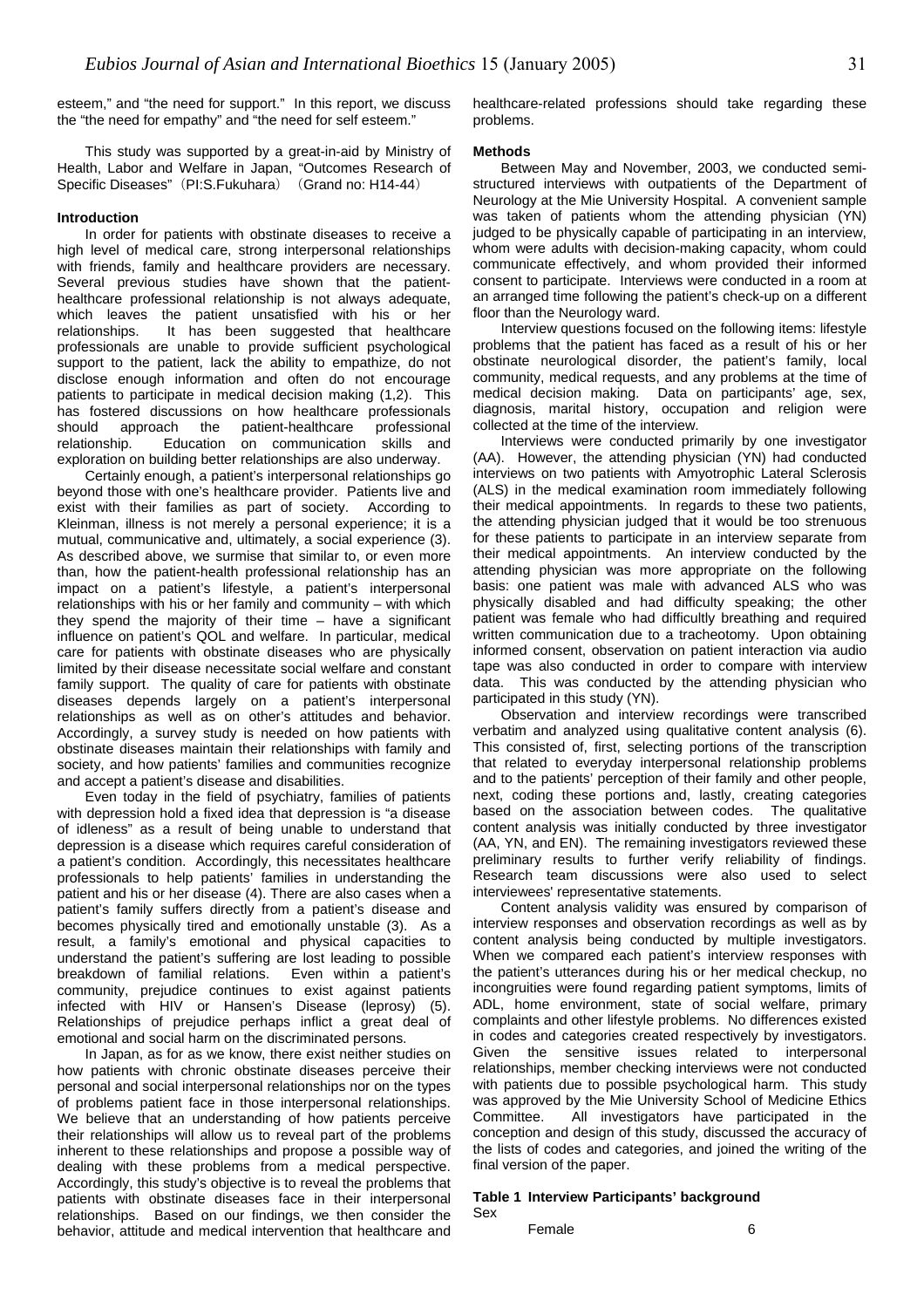| Male                           |    |
|--------------------------------|----|
| Age (range)<br>40 to 70        |    |
| Diagnosis                      |    |
| Parkinson disease              |    |
| amyotrophic lateral sclerosis  | 3  |
| myasthenia gravis              | 1  |
| spinocerebellar ataxia         | 1  |
| progressive supranuclear palsy | 1  |
| Religion                       |    |
| <b>Buddhist</b>                | 6  |
| Christian                      | 1  |
| None                           | 3  |
| Living with their families     | 10 |

#### **Results**

Interview Participants

A total of 12 patients among outpatients with obstinate neurological disorders were asked to participate. Ten patients provided their informed consent to participate in a semistructured interview and to have the interview recorded. The two patients who chose not to participate were female with Parkinson Disease.

Table 1 shows participants' background. Our sample consisted of six males and four females ranging in age between 40 and 70 years old; all participants were living with their families. Six participants were Buddhist and one was Christian. Diseases included Parkinson Disease (PD, n=4), Amyotrophic Lateral Sclerosis (ALS) (n=3), myasthenia gravis  $(M\dot{G})$   $(n=1)$  spinocerebellar ataxia  $(SCA)$   $(n=1)$ , and progressive supranuclear palsy (PSP) (n=1). In five of the interviews, patients were accompanied by their spouses (ALS  $(n=3)$ , MG  $(n=1)$ , and PSP  $(n=1)$ ).

Findings are based on content analyses of interviews conducted with patients (n=10) who had provided their informed consent. This study focused on problems related to interpersonal relationship that patients with obstinate neurological disorders face. In our description of results presented below, codes are represented by single quotes, categories are represented by double quotes and excerpts from interviews are in *italics.* 

Problems with interpersonal relationships with family members (household interpersonal problems)

1. "A lack of understanding from one's family"

Participants felt that their pain and suffering from disease was not sufficiently understood by their families. Patients felt that they were blamed for "faking being ill" in times of family conflict especially in cases of PD with fluctuation or when their family acted insensitively towards the physical constraints or failures brought about by their disease. That is, patients' families would 'behave bitterly' toward behavioral constraints or failures due to one's disease, and familial relationships would become complicated when patients were blamed for 'playing sick.' While we cannot say that this demonstrates a causal relationship, a fraction of participants felt that their disease had caused a great deal of stress for their family and, thus, had caused 'family strain.'

*Dissatisfaction… I would probably say it lies in how much my family understands. I move around a lot and my family probably thinks that not much is wrong. Thus, I guess it is unlikely that my family understands my position.* (Male in his 50's、SCA).

In getting sick, all my worries are family-related. How can I say this? In becoming disabled like this, my family assumes that I brought my Parkinson Disease on myself (female in her 60's, PD).

2. "An inability to carry out one's role as a family member"

Obstinate neurological diseases make it difficult for patients to carry out their role as a family member. Interview

participants could not play their 'role as one of the bread makers' or their 'role as the women in the family' and would consider themselves as 'a disturbance.' This caused many participants to feel 'a sense of inferiority' and/or to feel 'reserved' towards family members.

*Being unemployed in itself. (Male in his 40's, ALS).* 

*I can't clean or do my house chores as I please. Although my daughter in law does a lot of the chores and cleaning for me, I feel so reserved.* (Female in her 70's, PD).

### 3. "A lack of family support"

Patients' needs were not always prioritized within the family. 'Family circumstances' were quite influential. For instance, remodeling one's home for easier movement was impossible because of a child's resistance to live at home together or adequate family support was not available when only husband and wife lived together due to one's child having grown-up and now living away from home. Other examples include families that have to deal with another family member being sick. Psychological harm as a result of 'awareness of male and female roles inside the house' also existed. Results described that in the case of female patients, husbands would not actively do the house chores.

*I want my daughter who lives in Tokyo and has yet to marry to return home, but it is impossible to find work around here; she is a high school teacher and would have to retake the licensing examination. There are a lot of things to consider.* (Male in his 60's, ALS)

*There are times when I have to carry a small package or something, and I thought my husband would do it for me, but… with my mother in law around, he just won't do anything. Unlike the children today who would immediately take notice and offer to carry it for me, my husband will not do it even if I ask him.* (50 year-old female, PD).

#### Problems related to interpersonal relationships with people outside of the family

#### 4. "A lack of understanding from society"

Participants felt that, similar to their feelings toward their own family, society did not understand their pain and suffering brought about by their disease. Society is defined here as those interpersonal relationships outside of the family. Many participants suffered from people being 'cold' and 'not understanding.' They wished that people would 'be kind' and 'be considerate.' While no concrete examples were provided, many participants felt a sense of 'discrimination, prejudice.' Other patients felt the need to 'personally explain' one's disease and raise people's awareness since society 'lacked awareness and understanding of disease'. Even though people did not see a patient's symptoms to be severe enough to be fully recognized and to be treated kindly, symptoms were indeed quite painful for the patient him or herself.

(Interviewer asks, "Do you have any requests towards your family or the people around you?") That would be to be kind. To be kind is my first wish. My grandchild already hates me. He sometimes says, "When grandma comes, we can't do anything; you don't need to come grandma." My daughter in law does a great deal for me, but… even with her, I feel that I am a trouble. I feel that I am a bother. If I go out with them, they have to walk slowly and lag behind. *No matter what I do, I always need other people's* help. (70 year-old female, PD).

Ultimately I guess I want society to have some consideration for my disease… It would be hard to answer how to do this, but ultimately (in order to have people understand), one has to confess to be sick and get people to understand. (50 year-old male, SCA).

#### 5. "Inability to participate in society"

The fact that patients could not perform the same tasks as a healthy individual –'we cannot do anything together' – limited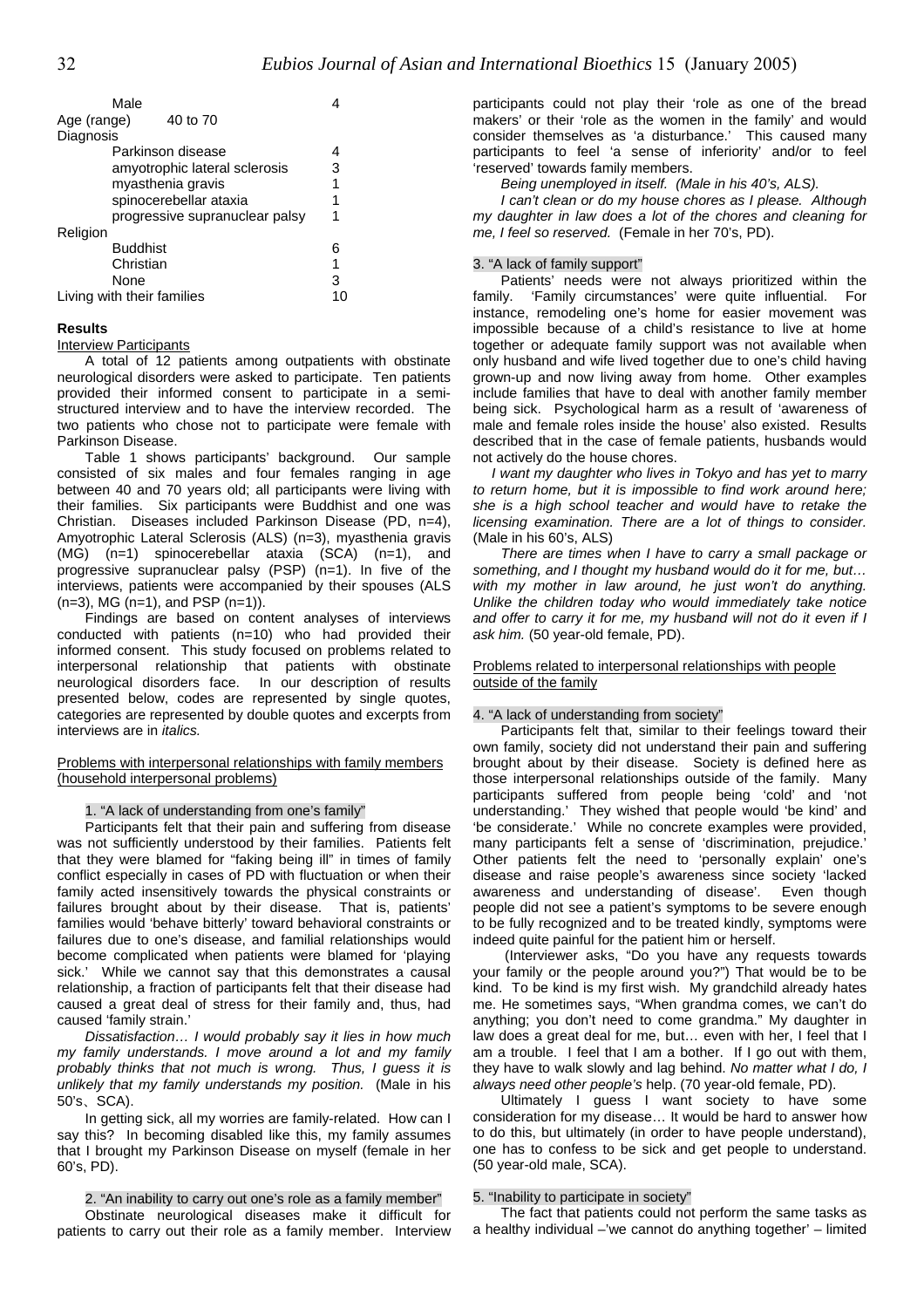patients' ability to participate in society. In regards to specific activities daily living (ADL), participants often felt distress because of their 'inability to do something alone' and the need 'to tolerate' having always to go places and do things with caregivers.

*Even with walking, this does not work. So when walking, I bend all the way over. Unless I lean to the side, I can't go forward. My physician says to stop walking for a little while when that happens and then to start walking again. So I stop for a little while and struggle walking with my cane while everyone just passes by and goes ahead. Why did I have to get sick like this…* (60 year-old female, PD).

#### 6. "The eye of others"

The inability to participate in society due to constraints on one's everyday movements was extremely stressful. However, having people watch one's each and every movement made it even more difficult to live with an obstinate neurological disorder. Participants would always 'feel conscientious of others' and 'different from other people.' For instance, when a patient would fall down in public, he or she would feel conscience of 'looking bad' while also worrying about physical harm. Participants would 'worry (feel concerned)' about 'being a trouble to others' and about one's bodily movements seeming 'unpleasant' to others. Similar to how participants felt towards their family members, many felt 'a sense of inferiority' in society. Even patients with myasthenia gravis who are free from most symptoms felt 'different from other people'.

*If I were to fall while on a trip or out shopping, I think "oh, this looks bad" (Interviewer comments, "While, in fact, your body is much more important than looking bad"). "Looking bad" is also a consideration.* (60 year-old female, PD).

*Now, my lifestyle is very much like the lifestyle of a normal person. I try not to become tired. But when I do get tired, I either take a morning nap or an afternoon nap. When I am really busy, I am up all day, but… well, I try to lay down either in the morning or early afternoon. (40 year-old female, MG).* 

#### **Discussion**

Findings highlighted that patients' disease and suffering are not understood fully by their families, that patients feel a lack of family support and cooperation, and that society's understanding of disease was also insufficient. Again, findings revealed that patients recognized their inability to perform personal activities and to behave satisfactorily within the contexts of family and society. Ultimately, this lowered their self evaluation.

Before we assess the above findings, we would like to confirm this study's limitations and problems. Firstly, the final sample consisted of ten patients. Although we used qualitative interviews in which sample size inherently does not affect study quality, our sample size was limited when compared to similar studies that have been conducted abroad. Accordingly, this study serves as a preliminary survey. Problems beyond the items referred to by interview participants may exist. Secondly, it is possible that the five patients who were accompanied by their spouses at the time of the interview were unable to express their honest opinion regarding their spouse's behavior and attitude. However, we were able to gain sufficient understanding of patients' feelings towards their families from patients who were not accompanied by their families. Thirdly, this study's sample consisted of patients with obstinate neurological disorders who were able to visit the hospital on their own or with additional help in order to receive outpatient care. Accordingly, it is possible that perceptions of interpersonal relationships differed among patients whose disease was too advanced to receive outpatient care. It is also possible that perceptions of interpersonal relationships differed among patients with a non-neurological chronic obstinate disease. Lastly, and most importantly, results are ultimately based on patients' subjective perceptions and do not reflect the

actual degree of understanding and support among patient families and society. Findings consist of "what patients feel" and "what patients think" and do not provide an objective account of what is actually occurring in a patient's surroundings. This study included neither interviews with patient families nor observation of what occurs outside the examination room, which could have substantiated patient's views. Accordingly, this study does not contain data analyzed from a third-person perspective on patient-family or patientcommunity relationships.

After considering these limitations and based on the items expressed by patients related to relationships with family, community and oneself, we would like to discuss the type of training healthcare professionals should receive and what can be done. There are several lessons that healthcare professionals should learn from this study' findings, but we have summarized these lessons in the following three needs: "the need for empathy," "the need for self esteem," and "the need for support." In light of the excessive literature on the need to support patients with obstinate neurological disease in the areas of social welfare, care giving, nursing and medicine, this report focuses on "the need for empathy," "the need for self esteem."

Certainly empathy is essential to interpersonal relationships. Perhaps all people have experienced the pain of "no one understands" or the happiness of "being understood." Even if one can not heal a patient's disease, a healthcare professional can ease a patient's suffering just by sharing their pain. Nevertheless, it is impossible to understand fully another person. In particular, it is extremely difficult to share the suffering of pain which one has never experienced. Suffering of disease is similar to QOL from the perspective that both depend on a patient's subjective perspective. The everyday pain of patients with obstinate diseases is immeasurable. It is even difficult for a patient's family to understand the feelings of patients whom live day-in and day-out with disease. Interpersonal relationships that are unable to provide and, thus, lack empathy are sources of pain.

Accordingly, health professionals need to ask themselves constantly, "Am I understanding the patient's suffering?" Vital questions include, "Am I able to stand in the other's shoes?" "Am I able to see things as the other does?" and "Am I interacting with consideration?" So the question remains as to how we can be empathetic human beings. Ethically speaking, this question can be restated as how we can acquire the virtue of "empathy." This report will not pursue this difficult query, but rather seeks to confirm the absolute need to maintain an empathetic demeanor in the context of patient care. Enrichment of medical education within this area is also desirable.

As Kleinman has pointed out, disease alters a patient's world and disease destroys patient families (3). Maintaining healthy relationships is difficult inherently, but a patient's disease and the disabilities that accompany that disease further complicate that relationship. It is easy to imagine the difficulty for a family to understand a patient's suffering and fully empathize with that patient in a household where the familial relationship is dysfunctional. Likewise, we should not forget that it is difficult for healthcare professionals to understand the feelings of a family who is caring for such a patient. Under these circumstances, a healthcare professional is able to educate families on how to understand a patient's disease as well as able to support families who face physical, psychological and economic stress by living with the patient. Policies that promote caregiver support, consideration of burden, and improvement of caregiver QOL are important. For instance, given that physical constraints are inherent to several neurological diseases, it is necessary for healthcare professionals to explain to the family that, as a result of the disease, the patient's condition will worsen no matter how hard he or she tries in rehabilitation and that regardless of a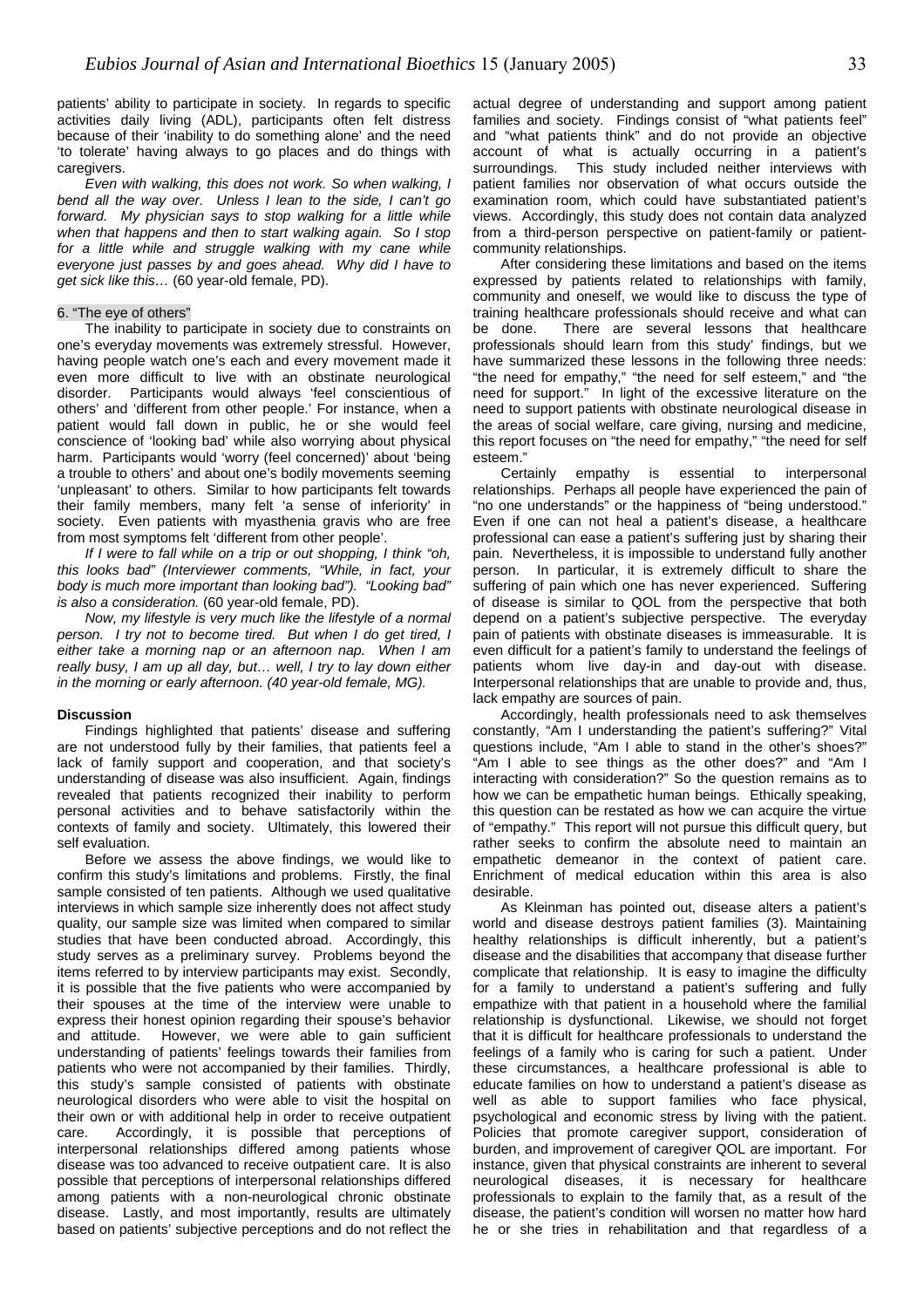treatment's quality, the patient's prognosis will remain poor. It is also valuable to inform families of social resources such as caregivers and social welfare. Likewise, we believe that it is important for healthcare professionals to be empathetic towards the suffering that a patient's family experiences. However, further exploration is needed on whether health professional can and, if so, how far they should intervene in family problems which, ultimately, are private – except domestic abuse to the patient.

we recognize that discrimination and outright disregard derives from ignorance and illogical hate. This highlights the importance of further spreading the concepts of human rights and promoting general education on disabilities and medical care. However, a societal lack of understanding for disabilities and disease cannot be cured by medical care alone. A change in behavior toward society's weak is needed.

http://www.biol.tsukuba.ac.jp/~macer/ menmap.htm This study revealed that patients severely lose self-<br>This study revealed that patients severely lose selfesteem. Patients feel ashamed as a result of not being able to fulfill their roles, which consequently instills feelings of selfinsufficiency and makes patients conscientious of others. Feelings of inferiority also arrive as a result of not being able to participate in society. That is, this can be summarized by a self-image of I am 'abnormal and unworthy.' Kleinman described that it is an indispensable necessity for healthcare providers to be highly sensitive to stigma and feelings of shame (3). Healthcare professionals should consider how to preserve a patient's self-esteem in the contexts of a patient-healthcare professional relationship and a medical care approach. Healthcare professionals cannot forget that imprudent behavior and communication can easily hurt a patient. Medical care is merely not providing benefits to patients. Rather medical care is based on "never causing injury" and "never harming." Therefore, medical education on the modality of the patienthealthcare professional relationship and on the fulfillment of professional ethics is indispensable.

The ultimate question, however, is what can healthcare professionals do in regards to the sense of shame and inferiority felt by patients with obstinate disease in their private and social lives? Unquestionably, this challenge is quite difficult to meet with only a medical approach. Today in Japan, there are currently no effective policies to eradicate a patient's selfperception of being 'abnormal and unworthy.' But, if patients, their families and friends, healthcare professionals and the community fundamentally change their standards of selfevaluation and the significance of and value in human existence, this social state may improve. Hence, a first step to recovering patients' loss of self-esteem could be found in a societal sharing of awareness. This awareness would recognize that the significance of and value in human existence can be determined not by being able to do something but in ways which maintain a patient's human dignity, that the concept of normality itself is strictly illusionary, that one needs neither to be identical with another nor to be self-conscientious, that, regardless of differences among individuals, a person can not live without the support of one's community and others, and, accordingly, that one does not need to lower themselves just because they receive support from family and community.

#### **References**

- 1 Nishigaki E, Asai A, Ohnishi M, Fukui T: Concepts of trust and distrust in physician -patient relationship in Japan. Taijin shakai shinri kenkyu 2004; 4: 11-20.
- 2 Nakamura A: Zenkoku yoron tyosa shoho (Report of National Public Opinion Polls), *Asahi Soken Report* 147, Tokyo, Asahi Shinbun, 2000, 82-92.
- 3 Kleinman A: The illness narratives Suffering, healing and the human condition, 1988, Basic Books Inc., New York (Japanese translation by Eguchi S, Itsukida S, Ueno T, Seishin Shobo, 1996, 207-245.
- 4 Sasaki T. Naiinsei-utsubyo to dai-utsubyo. Kokoro no Kagaku 2004; 116: 74-79.
- 5 Kumamoto Nichinichi Shinbun Sha:Kensho Hansen-Byo Shi, Kawaide-shobo Shinsha, 2004, Toyko.
- 6 Flick U: Qualitative Forschung, 1995, Rowoht Taschenbuch Verlag, GmbH, Hamburg (Japanese translation by Oda H, Yamamoto N, Kasuga T, Miyaji N, Shunshu-sha, 2002, Tokyo, 219-44

### **News in Bioethics & Biotechnology**

http://www.biol.tsukuba.ac.jp/~macer/NBB.html In regards to a lack of understanding in one's community, News will appear in some future issues of EJAIB.

### **International Bioethics Education Project News**

yahoo listserve

<http://groups.yahoo.com/group/Bioethicseducation/>)

**Human Behaviourome Project** The new list of total papers on the mental mapping project, is online:

#### **IAB Genetics & Bioethics Network: On-line**

The complete address list is updated on the Internet. Send all changes to Darryl Macer.

### **ABA Membership**

Persons who want to confirm their membership of the ABA must send their completed membership form and fees to the secretary if your name does not appear in the list on-line, Darryl Macer, (by Email, fax or airmail). An updated ABA membership list will be placed in mid-March 2005 on the new website linked through http://www.unescobkk.org/index.php?id=41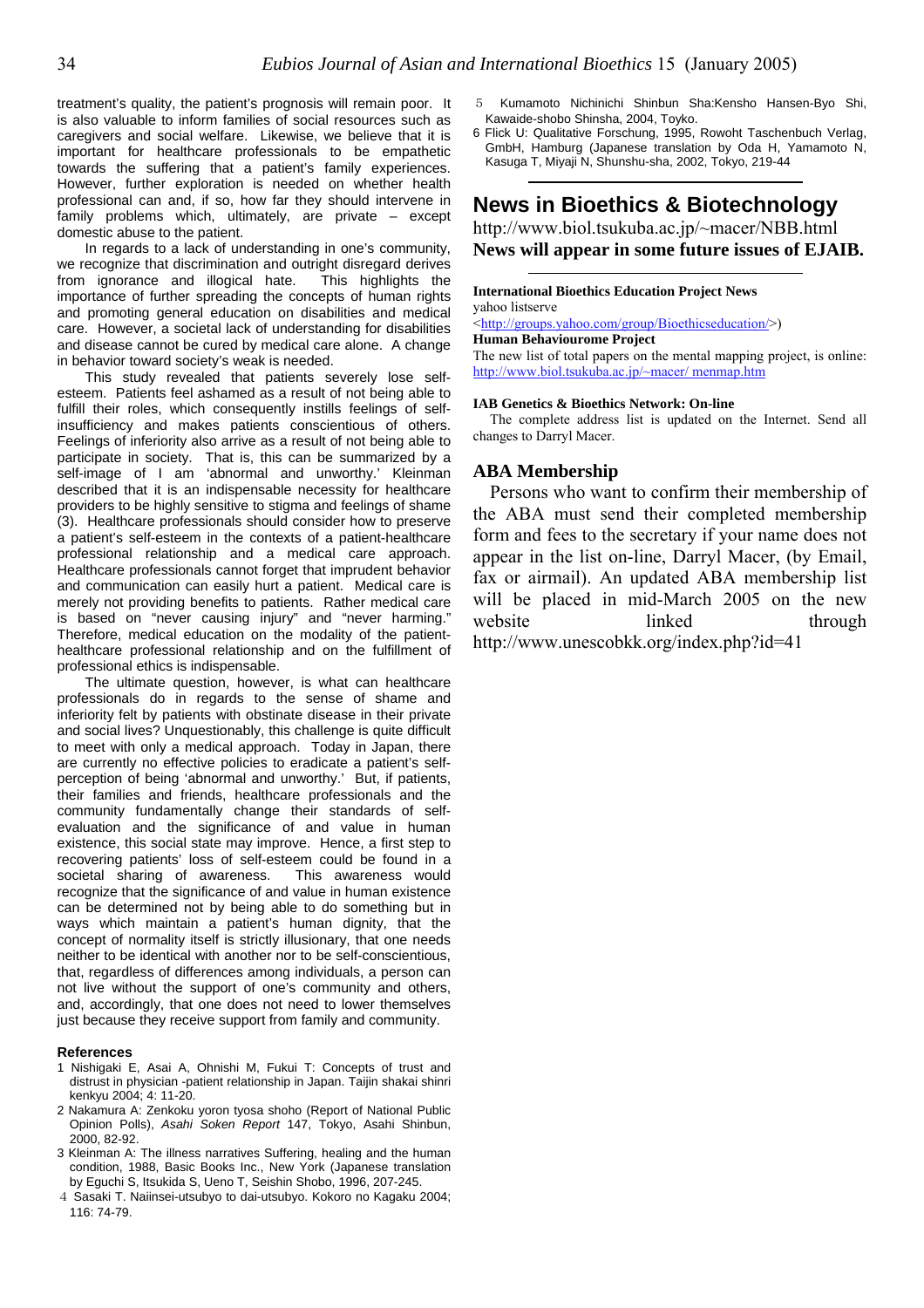### **Conferences**

A bioethics conference calendar website is:

*Asia-Pacific Region*, 21-22 March 2005, UNESCO Bangkok, Thailand. Contact: d.macer@unescobkk.org

*Fourth Session of UNESCO COMEST*, 23-25 March 2005, Bangkok, Thailand. Contact: d.macer@unescobkk.org Website: http://www.unescobkk.org/

*Sixth Asian Bioethics Conference,* 14-18 November, 2005, Sanliurfa, Turkey. Contact: saksoy@harran.edu.tr Website: http://www.jointbioethics.org

**Send papers to the editor in electronic form if possible.** Please use reference style used in News section, do not use automatic footnotes or endnotes. Papers are peer reviewed.

**Internet access to** *Eubios Jo***<br>
Prof. Darryl Macer**<br> *International Bioethics (EJAIB).* Prof. Darryl Macer RUSHSAP, UNESCO Bangkok, **\_\_\_\_ I wish to apply to become an associate**  920 Sukhumvit Rd, Prakanong, Bangkok 10110, THAILAND Fax: Int+66-2-664-3772 Email: asianbioethics@yahoo.co.nz d.macer@unescobkk.org

**EJAIB Editor**: Darryl Macer **Associate Editors** Jayapaul Azariah (All India Bioethics Association, India), Frank Leavitt (Ben-Gurion Univ., Beer Sheva, Israel), Masahiro Morioka (Osaka Prefectural University, Japan). **Managing Editor:** Nobuko Yasuhara Macer **Editorial Board:** Akira Akabayashi (Japan), Sahin Aksoy (Turkey), Angeles Tan Alora (Philippines), Atsushi Asai (Japan), Alireza Bagheri (Iran), Gerhold Becker (Hong Kong), Hasna Begum (Bangladesh), Minakshi Bhardwaj (UK), Christian Byk (IALES; France), Ken Daniels (New Zealand), Leonardo de Castro (The Philippines), Ole Doering (Germany), Norio Fujiki (MURS Japan), Dena Hsin (Taiwan), Rihito Kimura (Japan), Abby Lippman (Canada), Margaret Lock (Canada), H. Ahmad Ludjito (Indonesia), V. Manickavel (Nepal), Anwar Nasim (Pakistan), Mary Ann Chen Ng, (Philippines), Jing-Bao Nie (China, New Zealand), Pinit Ratanakul (Thailand), Qiu Ren Zong (China), Hyakudai Sakamoto (Japan), Sang-yong Song (Korea); Noritoshi Tanida (Japan), A.K. Tharien (India), Yanguang Wang (China), Daniel Wikler (USA), Michael Yesley (USA), Jeong Ro Yoon (South Korea).

### ASIAN BIOETHICS ASSOCIATION MEMBERSHIP 2005 **and**  http://www.who.int/ethics/events/en/ ASSOCIATE MEMBERSHIP IN EUBIOS *First Bangkok Workshop on Ethics Partnerships for* **ETHICS INSTITUTE 2005**

**\_\_\_\_ I wish to pay my annual membership fees of Asian Bioethics Association (ABA), and receive the 2005 issues of** *Eubios Journal of Asian and International Bioethics (EJAIB)* **(The Official Journal).** 

**\_\_\_\_ Regular Price**: US\$50 Euro 50 UK£30 NZ\$60<br>A\$60 C\$60 ¥5000 (=Credit card price NZ\$90) Send papers to *EJAIB* Editorial Office <br>  $\begin{array}{|l|l|}\n\hline\n\text{4$60 }$  C\$60 \figure 45000 (=Credit card price NZ\$90)

**\_\_\_\_ I wish to register as a member of Asian Bioethics Association, but am not in the position to pay a fee. I understand that I should be satisfied with Internet access to** *Eubios Journal of Asian and*

**member of Eubios Ethics Institute for the year 2005. This includes the 2005 issues of** *EJAIB***, and a 10% discount on book and CD sales at this time. It is no additional charge for members of Asian Bioethics Association. For other persons the price is:**

**\_\_\_\_ Regular Price**: US\$35 Euro 40 UK£20 NZ\$40 A\$40 C\$40 ¥3000 Overseas price NZ\$60

**\_\_\_\_ Exchange subscription with journal, newsletter, etc. (Name\_\_\_\_\_\_\_\_\_\_\_\_\_\_\_\_ \_\_\_\_ )** 

**\_\_\_\_ I live in a Developing countries without access to Internet so I request a free copy,** in exchange for information that is enclosed.

**\_\_\_\_ I agree / \_\_\_\_ do not agree to my name being listed on the Eubios www site for the: ABA and/or Genetics and Bioethics Network (circle one or both)** 

 (send also tel/fax/Email): Yes \_\_\_ Signature: **Interests** to be included in network list on Internet: <http://www.biol.tsukuba.ac.jp/~macer/GBNads.html> Your address (or include current address label)